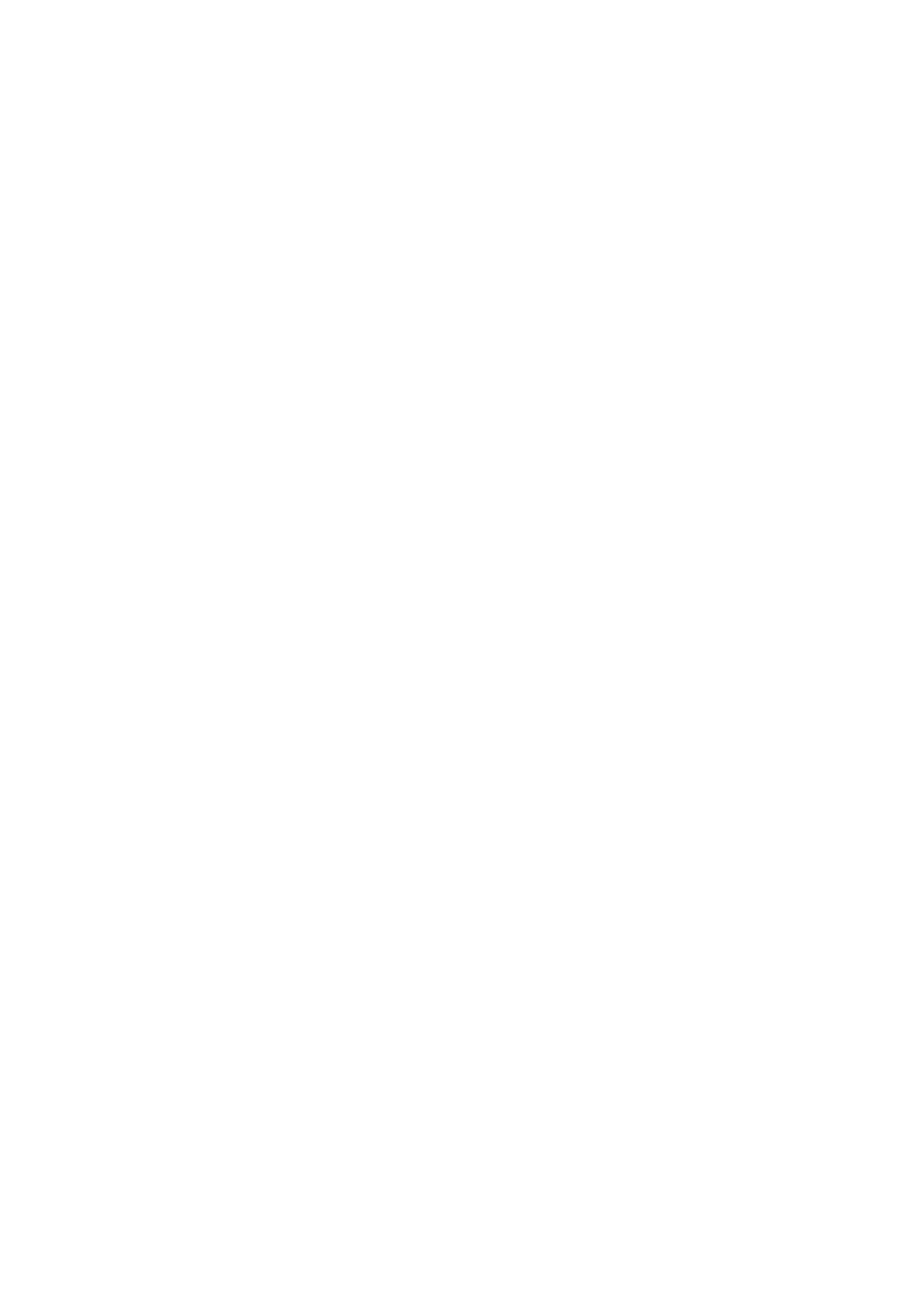**7th Edition, 1st Revision (24 April 2019)**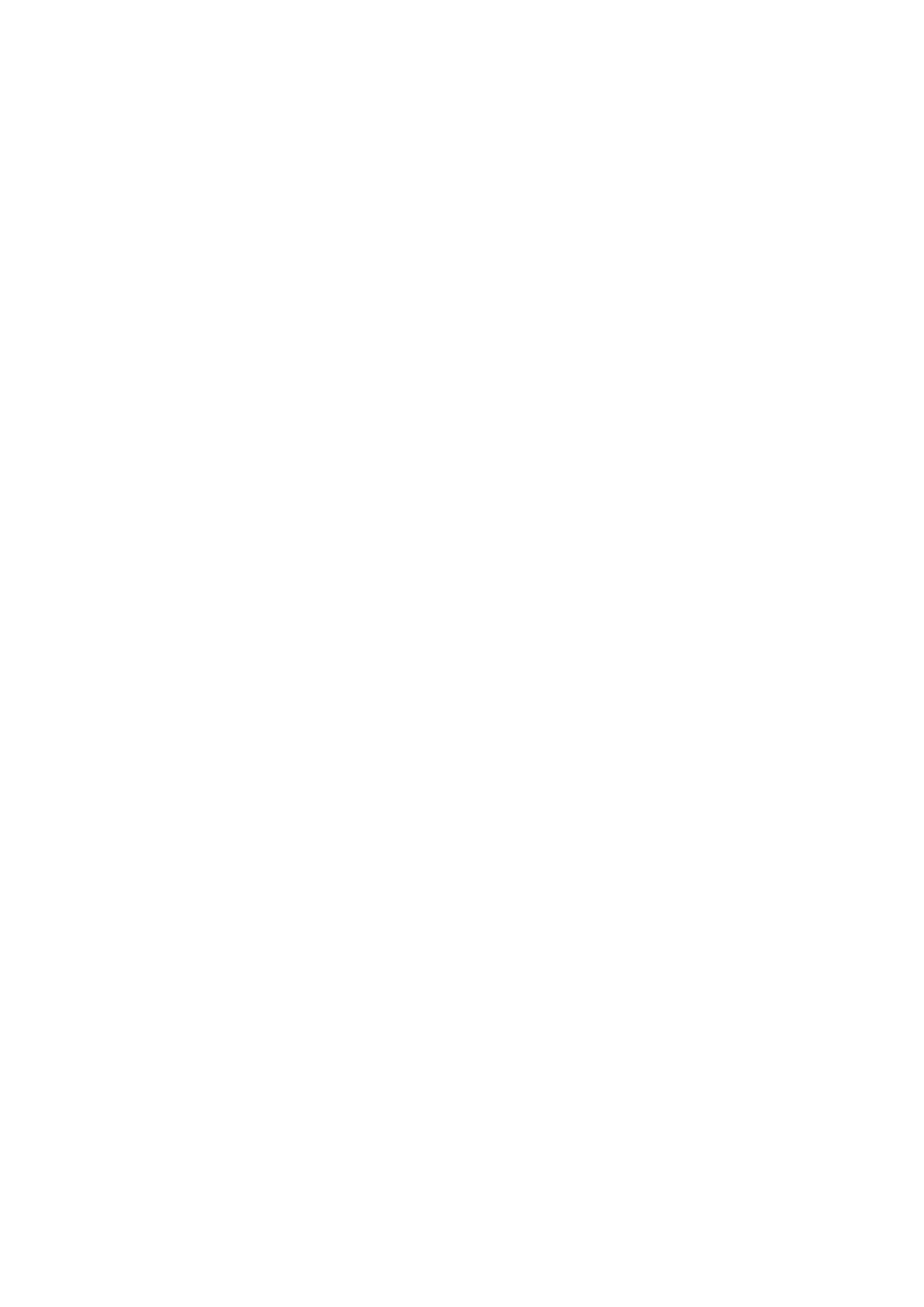# **THE CODE OF CONDUCT FOR MEMBERS OF THE SCOTTISH PARLIAMENT**

# **INTRODUCTION**

1. The Code of Conduct for Members of the Scottish Parliament ("the Code of Conduct" or "the Code") sets out the standards of conduct for members of the Scottish Parliament in relation to their Parliamentary duties as an MSP.

2. The Code of Conduct is enforceable. In other words, every MSP is required to understand and comply with its rules. A breach of the Code could lead to sanctions being imposed on a MSP.

3. There are some activities which are not covered by the Code. The Code does not cover—

- Members' private and family life
- Members expressing their political views (in their capacity as a member of a political party or organisation)
- Members who are Ministers, when acting as Ministers of the Scottish Government and carrying out functions of the Scottish Government covered by the Ministerial Code

4. If a member is uncertain about how the rules apply, they can ask the Standards Clerks for advice. Members may also choose to consult their own legal advisers. On detailed financial and commercial matters, they may wish to seek advice from other relevant professionals.

5. The Code of Conduct is accompanied by [guidance.](http://www.parliament.scot/Parliamentaryprocedureandguidance/CCEd07201708.pdf) This additional material does not form part of the Code and is not enforceable.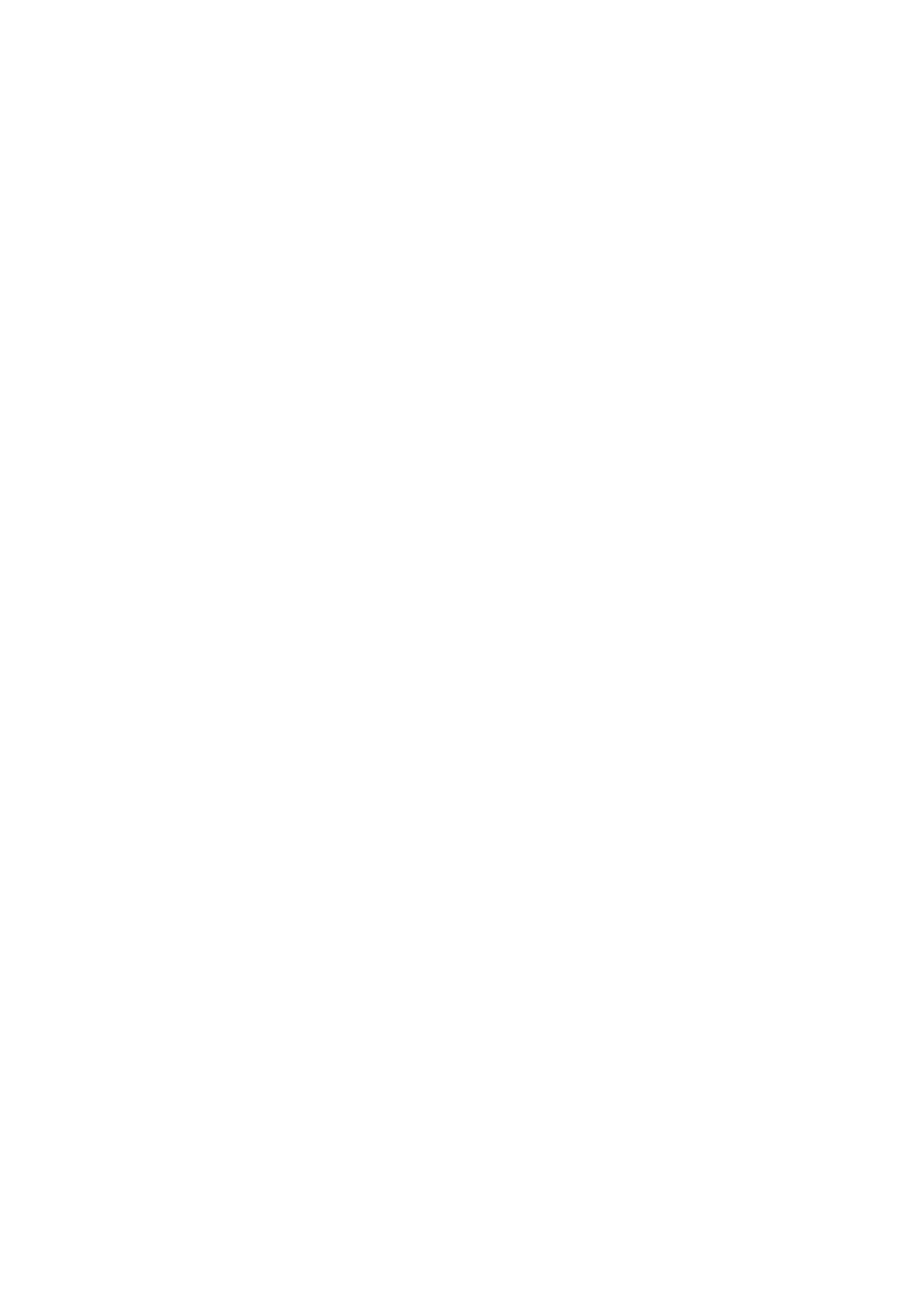# **CODE OF CONDUCT FOR MEMBERS OF THE SCOTTISH PARLIAMENT**

# **CONTENTS**

# **[SECTION 1: REGISTRATION OF INTERESTS](#page-8-0)**

- [Introduction](#page-8-1)
- [Interests of Members of the Scottish Parliament Act 2006](#page-8-2)
- [Registrable interests](#page-8-3)
- [Access to the Register](#page-8-4)
- [Initial registration of interests](#page-9-0)
- [The prejudice test](#page-9-1)
- [Completion of written statements](#page-9-2)
- [Registration of interests acquired after date that the member is returned](#page-10-0)
- [Reporting and registration of changes to controlled transactions](#page-10-1)
- [Late Registration](#page-10-2)
- [Voluntary registration](#page-11-0)
- [Changes to the register](#page-11-1)
- [Deletion of interests from the Register](#page-11-2)
- [Deletion of controlled transaction entries from the Register](#page-12-0)
- [Amending an interest](#page-12-1)
- [Sanctions and offences for non-registration](#page-12-2)

# **[SECTION 2: CATEGORIES OF REGISTRABLE INTEREST](#page-14-0)**

- [Introduction](#page-14-1)
- [Remuneration and related undertakings](#page-14-2)
- **•** [Gifts](#page-18-0)
- [Loans, credit facilities, etc.](#page-24-0)
- **•** [Overseas visits](#page-27-0)
- [Heritable property](#page-29-0)
- [Interest in shares](#page-33-0)
- [Responsibility of the Member](#page-36-0)

# **[SECTION 3: DECLARATION OF INTERESTS](#page-38-0)**

- [The statutory requirements](#page-38-1)
- [Oral declarations](#page-38-2)
- [Written declarations](#page-39-0)
- [Failure to comply with or contravention of the rules on declaration of interests](#page-39-1)

# **[SECTION 4: PAID ADVOCACY](#page-42-0)**

• [The statutory requirements](#page-42-1)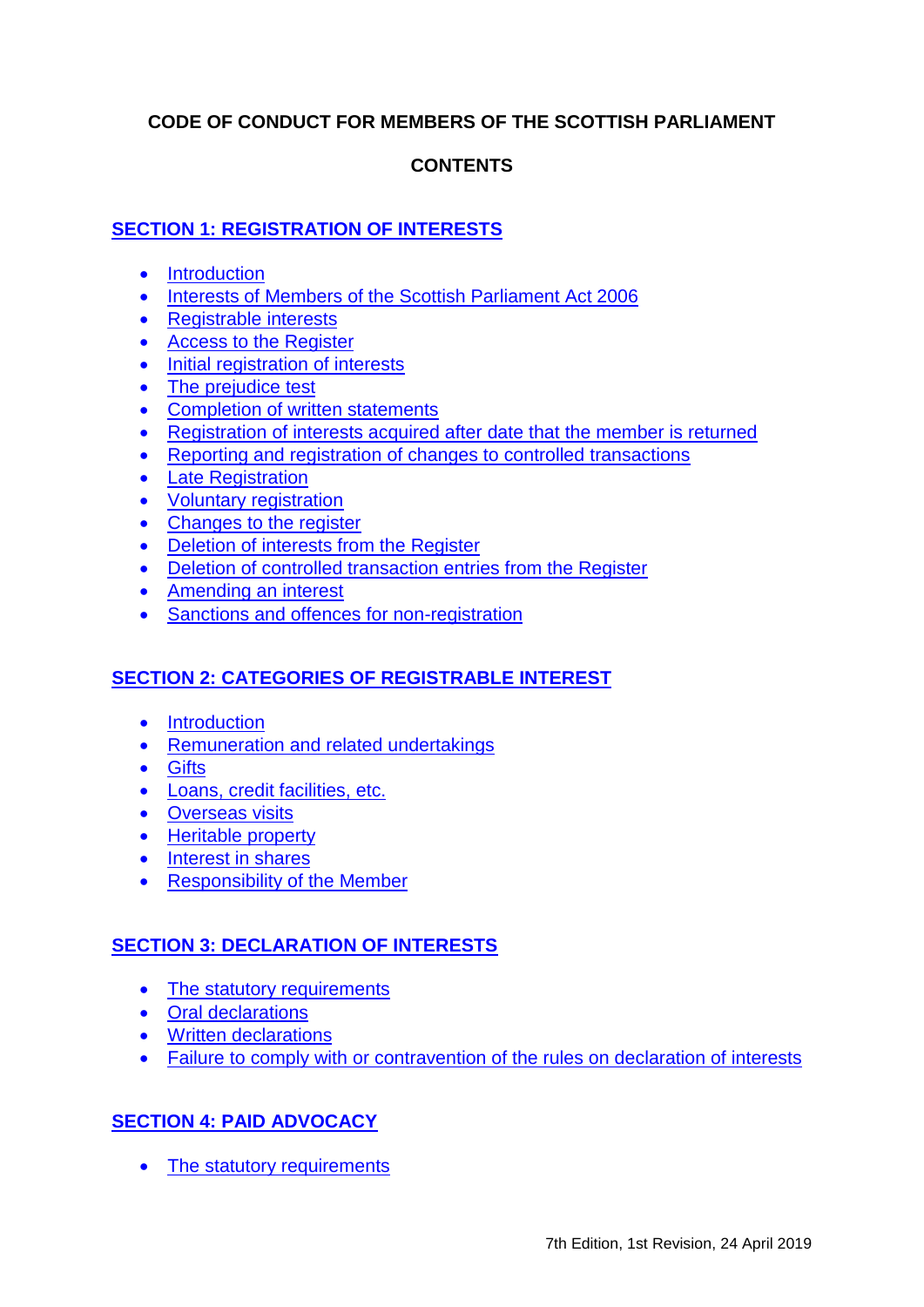• [Sanctions and offences for failure to comply with the rule on paid advocacy](#page-43-0)

# **SECTION 5: LOBBYING [AND ACCESS TO MSPs](#page-44-0)**

• [Rules](#page-44-1)

# **[SECTION 6: CROSS-PARTY GROUPS](#page-46-0) (CPGs)**

- [Introduction](#page-46-1)
- [Membership and office bearers](#page-46-2)
- [Establishment of CPGs](#page-47-0)
- [Registration of CPGs](#page-47-1)
- [Operation of CPGs](#page-48-0)
- [Use of Parliamentary facilities](#page-50-0)
- [Compliance with the Code of Conduct for Members of the Scottish Parliament](#page-51-0)  [\(the Code\)](#page-51-0)

# **[SECTION 7: MSPs' General Conduct](#page-52-0)**

- **SPCB** policies
- [Expenses](#page-52-2)
- [Treatment of others](#page-52-3)
- [Use of parliamentary staff](#page-52-4)
- [Conduct in the Chamber and](#page-52-5) committees
- [Confidentiality rules](#page-53-0)
- [Members'](#page-54-0) responsibilities

# **[SECTION 8: ENGAGING](#page-56-0) WITH CONSTITUENTS**

- [Taking on constituents' case](#page-56-1)
- [Describing MSPs](#page-56-2)
- [MSPs' staff](#page-57-0)

# **[SECTION 9: ENFORCEMENT OF THE RULES](#page-58-0)**

- [Disclosure](#page-58-1)
- [Complaints](#page-58-2)
- [Excluded Complaints](#page-58-3)
- [Making a complaint about engagement with constituents](#page-59-0)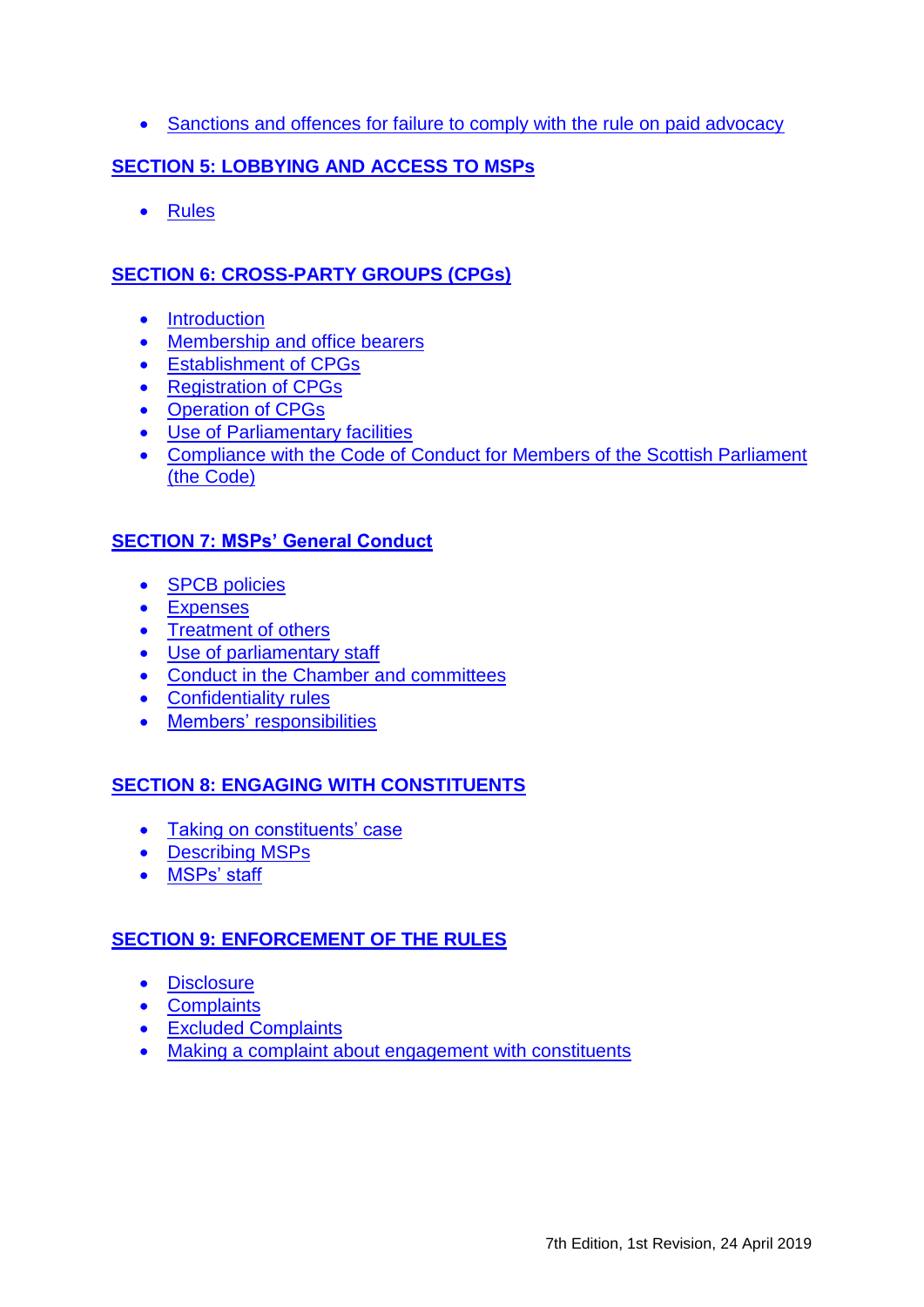# **SECTION 1: REGISTRATION OF INTERESTS**

#### <span id="page-8-1"></span><span id="page-8-0"></span>**Introduction**

1. The Code of Conduct (the Code) provides details of the requirements for the registration of members' interests. Further information can be found in the [associated guidance.](http://www.parliament.scot/Parliamentaryprocedureandguidance/CoC7.0GuidanceCombined.pdf)

#### <span id="page-8-2"></span>**Interests of Members of the Scottish Parliament Act 2006**

2. The [Interests of Members of the Scottish Parliament Act 2006](http://www.legislation.gov.uk/asp/2006/12/contents) ("the Act") sets out the statutory requirements that apply to the registration and declaration of members' interests.

3. The types of financial interest which must be registered are those which might be thought to influence a member's actions, speeches or votes in the Parliament (and in some circumstances, interests which are in connection with political activities).

4. [The Interests of Members of the Scottish Parliament \(Amendment\) Act 2016](http://www.legislation.gov.uk/asp/2016/4/contents) amended the Act to incorporate the registration requirements of the [Political Parties,](http://www.legislation.gov.uk/ukpga/2000/41/contents)  [Elections and Referendums Act 2000 \(PPERA\).](http://www.legislation.gov.uk/ukpga/2000/41/contents) These changes ended the dual reporting of certain financial interests, to both the Electoral Commission and the Scottish Parliament.

5. The PPERA requirements about permissible donations and regulation of loans and related transactions still apply. Written guidance on these requirements is available and advice can also be obtained from the Electoral Commission.

## <span id="page-8-3"></span>**Registrable interests**

6. The 2006 Act sets out the circumstances in which financial interests must be registered. These are commonly referred to as 'registrable interests'.

7. It is the responsibility of each member to ensure that they comply with the Act. Penalties and criminal sanctions may apply in the event of non-compliance with the requirements for registration.

8. If a member is uncertain about any aspect of the operation of the Act or the Code, the [Standards Clerks](mailto:standards.Clerks@parliament.scot) may be asked for advice. Members may additionally wish to seek independent legal and other professional advice prior to registration.

#### <span id="page-8-4"></span>**Access to the Register**

9. The Register only applies to the current session of the Parliament. At the beginning of each new session a new Register is set up for both new and returning members.

10. The Register is available online. Each member's current register entry is published as part of their Parliament web pages.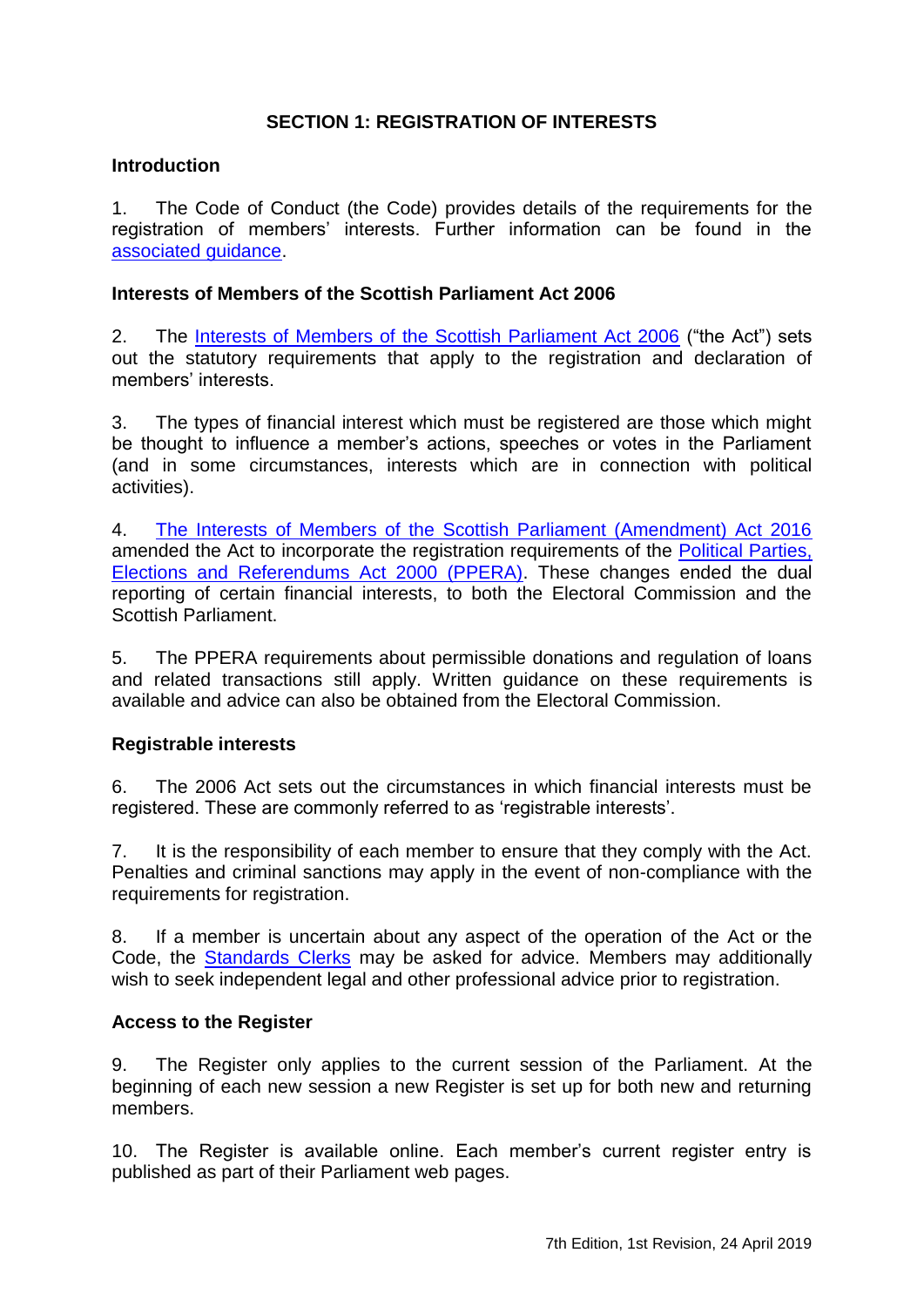11. Snapshots of the full register are published annually on the Parliament's website.

12. Old register entries are kept for a ten year period (after amendment or deletion).

13. Under PPERA, the Electoral Commission is required to maintain its own register. The Electoral Commission obtains the information it requires from entries in the Parliament's register and any supplementary information from the Standards Clerks (i.e. information which is not published, such as individuals' addresses).

#### <span id="page-9-0"></span>**Initial registration of interests**

14. After an election, members must register interests by lodging written statements with the Standards Clerks.

15. Members must register all registrable financial interests held by them on the date they were returned or which they have acquired on that date or since that date.

16. Controlled transactions (loans, credit facilities, etc.) do not require to be registered if entered into by the member before the date on which they were returned.

17. Additionally, any interest held before the date on which the member was returned but which is no longer held must also be registered if it meets the prejudice test (set out in section 3(2) of the Act and restated below). A member must decide whether any interest meets that test.

## <span id="page-9-1"></span>**The prejudice test**

18. An interest meets the prejudice test if, after taking into account all the circumstances, that interest is reasonably considered to prejudice, or to give the appearance of prejudicing, the ability of the member to participate in a disinterested manner in any proceedings of the Parliament.

19. In making a decision as to whether an interest meets the prejudice test, a member must consider not just whether the member feels influenced by the existence of the interest but whether a fair minded and impartial observer would consider that it could influence a person acting as an MSP or give the appearance of prejudicing that person's ability to act impartially.

#### <span id="page-9-2"></span>**Completion of written statements**

20. The written statement contains guidance to assist completion. Copies are available from the Standards Clerks. Following return, the statement must be lodged with the Standards Clerks no later than the date which is 30 days after the date on which a member takes the oath of allegiance or makes a solemn affirmation in accordance with section 84(1) of the Scotland Act 1998 ("the Scotland Act").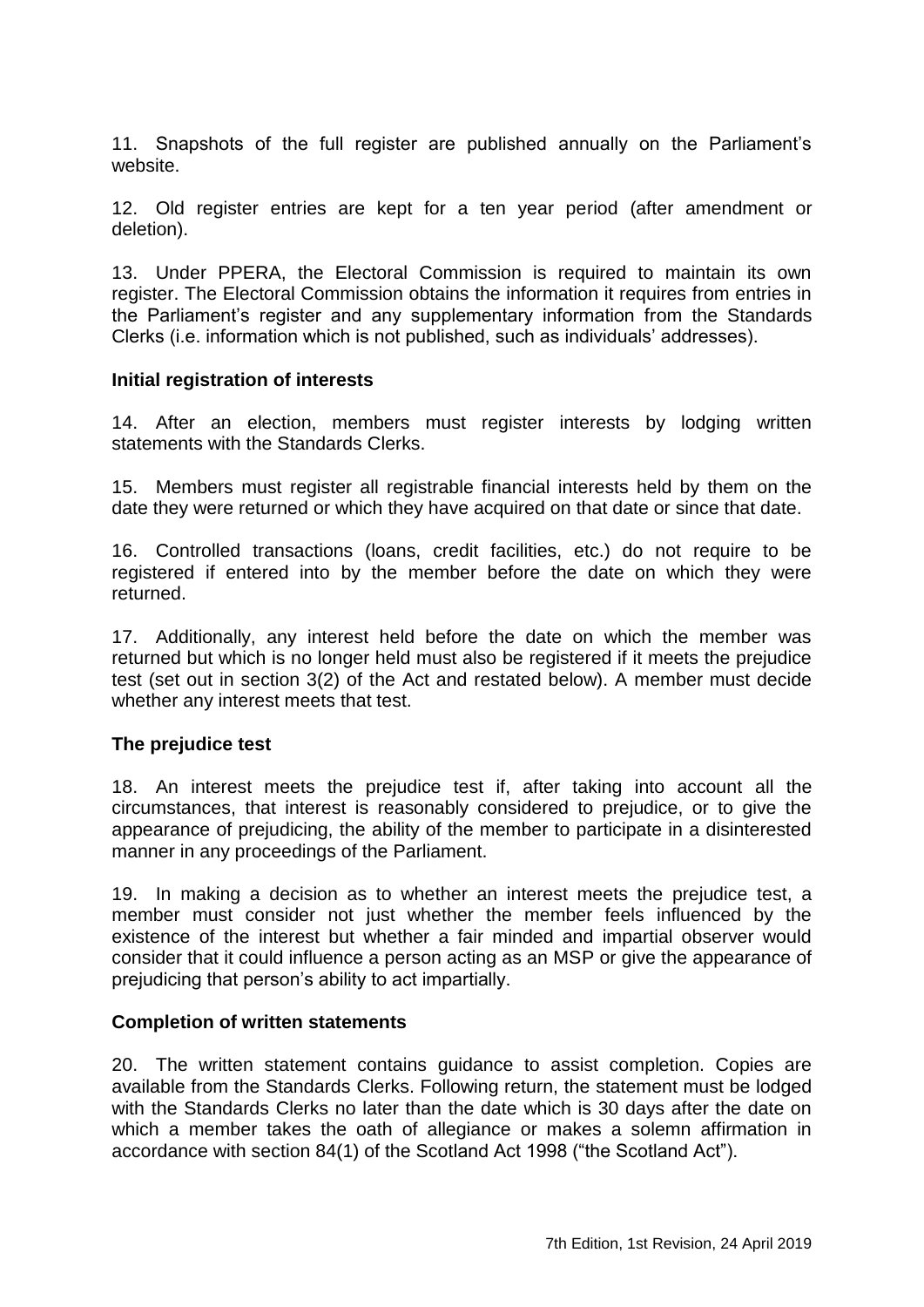21. Interests acquired on the date of return must be registered within 30 days of that date. Any member who acquires an interest on the date of return should consult the Standards Clerks as soon as possible after that date.

22. Section 18 of the 2006 Act sets out special arrangements applying to the Lord Advocate and Solicitor General for Scotland who, under section 39(8)(b) of the Scotland Act, are included as members for the purposes of the Register and also required to submit written statements of their registrable interests.

23. If the member has no registrable interests, the Act provides that a written declaration must be lodged with the Standards Clerks to that effect. There is no specific form for a written declaration specified in the Act. Members who wish to make such a declaration may, however, make a written declaration by ticking "no" in the relevant boxes in the written statement. Alternatively, Members can email the Standards Clerks from their own Parliamentary email account to indicate that they have nothing to register.

# <span id="page-10-0"></span>**Registration of interests acquired after date that the member is returned**

24. Where an interest is acquired after the initial registration, the procedure is largely the same as for initial registration. A member must register an acquired interest by lodging a further written statement within 30 days beginning with the date of acquisition.

25. The form of written statement is again the same as that provided for initial registration but in this case the member fills in only the information relating to the acquired interest. Alternatively, Members can email the Standards Clerks from their own Parliamentary email account with the details of the interest they wish to register.

26. Members should note that it is possible that an interest which a member already has may change in nature to become a registrable interest. That would occur where, for example, the value of heritable property or shares increases to exceed the specified financial limit. Such interests should be treated as new interests that have been acquired on the "relevant date". Where the interest did not exceed the threshold on return or on any later date on which the interest was acquired, the ―relevant date‖ is 5 April each year thereafter. Members therefore need to ensure that such interests are revalued as at each 5 April.

## <span id="page-10-1"></span>**Reporting and registration of changes to controlled transactions**

27. Members must register any change to a registered controlled transaction (loan, credit facility, etc.) within 30 days beginning with the date on which the change takes effect. This includes the ending of a controlled transaction.

## <span id="page-10-2"></span>**Late Registration**

28. Where a member has omitted to register an interest due, for example, to an oversight or misunderstanding, the member must register that interest within seven days of becoming aware that registration was required. It should be noted that the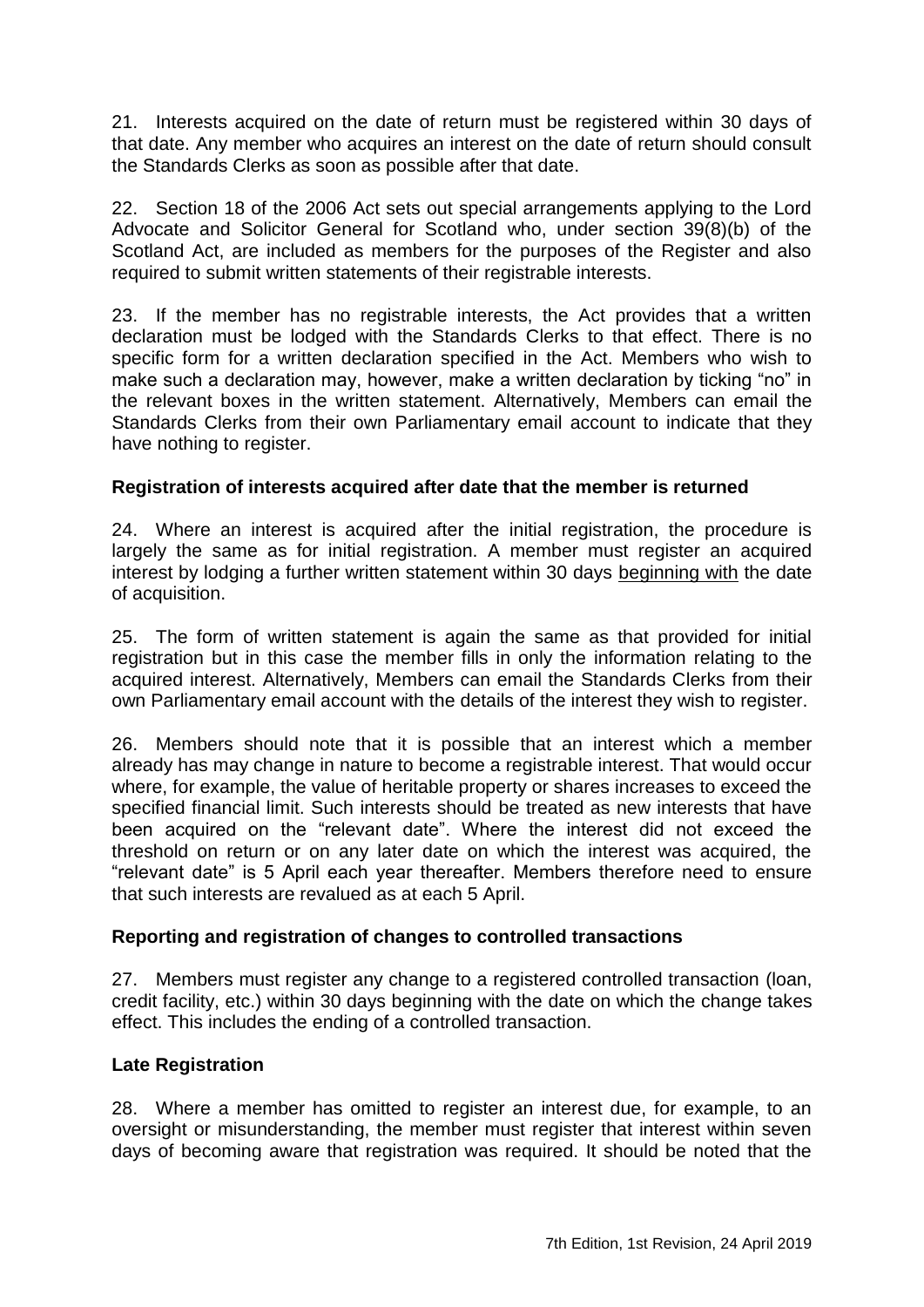obligation to register such an interest persists even where the member has subsequently disposed of the interest.

29. Members should rectify omissions as quickly as possible and should contact the Standards Clerks as soon as they become aware that something has been overlooked. Failure to register an interest is a criminal offence and opens a member up to the possibility of prosecution as well as sanctions imposed by the Parliament.

#### <span id="page-11-0"></span>**Voluntary registration**

30. A member may register on a voluntary basis an interest which does not require to be registered by lodging a written statement or emailing the Standards Clerks at any time.

31. Members are not obliged to register these entries within 30 days under the Act. Once Standards Clerks are informed of such an entry, they are obliged to publish it within 30 days.

#### <span id="page-11-1"></span>**Changes to the register**

32. Following initial registration, members may notify the Standards Clerks of additions and amendments to, or deletions from their register in signed hard copy or by email from their personal Scottish Parliament account. Deletions and amendments can be provided in the form of a written notice, either in signed hard copy or by email.

## <span id="page-11-2"></span>**Deletion of interests from the Register**

33. A member may instruct deletion of a registered interest from the Register if it is a ceased interest. A ceased interest is an interest which is registered but which no longer requires to be registered and voluntary registrations which the member no longer wishes to be registered.

34. A member is not required to delete ceased interests but members are encouraged to do so as it is helpful in terms of accountability and openness to the public if the Register is up to date at all times.

35. The only entries which may not be deleted under the terms of the Act are those which constitute remuneration under the remuneration and related undertaking category (because the member has received the remuneration and that cannot be reversed), although the terms of an entry relating to remuneration may be amended to reflect that remuneration is no longer received from that source.

36. Where a member wishes to have a ceased interest removed from the Register, the member should lodge with the Standards Clerks a written notice, in signed hard copy or by email from their personal Scottish Parliament account, identifying the ceased interest and giving the date that it became a ceased interest.

37. Within 30 days after the written notice is lodged, the Standards Clerks will amend the member's entry to record that the relevant interest is a ceased interest.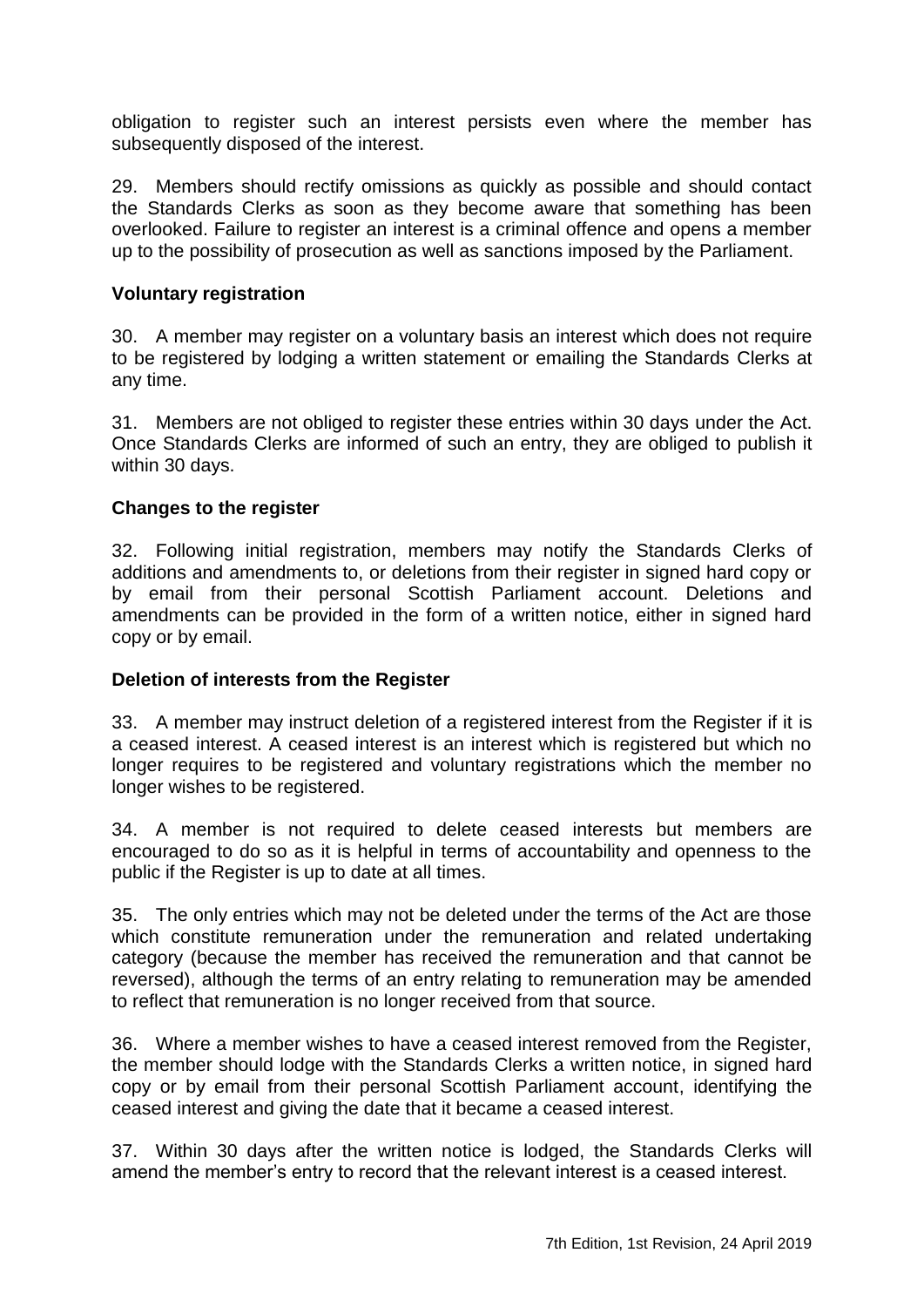38. Not less than 12 months after the notice was lodged, the clerks will further amend the entry in the Register by deleting the interest and information relating to it and send a copy of the amended entry to the member.

39. Certain information will remain on the Electoral Commission's register even if it has been deleted from the Scottish Parliament register.

# <span id="page-12-0"></span>**Deletion of controlled transaction entries from the Register**

40. Members must notify the Standards Clerks of the ending of a controlled transaction within 30 days.

# <span id="page-12-1"></span>**Amending an interest**

41. A member should also monitor any changes in the status of their registered interests and seek to amend an entry where necessary. With the exception of controlled transactions, a member is not required by the 2006 Act to amend interests but members are encouraged to do so as it is helpful to the public if the Register is up to date at all times.

42. The member should consult the Standards Clerks on whether a proposed amendment is possible and what the notice of the amendment should contain. Within 30 days of the written notice being lodged the Standards Clerks will amend the entry and send a copy to the member.

## <span id="page-12-2"></span>**Sanctions and offences for non-registration**

43. Where a member fails to register an interest by failure to lodge a written statement in respect of a registrable interest within the relevant time limit, or fails to notify a change to a controlled transaction within 30 days of that change, the Parliament may apply sanctions to that member. It may also apply sanctions where a member has lodged a written notice to the effect that an interest has ceased when it has not in fact ceased.

44. The Parliament may, as it considers appropriate in a particular case, prevent or restrict such a member from participating in any proceedings of the Parliament relating to the matter in which there is an interest. Section 17A means that the Parliament may exclude a member from the premises or part of the premises, withdraw the member's right to use the facilities and services or salary and allowances provided by the SPCB or debate and agree to a motion of censure.

45. In addition, when a member fails to comply with or contravenes any registration requirement or fails to adhere to any sanction imposed as a result of nonregistration, the Parliament may exclude that member from proceedings in the Parliament for such period as it considers appropriate (section 16). This could occur, for example, where a member refuses to provide all the required information about a particular registrable interest.

46. Finally, in terms of section 17 of the 2006 Act failure to register a registrable interest, or to notify a change to a controlled transaction and failure to comply with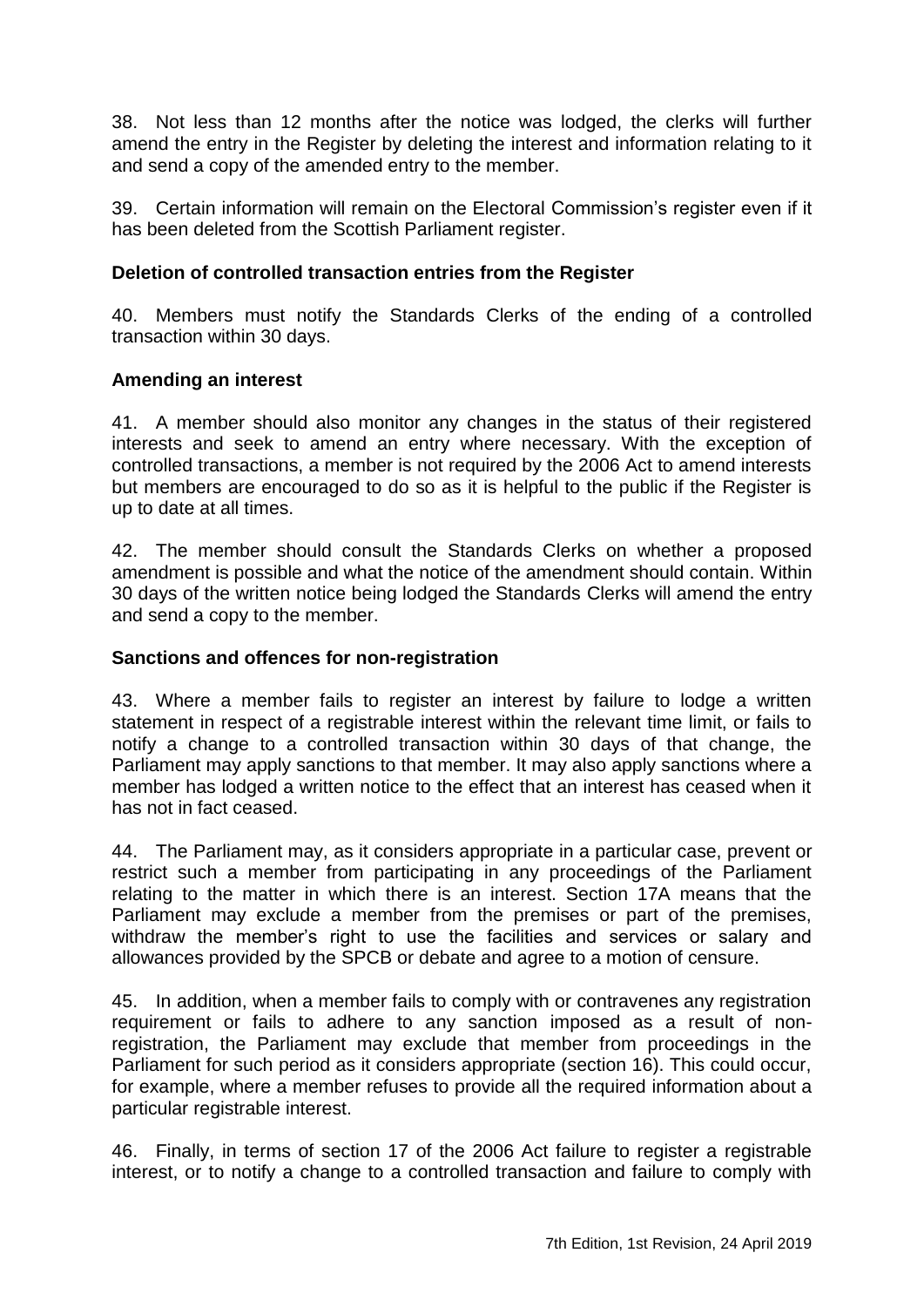any sanctions imposed by the Parliament as a result of that failure are criminal offences. It is for the Commissioner for Ethical Standards in Public Life in Scotland to refer breaches of the Act to the Procurator Fiscal if they come to light in the course of an investigation of a complaint. A member found guilty of such an offence is liable on summary conviction to a fine not exceeding level 5 on the standard scale.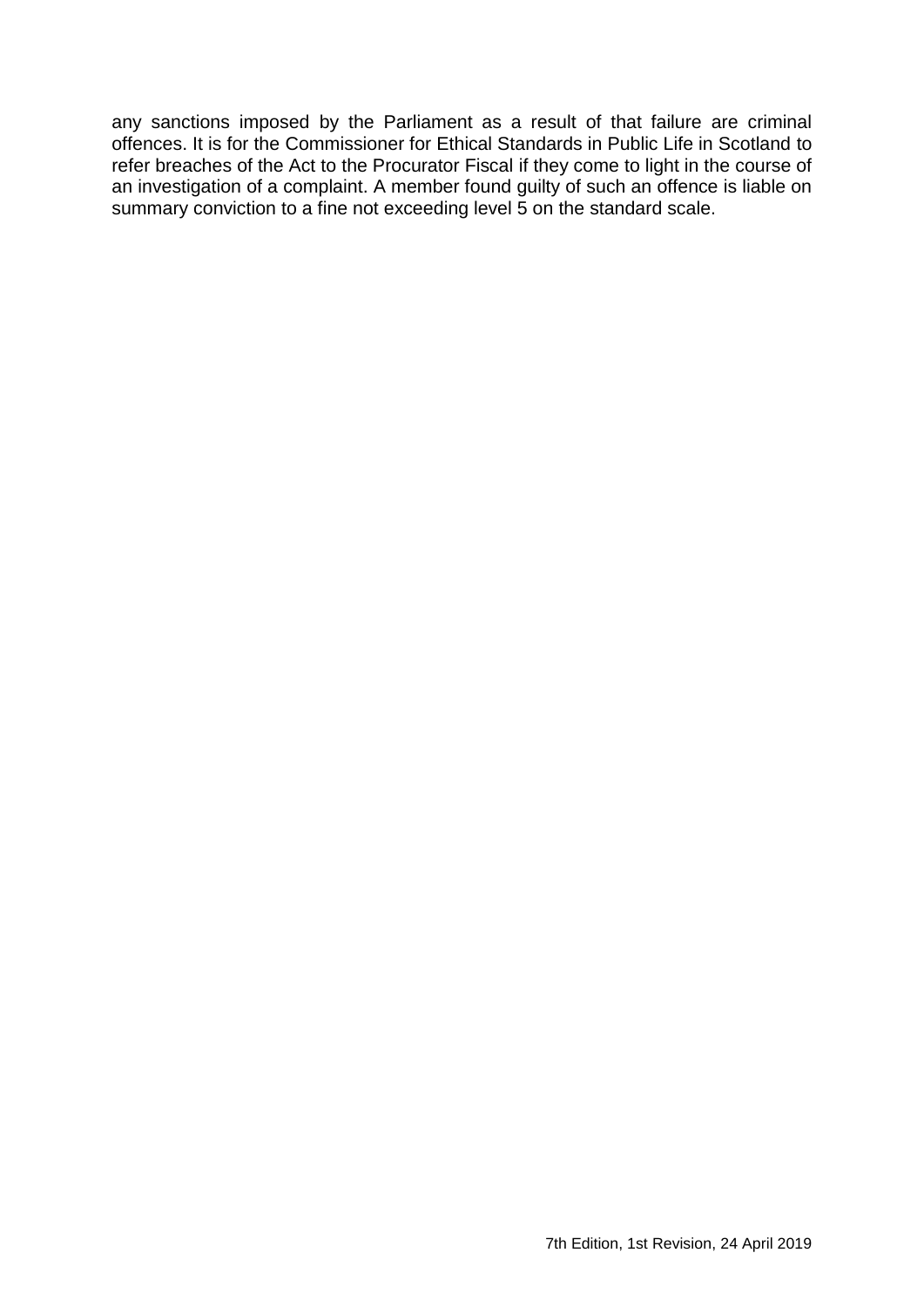# **SECTION 2: CATEGORIES OF REGISTRABLE INTERESTS**

#### <span id="page-14-1"></span><span id="page-14-0"></span>**Introduction**

1. The Schedule to the [Interests of Members of the Scottish Parliament Act 2006](http://www.legislation.gov.uk/asp/2006/12/contents) (the Act) sets out the categories of registrable financial interests which a member **must** register. These are set out below with reference to the relevant provision in the Act and with explanatory notes designed to help members when registering their interests under any particular category. Members should refer to Section 1 of this Code for the general requirements in relation to registration.

#### **Remuneration and related undertaking – Schedule, paragraph 2**

#### <span id="page-14-2"></span>**A member has, or had, a registrable financial interest:**

(A1) Where the circumstances are as described in sub-paragraph (1) or (1A).

(1) Where a member receives, or has received, remuneration by virtue of—

- (a) being employed;
- (b) being self-employed;
- (c) being the holder of an office;
- (d) being a director of an undertaking;
- (e) being a partner in a firm; or
- (f) undertaking a trade, profession or vocation.

(1A) Where a member is, or was—

- (a) a director in a related undertaking; or
- (b) a partner in a firm,

but does, or did, not receive remuneration by virtue of being such a director or partner.

(2) A member does not fall within sub-paragraph (1) solely by virtue of being, or of having been, a member, a member of the Scottish Executive or a junior Scottish Minister or holding or having held the office of Presiding Officer, deputy Presiding Officer or member of the Parliamentary corporation or of Convener, deputy Convener or member of a committee of the Parliament.

(3) Sub-paragraph (1) does not apply where the remuneration received from a person on a single, or on more than one, occasion during the current parliamentary session consists solely of expenses unless those expenses amount, or amount in aggregate, to more than the specified limit.

(4) The exception in sub-paragraph (3) applies even although the remuneration received from that person on another occasion, or on other occasions, during that session does not consist solely of expenses.

#### **Key definitions:**

*―Remuneration‖* includes any salary, wage, share of profits, fee, expenses and other monetary benefit or benefit in kind (the Act, section 19(1)). This would include, for example, reimbursement of costs incurred and the provision by an employer of a company car or travelling expenses.

*―a related undertaking‖* is a parent or subsidiary undertaking of an undertaking of which the member is a director and receives remuneration as a director as mentioned in sub-paragraph (1)(d);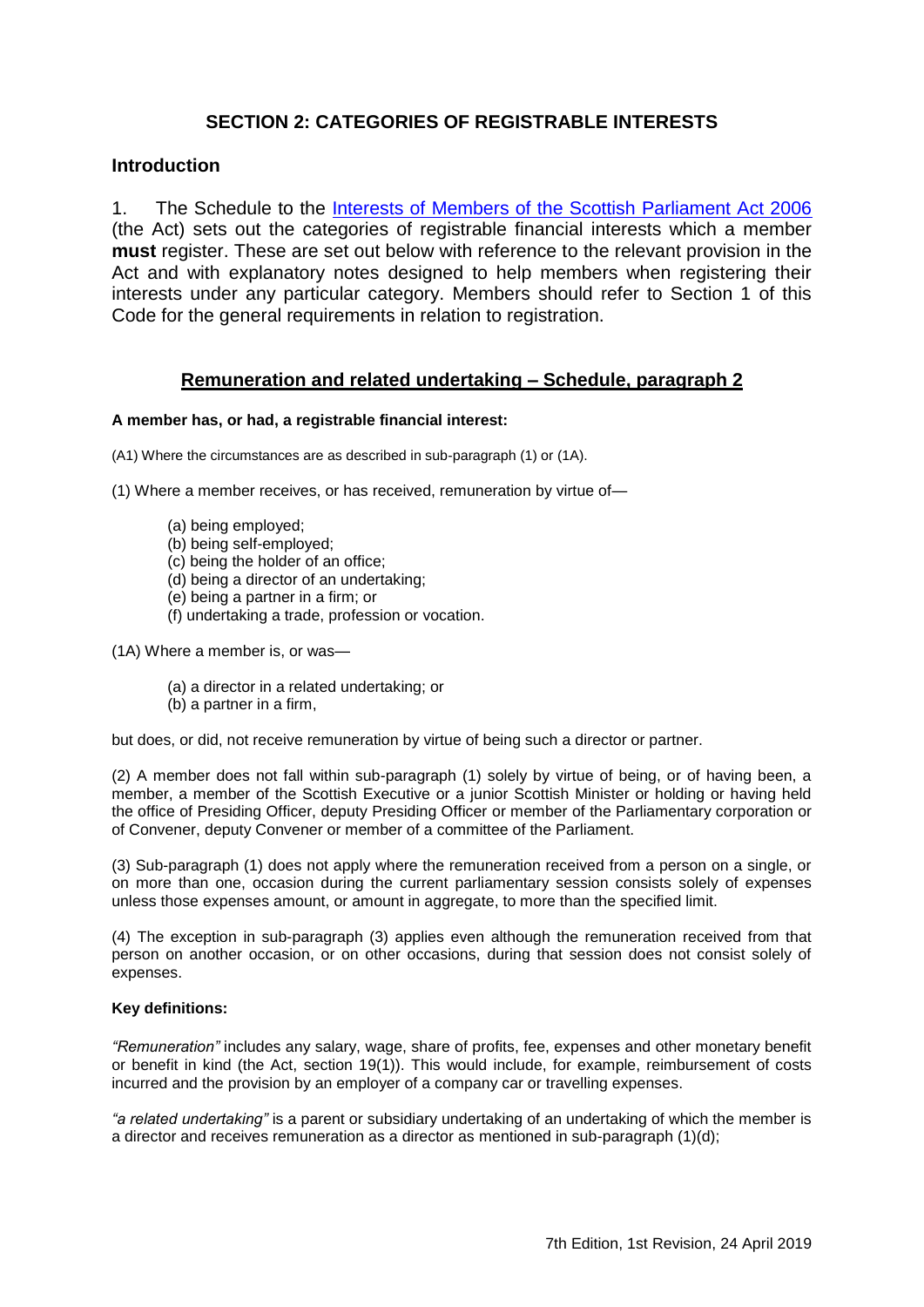*―Undertaking‖* has the same meaning as in the Companies Act (see section 1161(1) of the Companies Act 2006) and means, in broad terms, (a) a body corporate or partnership; or (b) an unincorporated association carrying on a trade or business, with or without a view to a profit;

*―Parent‖ and ―subsidiary‖ undertakings* have the same meaning as in section 1162 of the Companies Act 2006;

―*specified limit*‖ means 0.5% of a member's salary (rounded down to the nearest £10) at the beginning of the current parliamentary session;

―*current parliamentary session*‖ means the parliamentary session which begins immediately after, or in which, the member is returned;

―*prejudice test*‖ an interest meets the prejudice test if, after taking into account all of the circumstances, that interest is reasonably considered to prejudice, or give the appearance of prejudicing the ability of the member to participate in a disinterested manner in any proceedings of the Parliament.

#### **Remuneration and related undertaking**

#### *Remuneration*

2. Remuneration received from the date of return as an MSP which falls into the categories (1)(a)-(f) and related undertakings which fall into categories (1A)(a) and (b) must be registered. Remuneration received solely as an MSP (i.e. MSPs' salary and allowances) or solely as a result of holding the following offices is expressly excluded—

- a member of the Scottish Executive or a junior Scottish Minister
- Presiding Officer
- deputy Presiding Officer
- member of the Parliamentary corporation
- Convener or deputy Convener of a committee of the Parliament
- member of a committee of the Parliament.

3. Expenses, including those that represent reimbursement of costs incurred, fall within the definition of remuneration—

- Remuneration, consisting solely of expenses, which does not exceed the specified limit (0.5% of a member's salary at the beginning of the current parliamentary session, rounded down to the nearest £10) is not registrable.
- Expenses received from a single source on a single occasion that exceed the specified limit are registrable.
- Expenses received from a single source, which in aggregate during a parliamentary session exceed the specified limit, are registrable.

4. Members should therefore keep a record of all expenses received from the date of the member's return, whether or not these are registrable at the time, so that they are aware if the aggregate expenses, from a single source, exceed the threshold for registration.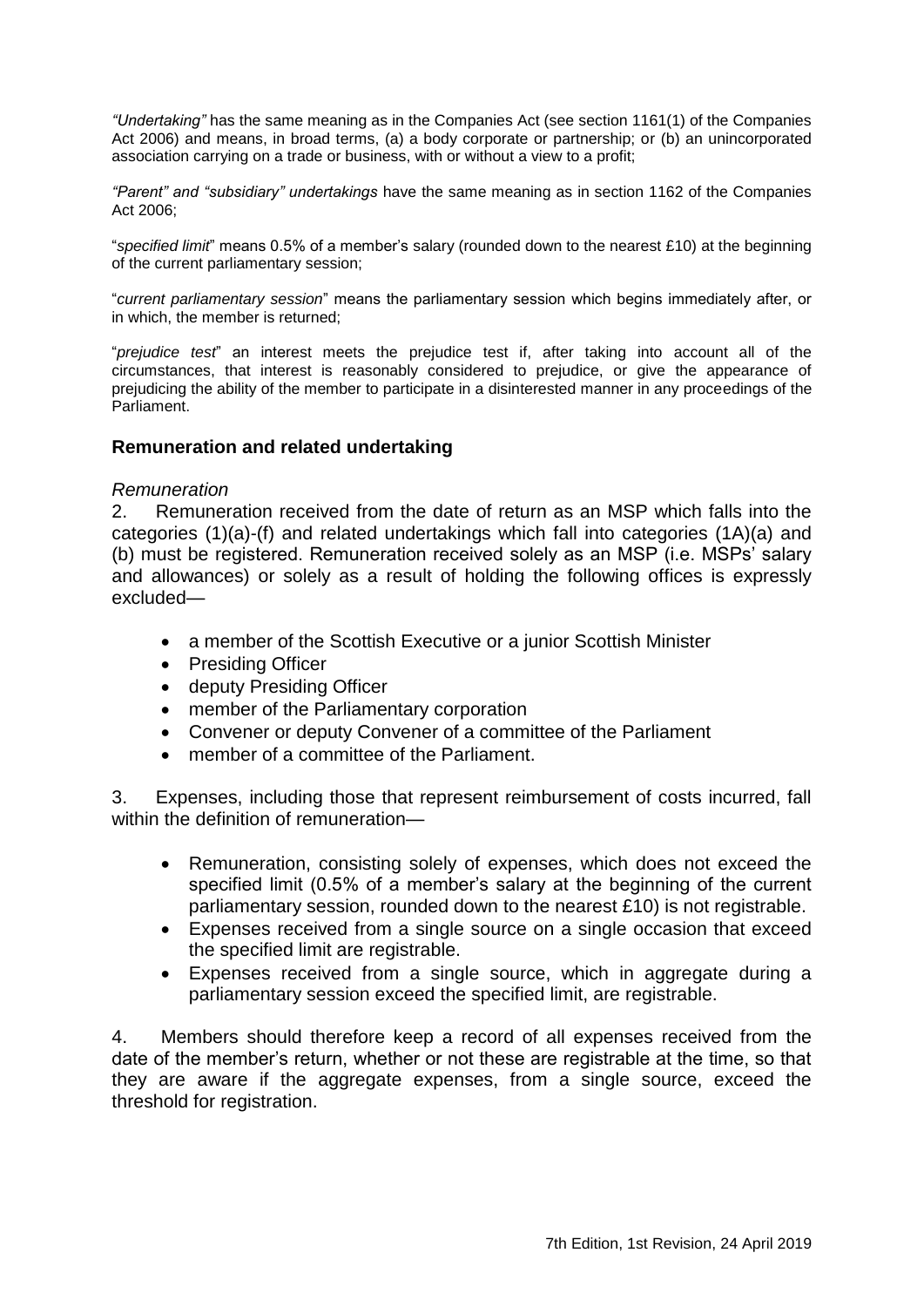5. Where a member receives expenses at the same time as receiving other remuneration (for example, a fee) from the same source these expenses are always registrable regardless of the sum involved.

6. Remuneration received prior to the date of return as an MSP must also be registered if it meets the prejudice test. In terms of section 3(2) of the Act, an interest meets the prejudice test if, after taking into account all the circumstances, that interest is reasonably considered to prejudice, or to give the appearance of prejudicing, the ability of the member to participate in a disinterested manner in any proceedings of the Parliament.

7. Remuneration (including expenses exceeding the specified limit) received as an MP at Westminster or as an MEP should be registered where there is an overlap in the holding of both offices; as should any allowances paid in relation to membership of the House of Lords or any other institution except the Scottish Parliament: for example, the Committee of the Regions.

8. When registering remuneration from employment, members must include the name of the employer, the employer's principal business address (if not a private individual), the nature of its business and the position that they hold.

9. When registering remuneration from self-employment or a partnership, members must include the name and nature of the business or partnership. The principal business address of the partnership must also be given. If a member is selfemployed and carries on the business from the member's private address, that address need not be included.

10. When registering remuneration from being the holder of an office, members must provide the name of the organisation in which an office is held, its principal business address, the nature of its business and the position held. Such positions can be in private businesses or public sector organisations. Examples include being a director of a consultancy firm or being a member of an advisory board or committee.

11. When registering remuneration from a directorship, members must provide the name of the undertaking in which the directorship is held, its principal business address and the nature of its business.

12. Where registering remuneration from a trade, profession or vocation, members must provide any name under which the trade etc. is carried out and the regularity and nature of the activity. Where work is provided under contract to one particular person or body, it is suggested that the names of that person or body should be given (under the requirement for any relevant additional information). For example, a member who is contracted to write a series of newspaper articles should consider giving the name of the publication and the frequency of articles for which the member is paid as well as the remuneration itself.

13. One-off activities which members might undertake, such as speaking at a conference or writing a single newspaper article, do not constitute remuneration from a trade, profession or vocation even if the member receives a fee or expenses for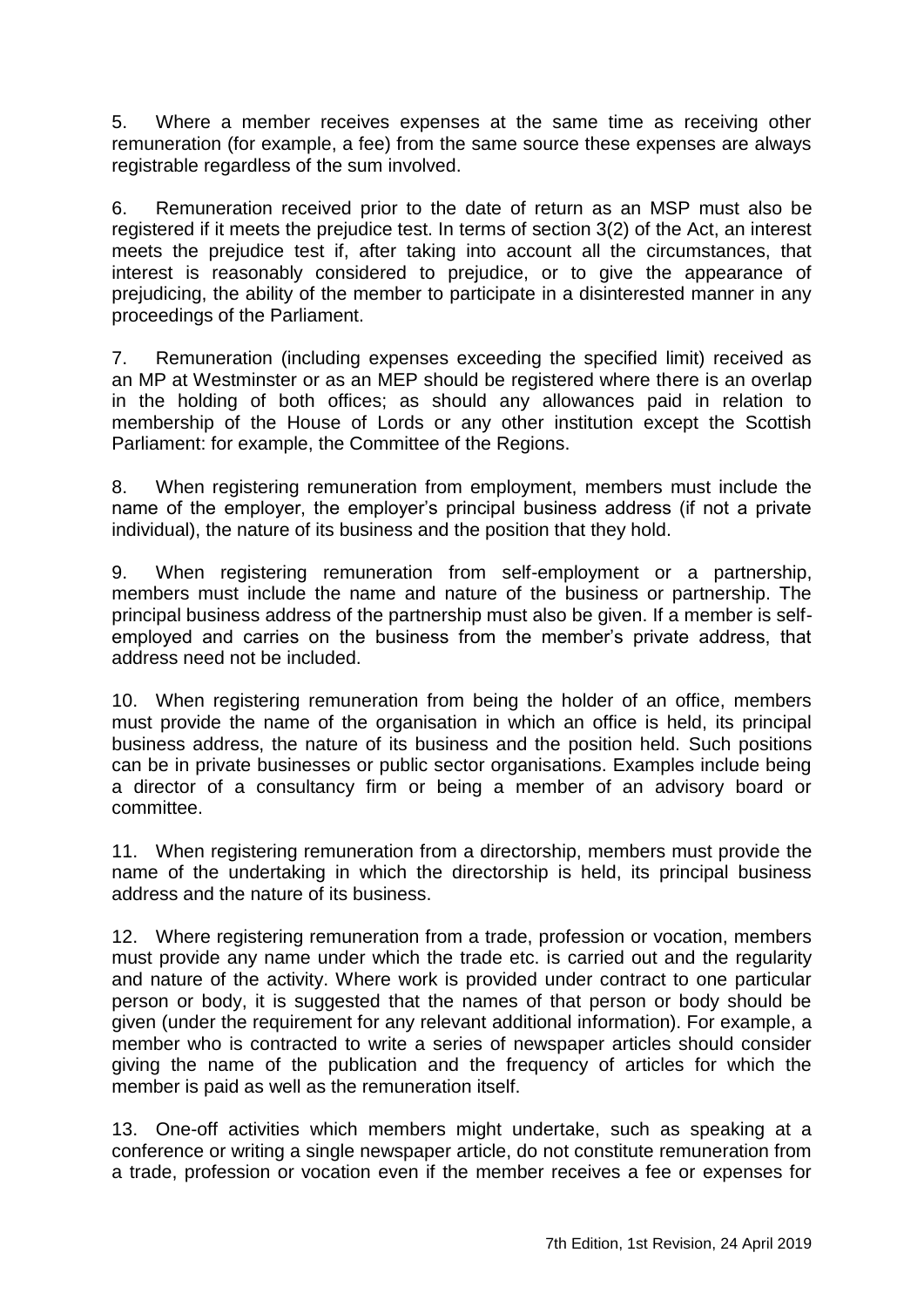doing so (although this could be registered under the voluntary category). However, if a member undertakes such an activity on a regular, remunerated basis, this may be considered remuneration from a trade, profession or vocation. There may be circumstances where a one off activity is registrable under another category (e.g. gifts) if a payment of money, or transfer of property, in return for that activity goes beyond normal commercial rates.

14. For the purposes of initial registration, remuneration must be registered under each category ((1)( a)-(f)) with reference to the gross amount per annum (or nearest estimate) that a member expects to receive from the date of return. That remuneration will then be expressed in that member's entry in the Register as being remuneration falling within the following bands—

> up to £500 between £501 - £1,000 between £1,001 - £2,000 between £2,001 - £3,000 between £3,001 - £5,000

and thereafter in intervals of £5,000.

(Members may specify an exact figure, instead of indicating a bandwidth, if they wish.)

15. In the case of remuneration received prior to the date of return and to which the prejudice test applies, the remuneration received must be registered within the relevant band for each year in which it was received.

16. Where remuneration is being received but the member does not know the exact amount that will be received, the member must register remuneration on the basis of what the member expects to receive. Where this later proves to be inaccurate, the member is encouraged to amend the entry by lodging an appropriate amendment so that the remuneration is shown within the appropriate band. Paragraphs 41 and 42 of Section 1 of this Code provide further information on amending interests.

17. Members must also register any new remuneration for work undertaken after the date of return as a newly acquired interest.

18. Remuneration received on or after the date of a member's return is registrable, even if the activity was undertaken in advance of them becoming a member. Under the terms of the Act the relevant date that the interest is acquired is the date of receipt of payment.

## *Late registrations*

19. Members must take steps to register any remuneration that they have accidentally overlooked, or had not realised required to be registered, as soon as possible and in all cases, within seven days of becoming aware of it.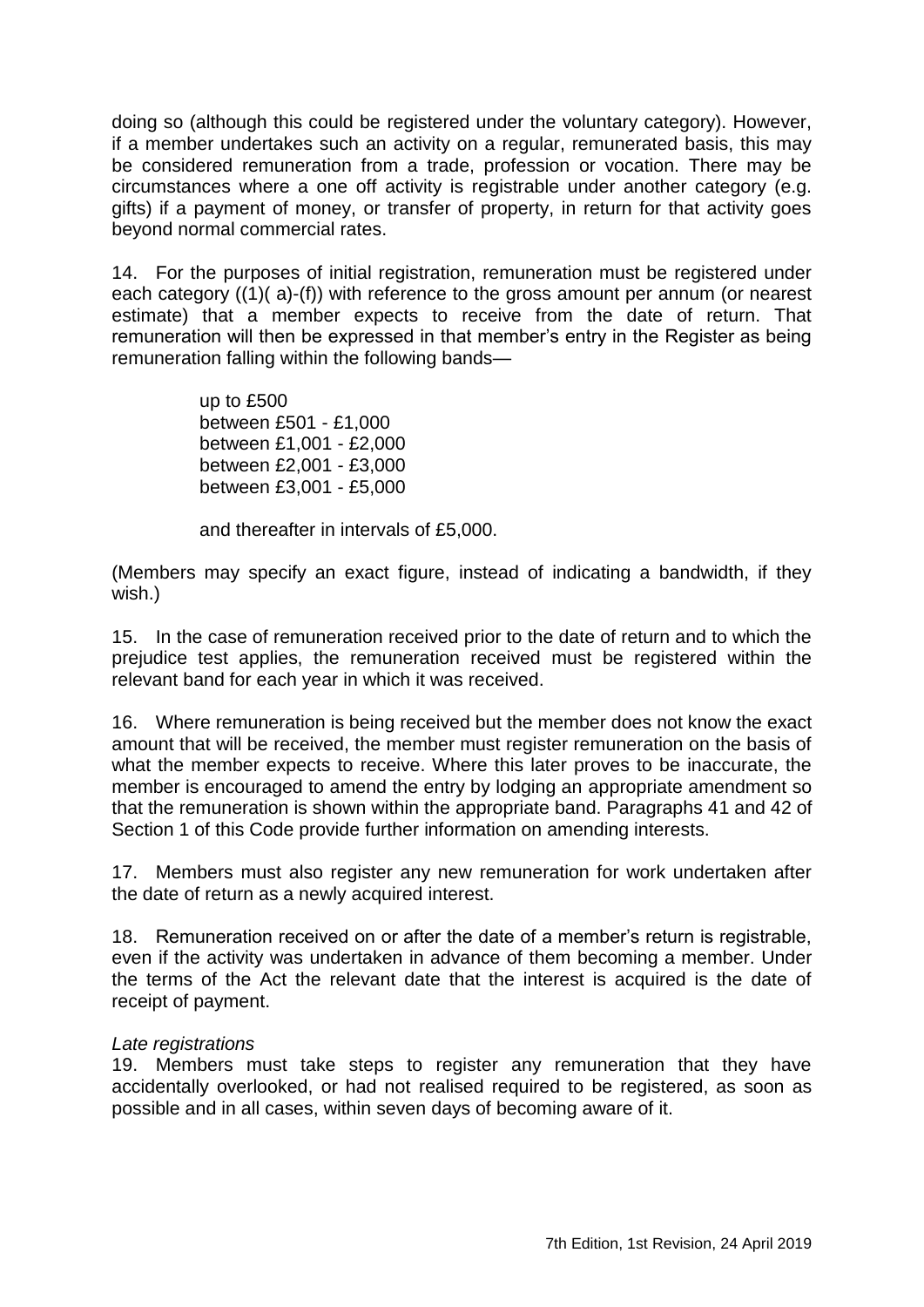#### *Ceased interests*

20. A member may not cease an interest that consists of remuneration. Such interests will therefore remain on the register for the duration of the session.

21. Redundancy payments are registrable on receipt. Members are not required to register pensions. However, if a member wishes to, a pension may be registered voluntarily.

#### *Related undertaking – non-remunerated directorships*

22. Members are required to register any directorships which they hold, which are not remunerated, where the undertaking in which they hold a directorship is a parent or a subsidiary of an undertaking in which the member holds a remunerated directorship.

23. Members are required to register the name of the related subsidiary or parent undertaking, the nature of its business, its principal business address and its relationship to the other undertaking in which the member is a director and from which the member receives remuneration. The Interests Act defines parent undertakings or subsidiary undertakings by reference to the Companies Act 2006.

24. Any other unremunerated directorships which are not related in any way to a remunerated directorship do not require to be registered but they may be registered on a voluntary basis.

#### *Partnerships – non-remunerated partners*

25. Members are required to register being a partner in a firm where the member does not, or did not, receive remuneration by virtue of being such a partner. This could be where a member is a sleeping partner in a business or a business whose operating profits are wholly reinvested in the business. Members who are unremunerated partners in firms are required to register the name of the firm, its principal business address and the nature of its business.

## **Gifts – Schedule, paragraph 6**

#### <span id="page-18-0"></span>**A member has a registrable interest:**

(1) Where the circumstances are as described in sub-paragraph (2) or (3).

(2) Where a member or a company in which the member has a controlling interest or a partnership of which the member is a partner receives, or has received, a gift of heritable or moveable property or a gift of a benefit in kind and—

(a) in the case where the gift was received from a person on a single occasion, the value of that gift, at the date on which it was received, exceeds the specified limit; or

(b) in the case where gifts were received from that person on more than one occasion during the current parliamentary session, the aggregate value of those gifts, each valued at the date on which it was received, exceeds the specified limit; and, in either case,

(c) that gift or those gifts meet the prejudice test.

(3) Where a member or a company in which the member has a controlling interest or a partnership of which the member is a partner receives, or has received, a gift of heritable or moveable property or a gift of a benefit in kind and—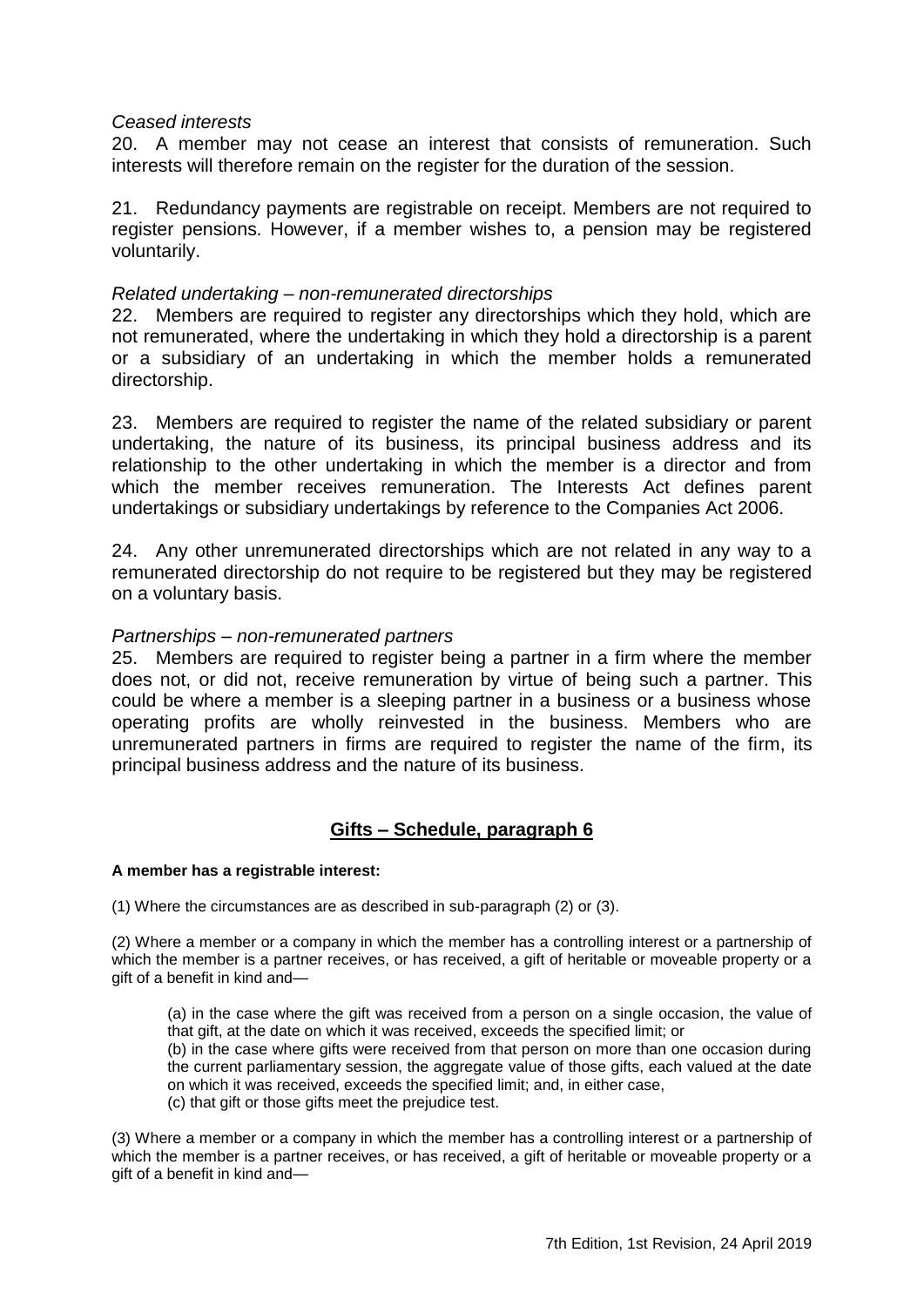(a) in the case where the gift was received from a person on a single occasion, the value of that gift, at the date on which it was received, exceeds £1,500; or

(b) in the case where—

(i) the value of the gift, at the date on which it was received, exceeds £500 (but does not exceed £1,500); and

(ii) the aggregate value of the gift and any aggregable benefit or benefits, each valued at the date on which it was received, exceeds £1,500; and, in either case,

(c) that gift is—

(i) offered to the member; or

(ii) having been accepted, retained by the member,

for use by or the benefit of the member in connection with the member's political activities.

(4) Sub-paragraph (2) does not apply to the costs of travel and subsistence in connection with the member's attendance at a conference or meeting where those costs are borne in whole or in part by—

(a) the organiser of that conference; or

(b) one of the other parties attending that meeting,

as the case may be.

(5) Sub-paragraphs (2) and (3) do not apply to—

(a) any support (of any kind) provided by the services of a volunteer which are provided in that volunteer's own time and free of charge; or

(b) a donation (of any kind) which is intended by the donor to be used for the purposes of meeting—

(i) the election expenses of the member in relation to the election at which that member was returned as a member of the Scottish Parliament; or

(ii) the election expenses of the member in relation to any UK parliamentary election at which that member stands as a candidate,

but this exemption ceases to apply if the donation is not used for its intended purpose by the expiry of the 35th day after the election result is declared.

(6) Sub-paragraph (3) does not apply to a gift or other benefit which the member has returned (or repaid) or sent to the Electoral Commission in accordance with sections 56 and 57 of the Political Parties, Elections and Referendums Act 2000 (c.41) (as applied by paragraph 8 of Schedule 7 to that Act).

(7) The reference in sub-paragraph (3)(b)(ii) to a benefit being valued at the date on which it was received is, in the case of a controlled transaction, a reference to its being valued at the date on which it was entered into.

#### (8) For the purposes of this paragraph—

"aggregable benefit" means any of the following that is accepted by the member from the same person as gave the gift and in the same calendar year as the member accepted it—

(a) any other gift of a kind to which sub-paragraph (3)(b)(i) and (c) applies;

(b) any remuneration that is registrable by virtue of paragraph 2, and has a value exceeding £500 (but not exceeding £1,500) and consisting of—

(i) the payment to the member of any expenses incurred directly or indirectly by the member in connection with any of the member's political activities; or

(ii) a benefit in kind deriving from the payment by a person (other than the member) to a third party of expenses attributable to the member in connection with those activities;

(c) any controlled transaction (construed in accordance with paragraph 6A) having a value not exceeding £1,500;

(d) any overseas political visit (within the meaning given by sub-paragraph (4), as read with sub-paragraph  $(5)$ , of paragraph 7) having a value exceeding £500 (but not exceeding £1,500);

―candidate‖ has the same meaning as in section 118A, as read with section 90ZA(5) of the Representation of the People Act 1983 (c.2);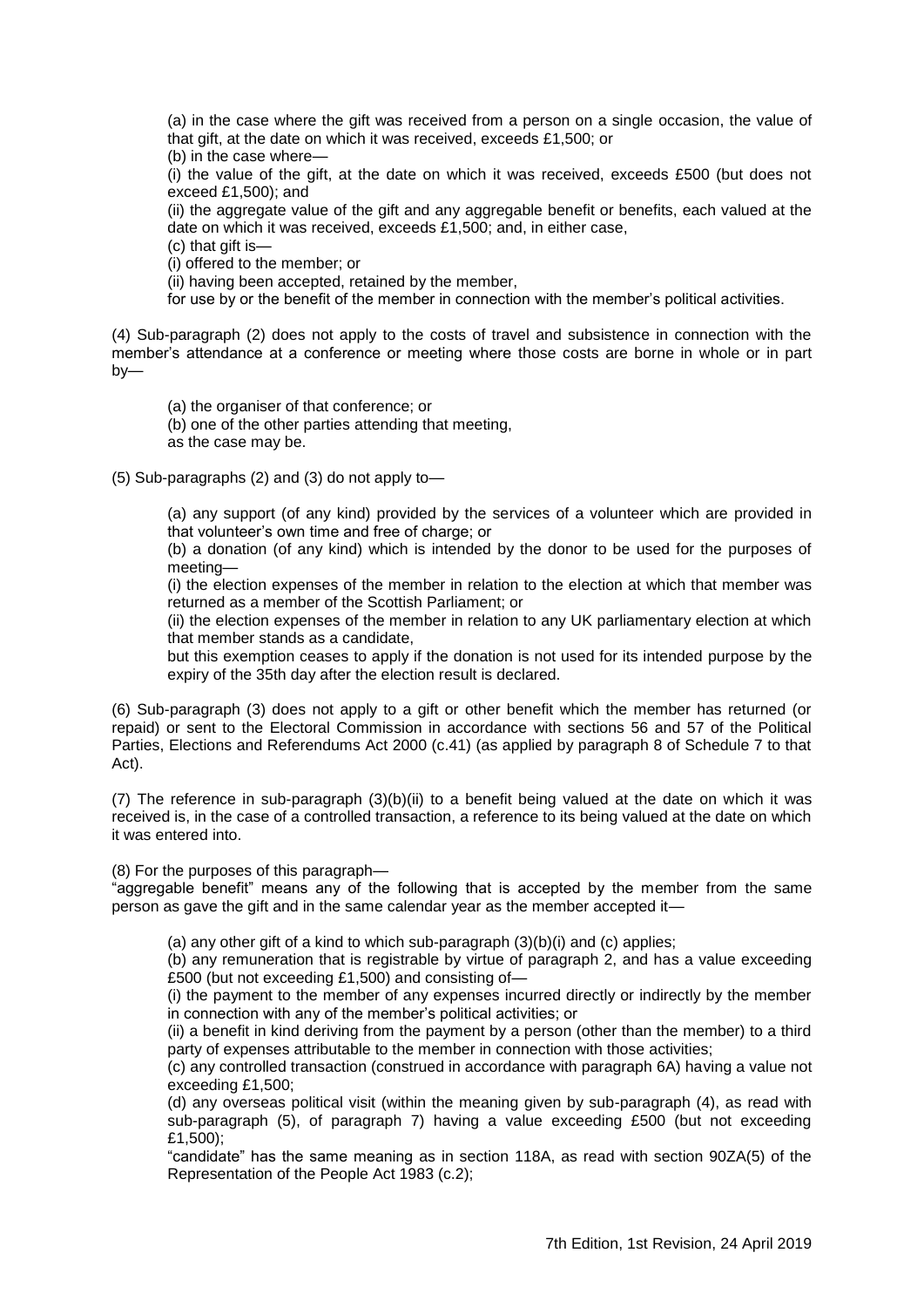―controlling interest‖ means, in relation to a company, shares carrying in the aggregate more than half of the voting rights exercisable at general meetings of the company;

―current parliamentary session‖ means the parliamentary session which begins immediately after, or in which, the member is returned;

"election expenses", in relation to a member, has the same meaning for the purposes of-

(a) sub-paragraph  $(5)(b)(i)$  as "election expenses" has in relation to a candidate in the order under section 12 of the 1998 Act which is in force for the purposes of the election at which the member was returned; and

(b) sub-paragraph  $(5)(b)(ii)$  as "election expenses" has in section 90ZA of the Representation of the People Act 1983 (c.2);

"political activities", in relation to a member, means the political activities of the member as such or as a member of a registered political party or both;

"specified limit" means 0.5% of a member's salary (rounded down to the nearest £10) at the beginning of the current parliamentary session.".

## **Gifts**

26. There are two categories of gift which are registrable.

27. Firstly, any gift with a value on the date the gift is made which exceeds 0.5% of a member's salary at the beginning of the current parliamentary session (rounded down to the nearest £10) must be registered where the gift also meets the prejudice test.

28. If over the course of a session a member receives a number of gifts from a single source, each of which is below the threshold but which cumulatively exceed it, the member is required to register them.

29. Secondly, members must register any gift (or sponsorship within the meaning of PPERA schedule 7, para 3) over the value of £1,500 for political activities (as a member of the Parliament or a registered political party or both). A gift is considered to be for political activities where the gift is offered to the member for their use or benefit in connection with their political activities or is retained by the member for these purposes, or both. In assessing whether a gift is for a member's use or benefit in connection with their political activities, regard is had to the intent of the donor in offering it and the intent of the member in retaining it. The prejudice test does not apply to this category of gift.

30. Political activities of a party member include promoting or procuring the election of any person to any position in, or to any committee of, the party in question, promoting or procuring the selection of any person as the party's candidate for election to a relevant elective office; and promoting or developing policies with a view to their adoption by the party. For further information on whether a donation is for political activities, members should consult the [guidance on this Code,](http://www.parliament.scot/Parliamentaryprocedureandguidance/CCEd07201708.pdf) or seek advice from the Standards Clerks.

31. Gifts received for political activities (valued above £500) from the same source in the course of the calendar year, which amount to over £1,500 when aggregated with certain other benefits, must be registered. This includes any other gift, overseas visit, remuneration received as expenses or a loan, credit facility or other controlled transaction where these are for political activities and fall within certain value ranges. Members should keep track of gifts or benefits from the same source which are for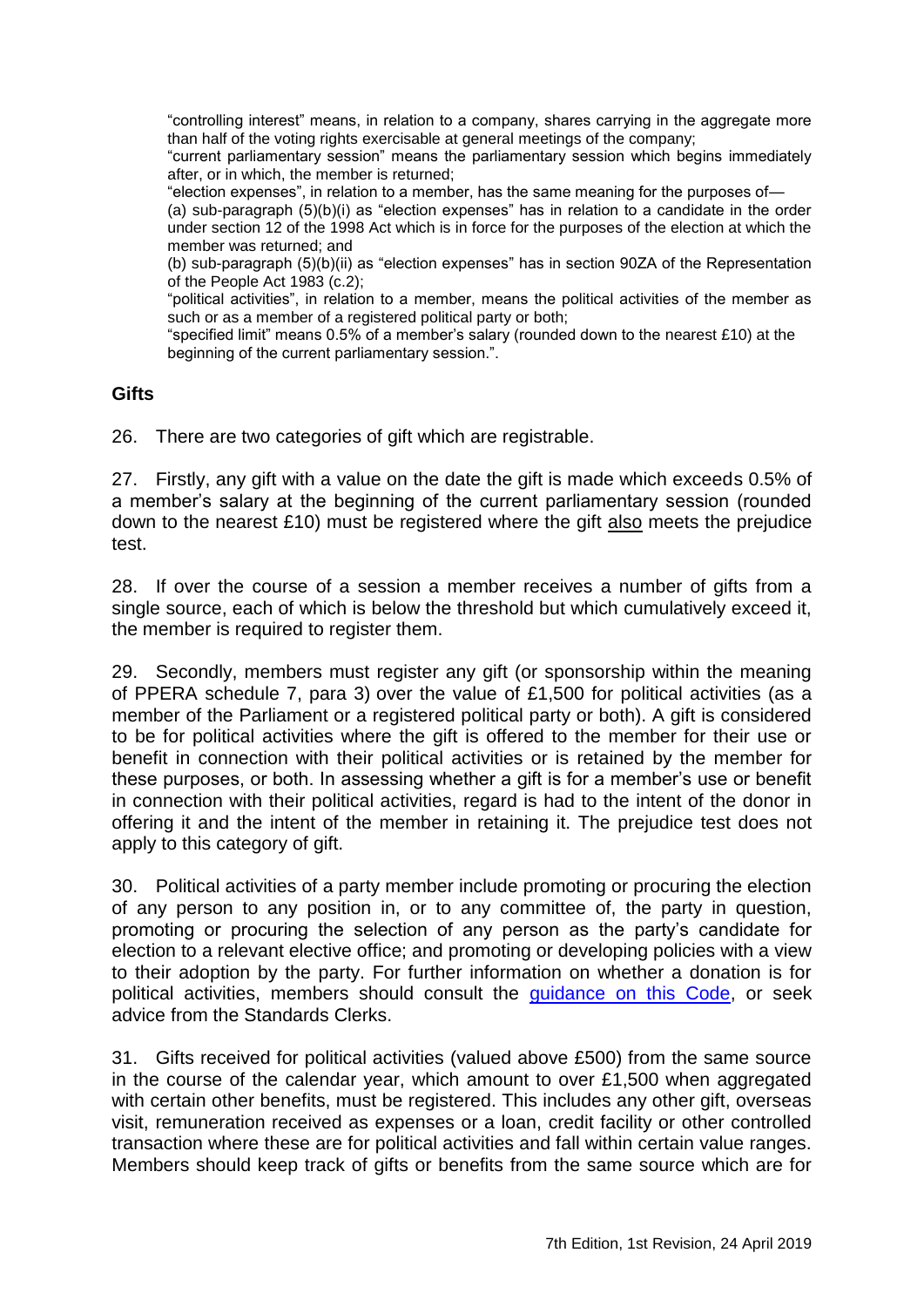political activities and contact the Standards Clerks for advice where they are in any doubt about these provisions.

32. A gift can be any tangible item such as glassware or jewellery, to gifts of money or residential property and other benefits such as hospitality, or tickets to sporting and cultural events. The category covers benefits such as relief from indebtedness, loan concessions, or provision of property, services or facilities at a cost below that generally charged to members of the public. It also includes money spent by a third party in paying expenses incurred directly or indirectly by a member (so long as it does not amount to remuneration for work done under the remuneration category).

33. The category covers gifts received directly by a member and gifts received by any company in which a member has a controlling interest, or by a partnership of which the member is a partner. It covers gifts received in a member's capacity as an MSP. Gifts received by members in a private capacity are registrable under the first category of interest (i.e. where the gift is over £300 (either singly or cumulatively) and meets the prejudice test). Gifts to spouses and cohabitees are not registrable.

#### *Financial and material support*

34. Under the first category of gift, a member who receives any financial or material support as a member, the value of which exceeds £300, must register this as a gift where the prejudice test is met. Under the second category of gift, a member who receives any financial or material support for political activities, the value of which exceeds £1,500 either singly or in aggregation, must register the gift. The prejudice test does not apply to this second category of gift. Donations received by a member from a constituency party may fall within the gifts category.

35. Examples of material support include the provision of services of a research assistant, secretary or other member of staff whose salary, in whole or in part, is met by a person other than the member. (See volunteer services at paragraph 39, below).

36. Members must register the monetary value of the support which is the gross cost to the person providing the material support. In the case of payment of salary cost this should be calculated on the basis of pre-tax income including the cost of providing national insurance and other benefits.

37. When registering material support a member should provide the name of the provider, their principal business address (if not an individual) and the nature of its business (if not an individual). Members may also wish to detail any conditions attached to the support, such as the duration of it and how it is paid for (whether or not it is or was provided directly to the member, or is paid directly to another person providing the service to the member).

#### *Travel and subsistence*

38. Unless the gift is over the value of £1,500 (singly or cumulatively) and for political activities, members are not required to register the costs of travel and subsistence in connection with attendance at a conference or meeting if those costs are borne in whole or in part by the organiser of the conference or by one of the other parties attending the meeting. However, attendance at an overseas conference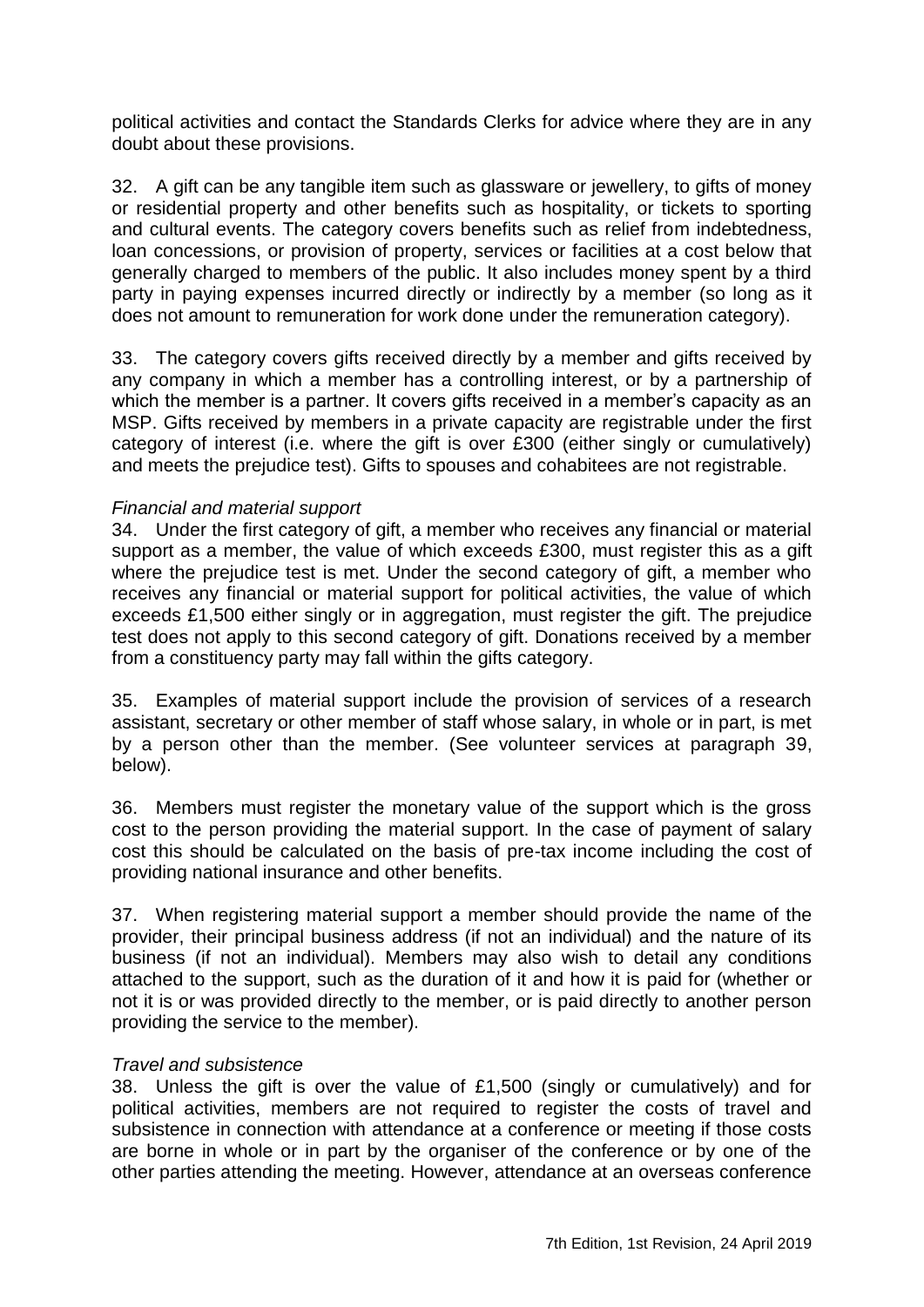or meeting may require to be registered as an overseas visit. It is also possible that expenses for attendance at a meeting or conference could fall into the remuneration category.

#### *Volunteer services*

39. Support from a volunteer who provides a service in their own time free of charge is exempt from the requirement to register in the gifts category.

#### *Election expenses*

40. Members are not required to register donations towards the member's election expenses even if they exceed the gifts thresholds as long as—

(a) the donor intended them to be used to meet the election expenses of the member in relation to the member's election to the Scottish Parliament; or the election expenses of the member in relation to any UK Parliamentary election at which the member stands as a candidate. This exemption only applies if the expenses fall to be included in the candidate spending return for the election in question.

and

(b) they have been spent on the intended purpose by the end of the 35th day after the result of the election was declared.

41. However, any donations which are unspent on the election in question by the expiry of the 35th day after the election result is declared (the same timeframe that is allowed for lodging election returns) must be registered under the first category of gift, if they exceed the gifts threshold of £300 and meet the prejudice test. Members acquire a registrable interest on the expiry of the 35th day after the election result is declared and have 30 days from then to register the interest as set out in section 5(2) of the Act.

42. Expenses acquired by a member before they are returned are not registrable under PPERA.

43. In recording election expenses and considering whether the exemption from registration applies, therefore, members need to be clear—

(a) whether a particular donation was intended by the donor to be used towards those election expenses (rather than for example being a general donation to the local party); and

(b) whether the donation was spent on costs associated with that election before the expiry of the 35th day after the election.

44. Should there be any complaint about a member's failure to register election expenses, the member would need to be able to demonstrate that the donation had been spent on its intended purpose within the deadline specified.

45. Certain elections may take place close to the end of the parliamentary session. The period of 35 days after the election result is declared, during which the donation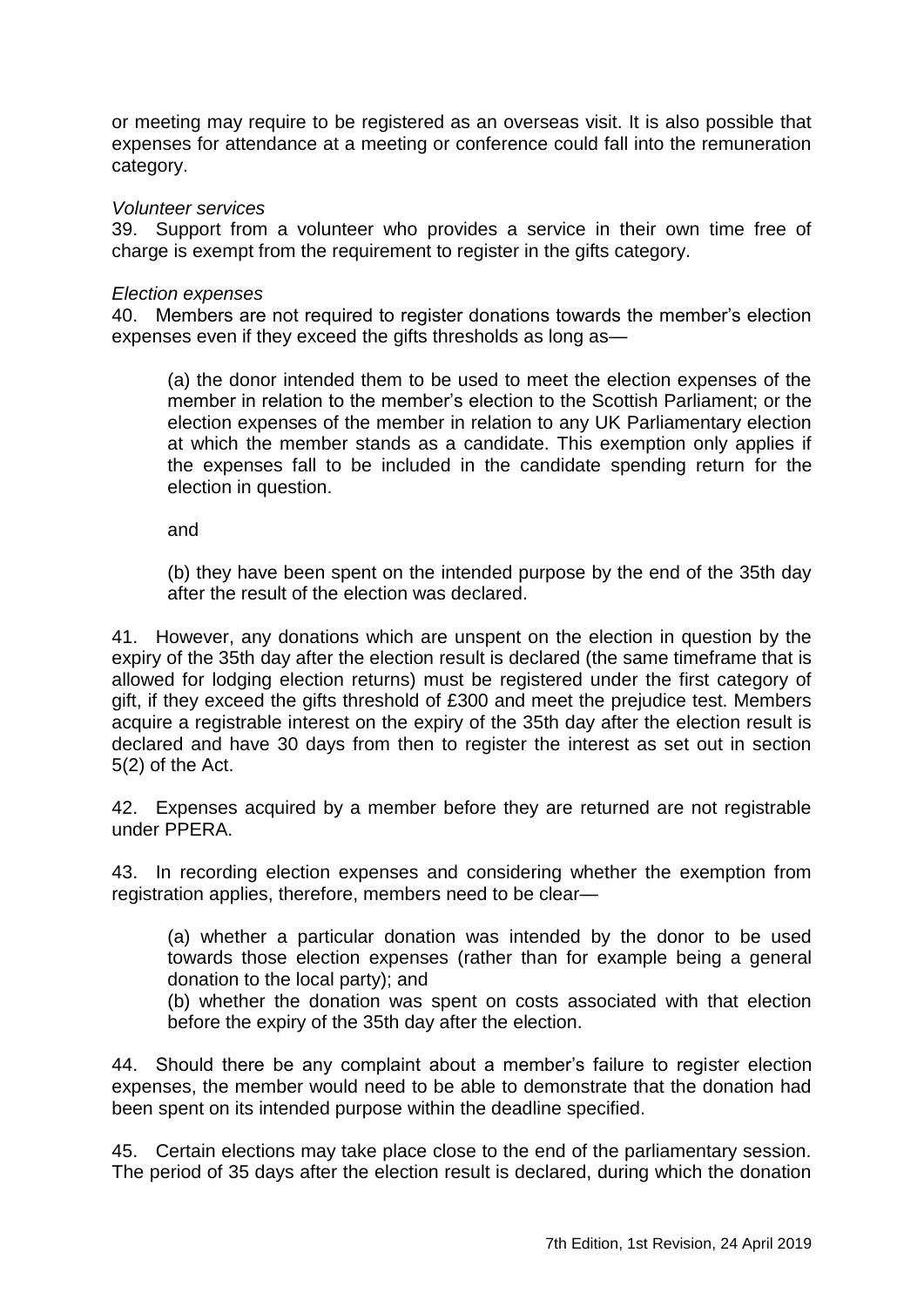is potentially exempt, could then run into the dissolution period and so the donation would not require to be registered during that session even if it was not used for its intended purpose by the expiry of the 35th day. However, returning members may consider that such donations meet the prejudice test and so should be registered in the following parliamentary session, regardless of whether the member still has the donation by that time.

#### *Donations from impermissible sources*

46. PPERA requires that members only accept donations over £500 for political activities from a permissible source (see section 54 of, and paragraphs 6 to 9 of Schedule 7 to, PPERA). If the donation is not from a permissible source it must be returned to the donor or forwarded to the Electoral Commission where the donor cannot be identified (see sections 56 and 57 of PPERA). Members are not required to register any gift or benefit that is returned to the donor or forwarded to the Electoral Commission in these circumstances under the political activities subcategory. However, members are required to report impermissible donations to the Electoral Commission even if they have been returned. Further advice can be obtained from the Electoral Commission on the permissibility of donations.

47. Members would still be required to register donations returned to the donor under paragraph  $6(2)$  of the schedule (i.e. under the first category of gift – over £300). As outlined above, the prejudice test would apply to this category of gift.

#### *Registering a gift*

48. In lodging a written statement in relation to a gift, the member must provide details of the nature of and estimated monetary value of the gift and the date it was received. A member must also indicate whether the gift was received directly or was given to a company or partnership in which the member has a controlling interest or is a partner. Members must additionally provide the donor's name, principal business address and the nature of the donor's business (if not a private individual).

49. In addition, members may register in the voluntary category any gift which does not meet the registration requirements, if they believe that disclosure would be in the public interest. Members should be aware of the need for caution in accepting gifts and other benefits.

50. Where a member registers a gift received before the date that the member was returned, which the member considers meets the prejudice test, the threshold for registration is based on a member's salary at the start of the parliamentary session in which the gift would be registered (not the session in which the gift was received). In other words, a single threshold applies to all gifts included in the register in a particular session. Where a gift received prior to the date of return would otherwise be registrable because it was for political activities (but for no other reason) then there is no need to register it. PPERA does not require registration of "political" gifts acquired before the date of return.

## *Late registrations*

51. Members must also take steps to register any gifts that they have accidentally overlooked, or had not realised required to be registered, as soon as possible and in all cases, within seven days of becoming aware of the requirement to register.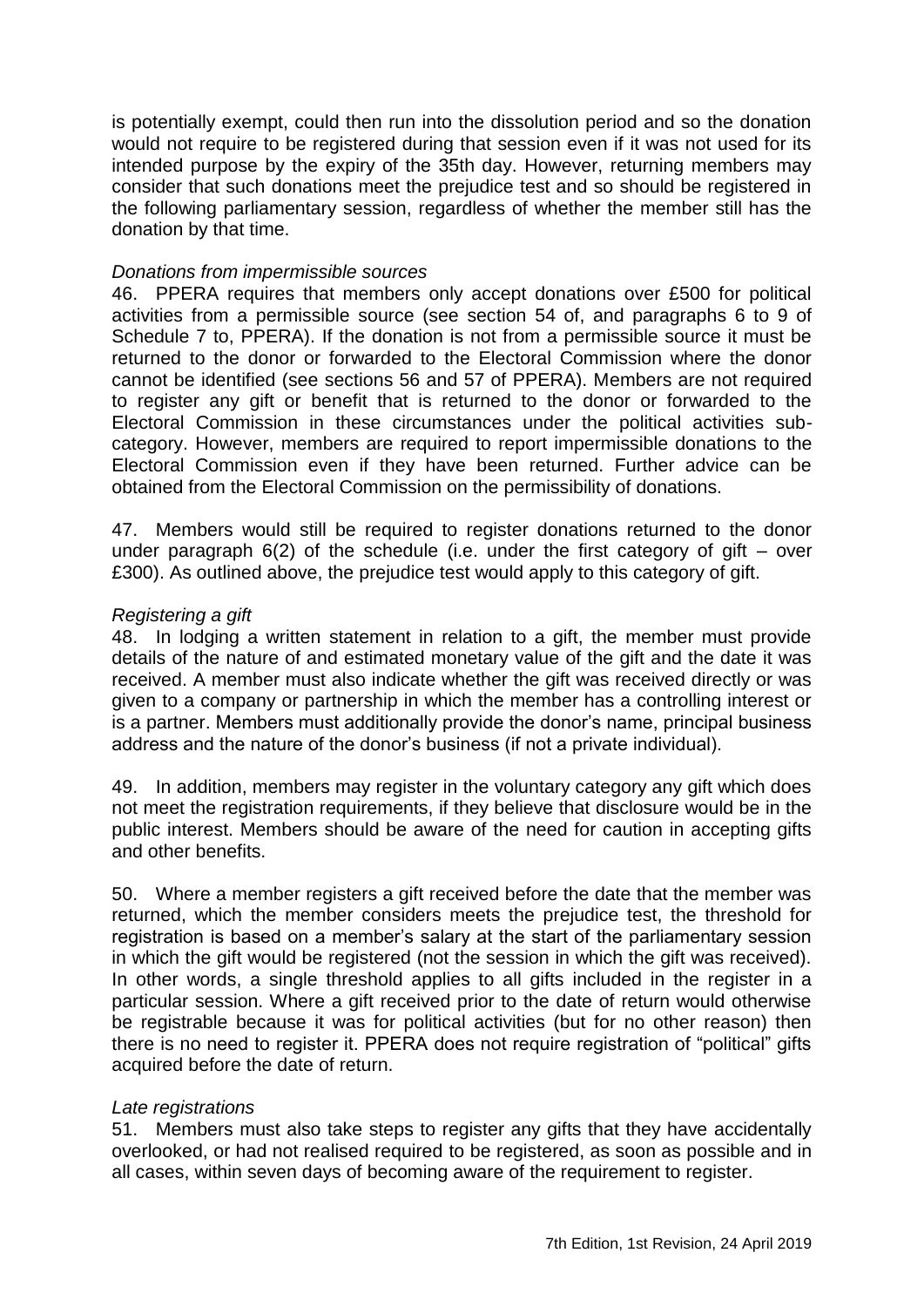## **Loans, credit facilities, etc. - Schedule, paragraphs 6A and 6B**

#### <span id="page-24-0"></span>**A member has a registrable interest:**

6A(1) Where a member enters into a controlled transaction and—

- (a) the value of the transaction is more than £1,500; or
- (b) if not, the aggregate value of it and any aggregable benefit or benefits exceeds £1,500.

(2) Sub-paragraphs (3) to (10) define and provide further about controlled transactions.

(3) An agreement between the member and another person by which that person lends money to the member is a controlled transaction if the use condition (see sub-paragraph (9)) is satisfied.

(4) An agreement between the member and another person by which that person provides a credit facility to the member is a controlled transaction if the use condition (see sub-paragraph (9)) is satisfied.

(5) A credit facility is an agreement whereby a member is enabled to receive from time to time from another party to the agreement a loan of money not exceeding such amount (taking account of any repayments made by the member) as is specified in or determined in accordance with the agreement.

(6) Where—

(a) the member and another person enter into a controlled transaction of a kind mentioned in sub-paragraph (3) or (4) or a transaction under which any property, services or facilities are provided for the use or benefit of the member (including the services of any person);

(b) the other person also enters into an arrangement where a third person gives any form of security for a sum owed to the other person by the member under a transaction mentioned in paragraph (a); and

(c) the use condition (see sub-paragraph (9)) is satisfied,

the arrangement is a controlled transaction.

(7) But the agreement or arrangement is not a controlled transaction—

(a) to the extent that, in accordance with any enactment, a payment made in pursuance of the agreement or arrangement falls to be included in a return as to election expenses in respect of a candidate or candidates at a particular election;

(b) to the extent that it is entered into by the member and a person—

(i) in connection with the provision of goods or services to the member; and

(ii) in the normal course of that person's trade or business and on its normal terms;

(c) if its value does not exceed £500; or

(d) despite section 3(1)(b), it was entered into by the person who is the member before the date the member was returned.

(8) For the purposes of sections 3 and 5 and sub-paragraph (1) of this paragraph, if—

(a) the value of a controlled transaction as first entered into is such that it is not registrable; but

(b) the terms of the transaction are subsequently varied in such a way that it becomes registrable.

the member is to be treated as having entered into a registrable transaction on the date when the variation takes effect.

(9) The use condition is that the member intends, at the time the member enters into the loan or credit facility agreement or the transaction second mentioned in sub-paragraph (6)(a), to use any money or benefit obtained in consequence of it in connection with the member's political activities (either as a member or as a member of a registered political party or both).

(10) For the purposes of sub-paragraph (9), it is immaterial that only part of the money or benefit is intended to be used in connection with the member's political activities.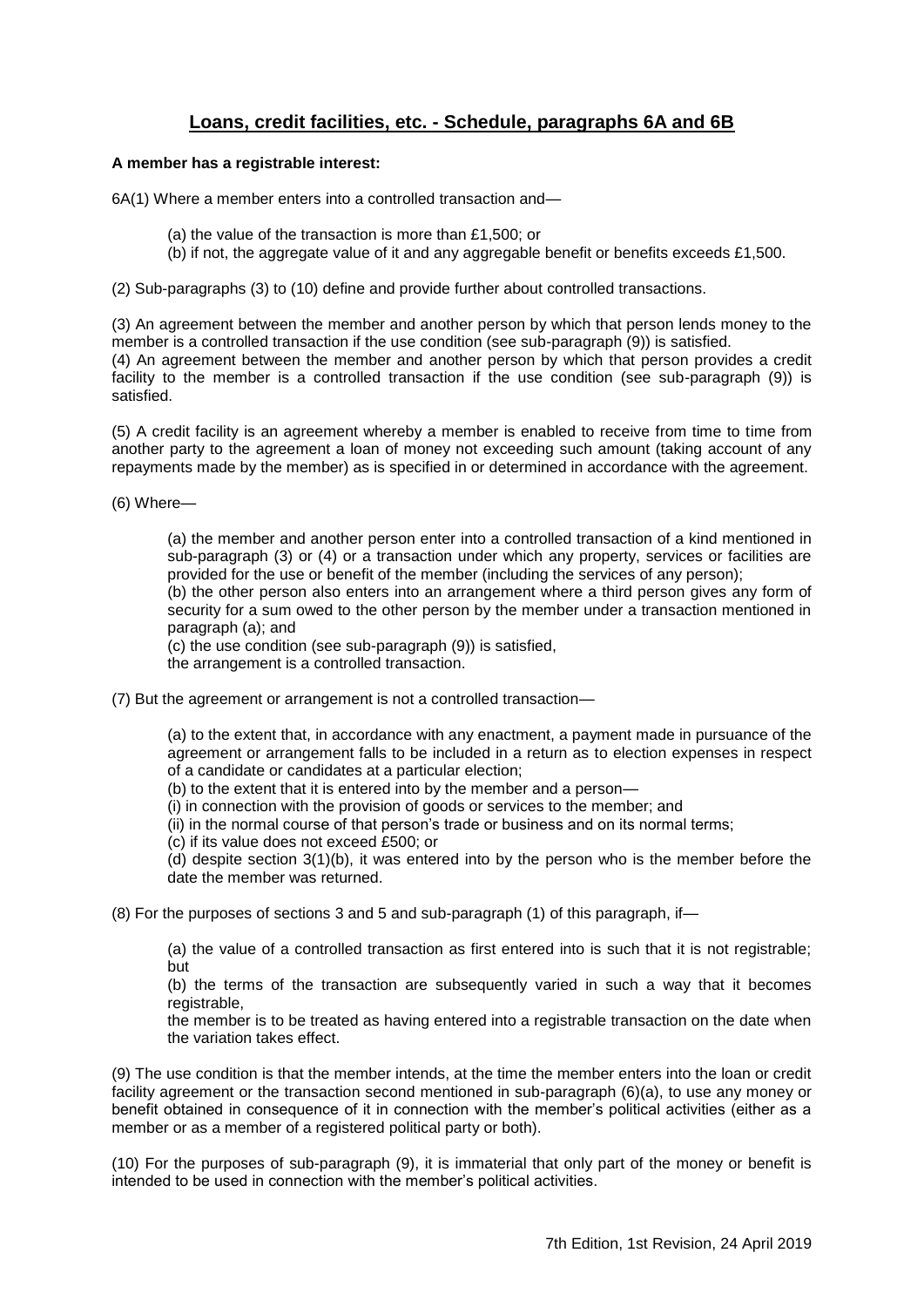$(11)$  In sub-paragraph  $(1)(b)$ , "aggregable benefit" means any of the following that is accepted by the member from the same person, being a party to the controlled transaction, and in the same calendar year as the member accepted the controlled transaction—

(a) any other controlled transaction having a value not exceeding £1,500;

(b) any remuneration that is registrable by virtue of paragraph 2, and has a value exceeding £500 (but not exceeding £1,500) and consisting of—

(i) the payment to the member of expenses incurred directly or indirectly by the member in connection with the member's political activities (as a member or as a member of a registered political party or both); or

(ii) a benefit in kind deriving from the payment by a person (other than the member) to a third party of expenses attributable to the member in connection with those activities;

(c) any gift to which paragraph 6(3)(b)(i) and (c) applies;

(d) any overseas political visit (within the meaning given by sub-paragraph (4), as read with sub-paragraph (5), of paragraph 7) having a value exceeding £500 (but not exceeding £1,500).

Value of loans, credit facilities etc.

6B(1) The value of a controlled transaction which is a loan is the value of the total amount to be lent under the loan agreement.

(2) The value of a controlled transaction which is a credit facility is the maximum amount which may be borrowed under the agreement for the facility.

(3) The value of a controlled transaction which is an arrangement by which any form of security is given is the contingent liability under the security provided.

(4) For the purposes of sub-paragraphs (1) and (2), no account is to be taken of the effect of any provision in a loan agreement or an agreement for a credit facility at the time it is entered into which enables outstanding interest to be added to any sum for the time being owed in respect of the loan or credit facility, whether or not any such interest has been so added."

#### **Reporting and registration of changes to controlled transactions, section 8 of the Act.**

(1) For the purposes of this section, there is a change to a registered interest that is a controlled transaction if—

(a) another person becomes party to the transaction (whether in place of or in addition to any existing party to it);

(b) there is a change to anything about which information was (or should have been) provided by the member in the written statement lodged by the member when registering the transaction;

(c) the transaction comes to an end.

(2) The reference in subsection  $(1)(b)$  to information provided is a reference to information—

- (a) about or relating to the transaction; and
- (b) provided in accordance with a determination under section 4(2).

 $(3)$  For the purposes of subsection  $(1)(c)$ , a loan comes to an end if-

- (a) the whole debt (or all the remaining debt) is repaid;
- (b) the creditor releases the whole debt (or all the remaining debt).

(4) A member who has registered a controlled transaction shall notify the Clerk of any change to the transaction.

(5) A member shall comply with subsection (4) by lodging a written notice with *the* Clerk not later than the last day of the period of 30 days beginning with the day on which the change takes effect.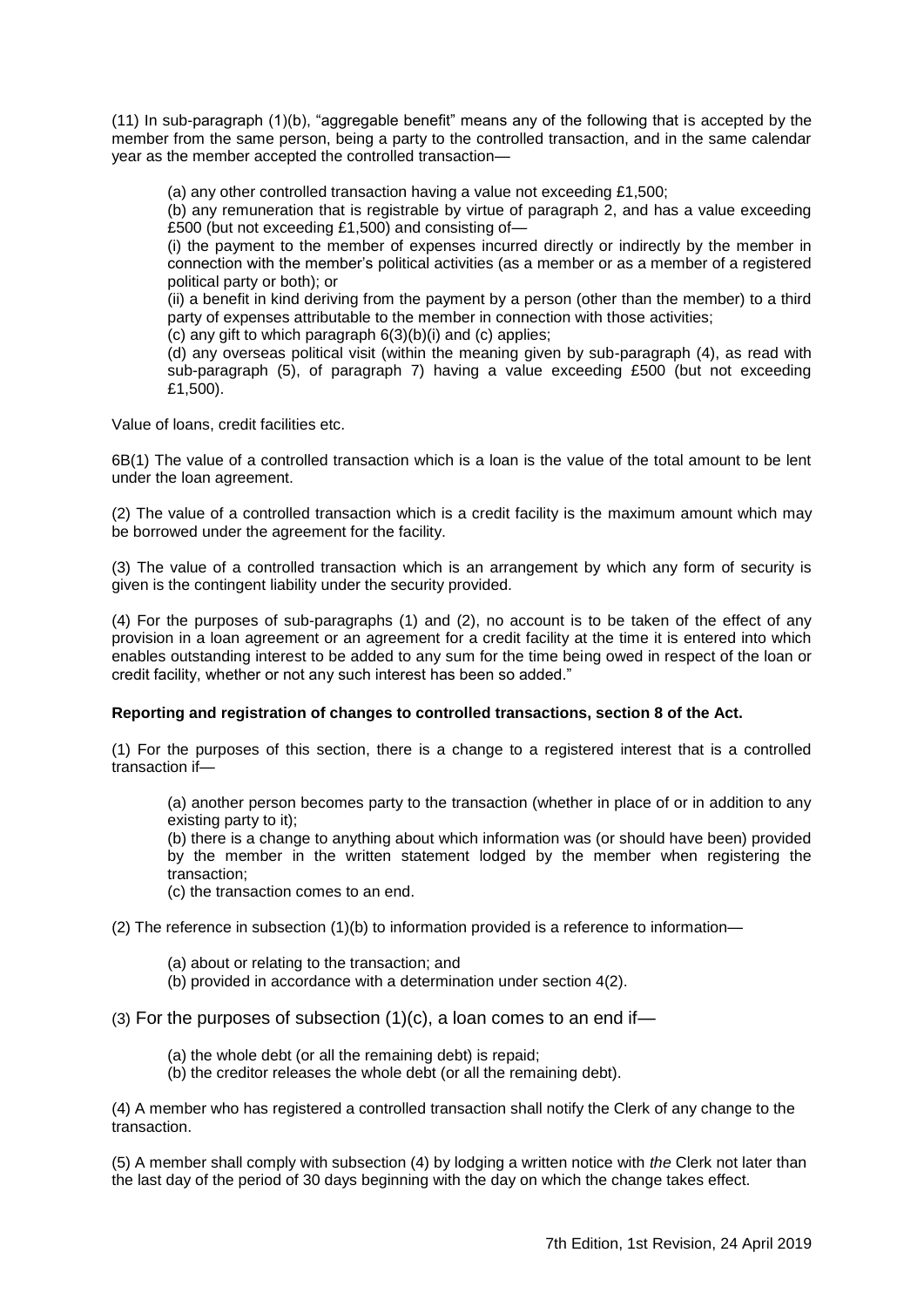(6) A written notice shall—

(a) be in such form; and

(b) contain such information about the change or relating to it, as the Parliament may determine.

(7) Within 30 days after a member has lodged a written notice in accordance with this section, the Clerk shall—

(a) amend the entry relating to that member in the register so as to record the change and the date when it took effect; and

(b) send a copy of the amended entry to the member.

#### **Loans, credit facilities, etc.**

52. Under section 8A of the 2006 Act, members are required to register loans, credit facilities and connected transactions (‗controlled transactions') which are over the value of £1,500 and for political activities. For example, where a member enters into a credit card agreement with a credit limit over the value of £1,500 with the intention of using it wholly or partly for their political activities, this would be registrable. Members must register such controlled transactions even if only part of the money or benefit obtained is intended to be used in connection with the member's political activities.

53. Members must also register loans, credit facilities and connected transactions over the value of £500 for political activities which, when aggregated during the course of a calendar year with other such income or benefits from the same source, exceed £1,500. This includes gifts, remuneration received as expenses, overseas visits or other loans, credit facilities and connected transactions where these are for political activities and amount to over £500 but do not exceed £1,500. Members should keep track of any loans, credit facilities or connected transactions and other benefits over £500 for political activities and contact the Standards Clerks for advice when there may be an aggregated registrable interest.

54. Members must register transactions over £1,500 and for political activities that are connected to a loan or credit facility obtained by a member ('connected transactions'). A connected transaction is one under which a third party gives security in relation to a sum owed by the member under a loan or credit agreement which is itself a controlled transaction (or for the provision of property, services or facilities to the member for political activities). For example, where a third person gives a personal guarantee to a bank in respect of a loan or credit facility over the value of £1,500 provided to the member for political activities.

55. There are certain financial arrangements which members do not have to register. They are—

- payments which fall to be included in a candidate electoral return for an election;
- trade credit (given on normal rather than preferential terms);
- loans, credit facilities or connected transactions which do not exceed £500;
- loans, credit facilities or connected transactions entered into before the member was returned as a member.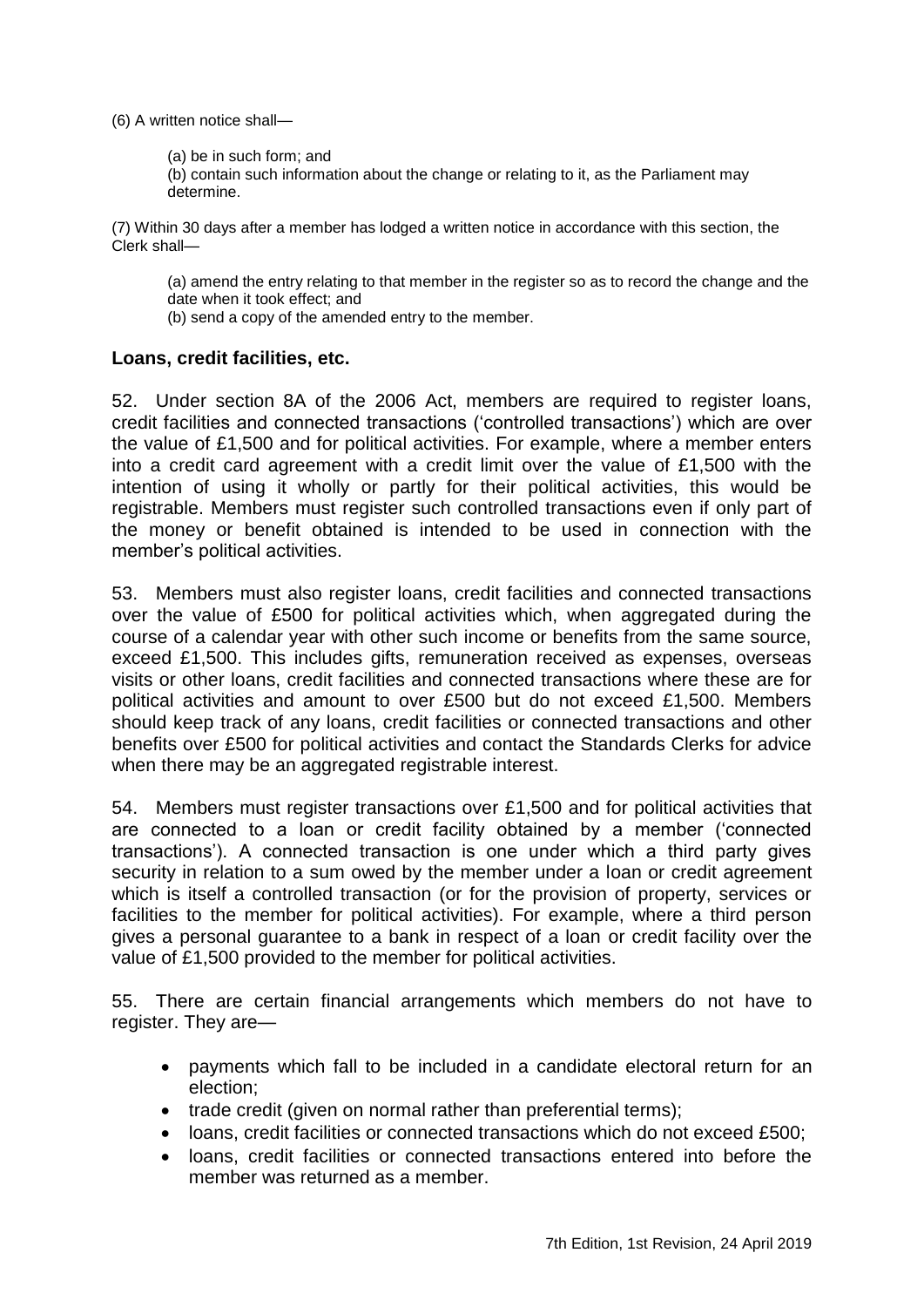56. Members may enter into a controlled transaction which is not registrable but which is subsequently varied so as to become registrable (either singly or when aggregated with other aggregable benefits). For example, the terms of a loan agreement may be varied to take its value above £1,500. In such circumstances, the date on which the controlled transaction is considered to be entered into is the date on which that change takes effect.

57. Members must indicate the value of the controlled transaction when registering it. In the case of a loan, the value is the value of the total amount to be lent under the loan agreement. For a credit facility, the value is the maximum amount which may be borrowed under the agreement for the facility. Where a third party gives security to a member for a controlled transaction (i.e. where it is a connected transaction), the value is the contingent liability under the security provided. The value of any interest added to the total of a loan or credit facility should not be taken into account when calculating its value.

58. Members must notify the Clerk of any changes to a registered controlled transaction within 30 days of the date on which the change takes effect. Such changes include changes to the name and address of the authorised participants to the transaction, its nature and its value. They also include another person becoming party to the transaction, where there is a change to anything about which information was (or should have been) provided by the member in the written statement lodged by the member when registering the transaction or where the transaction comes to an end.

# **Overseas Visits – Schedule, paragraph 7**

#### <span id="page-27-0"></span>**A member has a registrable interest:**

(1) Where the circumstances are as described in sub-paragraph (2) or (4).

(2) Where the member makes, or has made, a visit outside the United Kingdom and that visit meets the prejudice test.

(3) Sub-paragraph (2) does not apply to a visit the travel and other costs of which—

- (a) are wholly met—
- (i) by the member;
- (ii) by the member's spouse, civil partner or cohabitant;
- (iii) by the member's mother, father, son or daughter;
- (iv) by the Parliamentary corporation; or
- (v) out of the Scottish Consolidated Fund; or
- (b) were approved prior to the visit by the Parliamentary corporation.

(4) Where a member makes, or has made, a visit outside the United Kingdom in connection with any of the member's political activities (as a member or as a member of a registered political party or both) (an "overseas political visit") and-

- (a) the costs of the visit exceed £1,500; or
- (b) those costs exceed £500 (but do not exceed £1,500) and the aggregate value of them and any aggregable benefit or benefits exceeds £1,500.

(5) Sub-paragraph (4) does not apply to a visit the travel and other costs of which—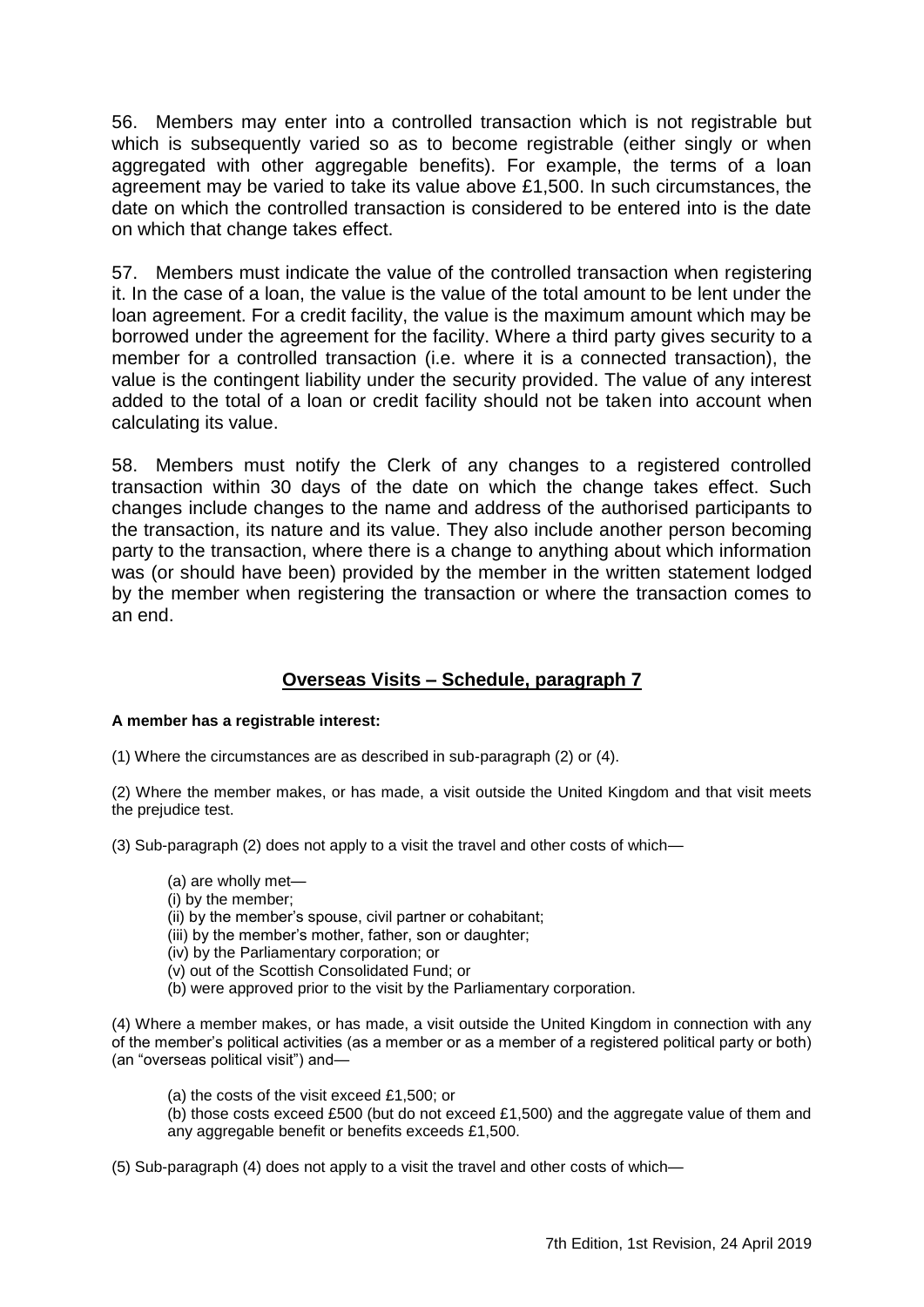(a) are wholly met—

(i) by the member;

(ii) by the Parliamentary corporation; or

- (iii) out of the Scottish Consolidated Fund; or
- (b) were approved prior to the visit by the Parliamentary corporation.

(6) In sub-paragraph  $(4)(b)$ , "aggregable benefit" means any of the following that is accepted by the member from the same person as met the costs of the visit and in the same calendar year as the member accepted it—

(a) any other overseas political visit having a value exceeding £500 (but not exceeding £1,500);

(b) any remuneration that is registrable by virtue of paragraph 2, having such a value and consisting of—

(i) the payment to the member of any expenses incurred directly or indirectly by the member in connection with the member's political activities (as a member or as a member of a registered political party or both);

(ii) a benefit in kind deriving from the payment by a person (other than the member) to a third party of expenses attributable to the member in connection with those activities;

(c) any gift to which paragraph 6(3)(b)(i) and (c) applies;

(d) any controlled transaction (construed in accordance with paragraph 6A) having a value not exceeding £1,500."

#### **Overseas visits**

59. A member is required to register and provide details of a visit outside the United Kingdom in certain circumstances. Firstly, members must register overseas visits where the visit meets the prejudice test. Secondly, members must register overseas visits for political activities, over the value of £1,500 (the prejudice test does not apply to such visits).

60. Members must register overseas visits for political activities over the value of £500 which, when aggregated with other such income or benefits from the same source within the same calendar year and also for political activities (including other overseas visits, gifts, remuneration received as expenses or controlled transactions), amount to over £1,500.

61. For the purposes of registration, the date upon which a visit becomes registrable is the first day of any such visit. Under the terms of the Act, members have 30 days beginning with that date to lodge a written statement with the clerks reflecting this interest.

62. Certain overseas visits are excluded from the requirement to register. These are visits, the travel and other costs of which are wholly met—

- by the member;
- by the Scottish Parliamentary Corporate Body (SPCB); or
- out of the Scottish Consolidated Fund (for example, Ministerial visits).

63. Members are not required to register overseas visits, the travel and other costs of which are wholly met—

- by the member's spouse, civil partner or cohabitant;
- by the member's mother, father, son or daughter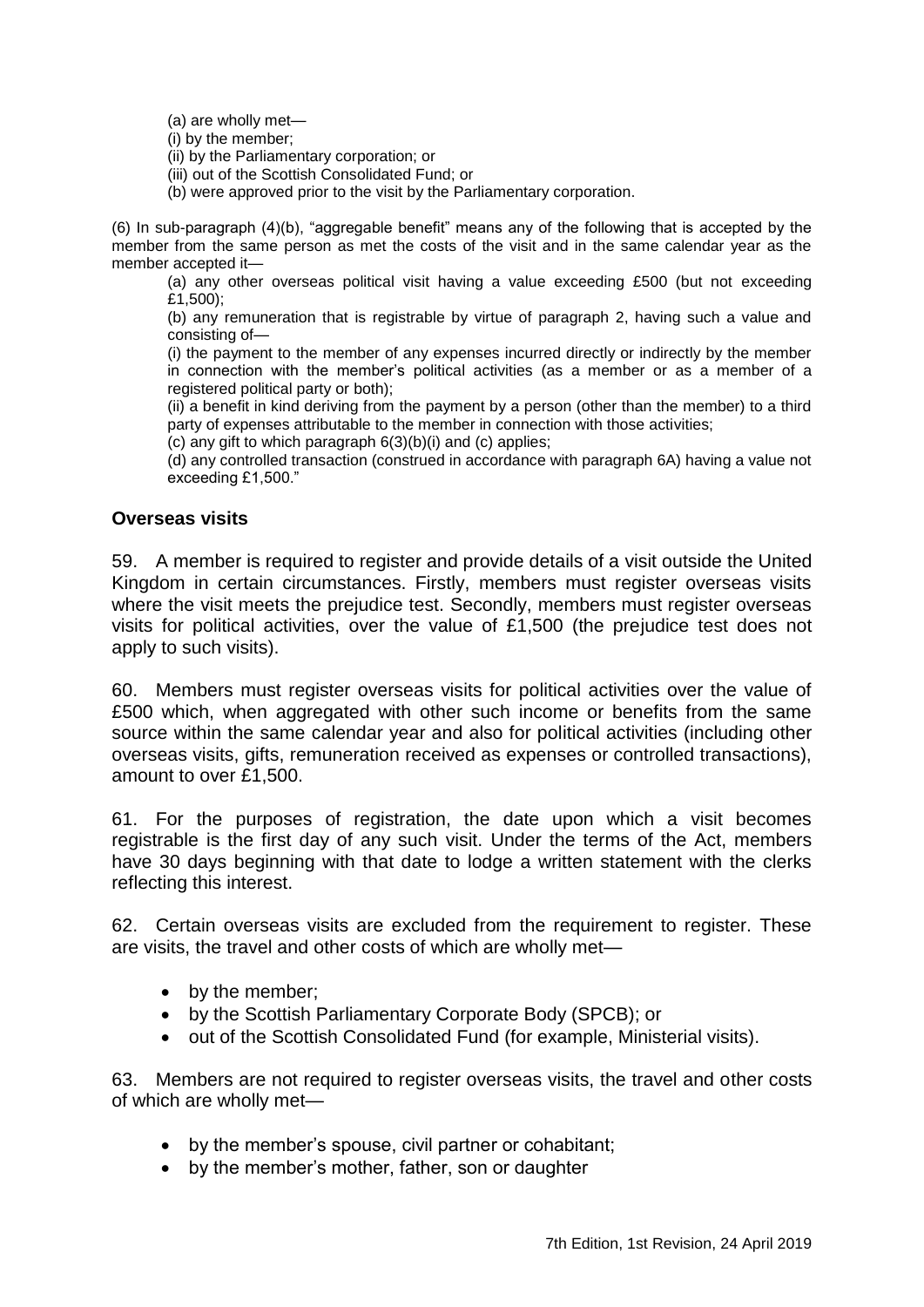unless the visit is over the value of £1,500 (either singly or in aggregate) and for political activities, in which case members must register the overseas visit.

64. There is also no need to register visits the costs of which were approved in advance by the SPCB.

65. There may be occasions when fees or expenses for work undertaken overseas fall into the remuneration rather than overseas visits category. Equally, certain overseas visits and related costs may fall within the gifts category. Members are advised to seek advice from the Standards Clerks if they are uncertain about which category an interest should be registered in.

66. Visits within the United Kingdom and the provision of hospitality in the United Kingdom are not covered by this provision although members may register these on a voluntary basis if they believe that disclosure would be in the public interest. Depending on the value, and subject to meeting the prejudice test or the visit being for political activities, UK visits may also fall within the gifts category. Similarly hospitality provided abroad not directly linked to the cost of the visit itself does not need to be registered under the overseas visits category. Again, however, members need to take account of the value of that hospitality as it may require to be registered as a gift.

67. Members should note that committee travel outwith the UK may need to be registered. Members are advised to seek advice from the relevant committee clerk regarding prior approval by the SPCB. Members may also consult the Standards Clerks for further advice on seeking SPCB approval for certain visits overseas.

68. Where registration is required, members should provide details of the dates, destination and purpose of the visit along with the name of any individual, business or organisation which met any of the costs. Members must also provide the principal business address of the business or organisation which met the costs of the trip and the nature of the business (but not that of a private individual). Members must provide details of the cost of the visit, ideally split between travel and expenses. Costs can be provided in the currency in which they were incurred, however members may also wish to include the estimated value in sterling and the date of the currency conversion upon which this estimate is based.

69. Members must also take steps to register any overseas visits that they have accidentally overlooked, or had not realised required to be registered, as soon as possible and in all cases, within seven days of becoming aware of it.

## **Heritable property – Schedule, paragraph 8**

#### <span id="page-29-0"></span>**A member has a registrable interest:**

(1) Where a member owns or holds, or has owned or held, any heritable property and sub-paragraph (2) applies.

(2) This sub-paragraph applies where either—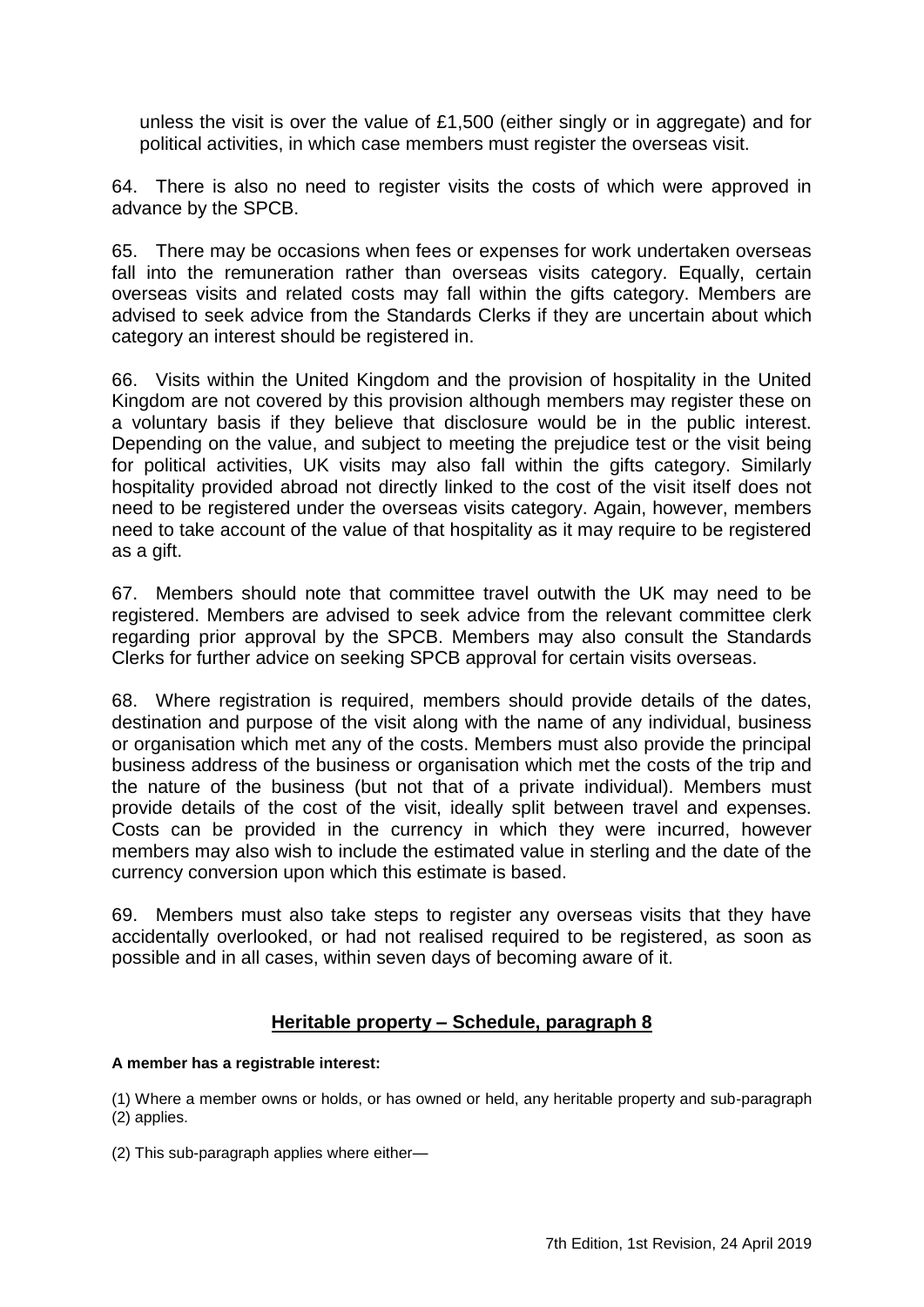(a) the market value of the heritable property, at the relevant date, exceeds the specified limit; or

(b) any income is received from the heritable property during the twelve months prior to the relevant date.

(3) Sub-paragraph (1) applies to heritable property which a member owns or holds, or has owned or held—

(a) solely in the member's name;

(b) jointly with any other person or body; or

(c) as a trustee, whether or not jointly with other trustees, where the member has an interest as a beneficiary of the trust.

(4) Sub-paragraph (1) does not apply to heritable property—

(a) which is used as a residential home by the member or the member's spouse, civil partner or cohabitant;

(b) which was used as a residential home by the member or the member's spouse, civil partner or cohabitant but which, for a period of not more than 12 months, is or was unoccupied and for sale; or

(c) which forms part of the assets of a partnership and any income from that partnership is, or forms part of, the remuneration registered under paragraph 2 of this Schedule.

(5) Where a member has ceased to own or hold any heritable property before the date on which the member was returned as a member, the relevant date is the date when the heritable property ceased to be so owned or held.

(6) Where a member owned or held any heritable property at the date on which the member was returned as a member, the relevant date is—

(a) that date; and

(b) the 5th April immediately following that date and in each succeeding year, where the heritable property continues to be so owned or held on that 5th April.

(7) Where a member becomes the owner of or acquires any heritable property after the date on which that member was returned as a member, the relevant date is—

(a) the date on which the member became the owner of or acquired that heritable property; and

(b) the 5th April immediately following that date and in each succeeding year, where the heritable property continues to be so owned or held on that 5th April.

#### **Key definitions:**

*―Heritable property‖* includes any right or interest in heritable property whether in Scotland or elsewhere. It includes residential or other similar property, land or any right or interest in or over land;

*―Spouse‖* in relation to a member does not include a former spouse or a spouse who is living separately and apart from the member where the separation is likely to be permanent;

*―Civil partner‖* in relation to a member does not include a former civil partner or a civil partner who is living separately and apart from the member where the separation is likely to be permanent;

*―Cohabitant‖* means either member of a couple consisting of—

- (a) a man and a woman who are living together as if they were husband and wife; or
- (b) two persons of the same sex who are living together as if they were civil partners;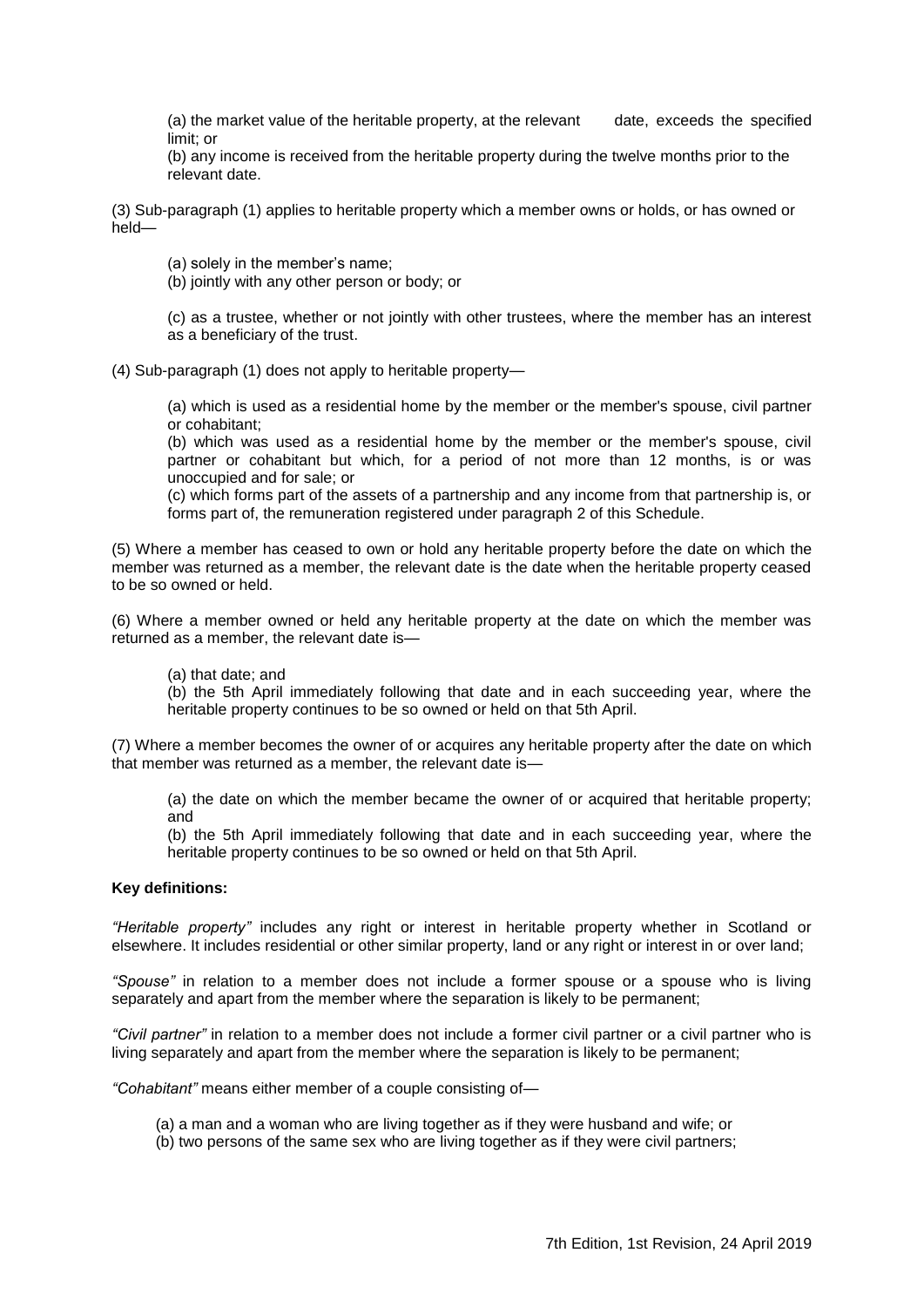―*current parliamentary session*‖ means the parliamentary session which begins immediately after, or in which, the member is returned; and

―*specified limit*‖ means 50% of a member's salary (rounded down to the nearest £10) at the beginning of the current parliamentary session.

#### **Heritable property**

70. A heritable property which exceeds either the market value threshold or from which income has been received by the member or by anyone else must be registered. Members are required to register any interest in heritable property where the property's market value exceeds 50% of the member's salary at the start of the current parliamentary session (rounded down to the nearest £10). Members must also register heritable property which yields any income, for example from rent, in the twelve months prior to the relevant date. Members do not require to register interests in heritable property which do not exceed the market value threshold or generate income; however, members may choose to register these in the voluntary category if they wish.

71. Heritable property may be situated in any part of the world. The issue of the ―relevant date‖ is particularly important in understanding when an interest in property requires to be registered. The relevant date is the date that the member is returned for property owned at that date; the date of acquisition for a newly acquired property; or the date of disposal when a property is sold before the member is returned. In the first two cases each  $5<sup>th</sup>$  April after the initial relevant date is also a relevant date.

72. In relation to income-based registration, registration is required where any income is yielded in the twelve months prior to the date that the member is returned (and each following 5th April) or the date of acquisition (and each following 5th April) or the date of disposal as the case may be. An acquired rental property must therefore be registered (within 30 days) on the basis of income received in the past twelve months even where the income prior to acquisition has not been paid to the member but to a previous owner.

73. A member registering an existing property at the date that the member is returned must estimate its market value at that date and assess whether that figure exceeds 50% of a member's salary (rounded down to the nearest £10) at the beginning of the current parliamentary session. If it does, the property must be registered. The member must then re-estimate the market value on each subsequent 5th April that the member continues to own or hold the property. If the value continues to exceed 50% of the member's salary (as at the start of the parliamentary session) then the property should continue to be registered. If it does not, then the member may identify the interest as a ceased interest and inform the Standards Clerks.

74. Where a member disposes of a registrable property (prior to the date of return as a member), the relevant amounts for the purposes of calculation are: market value at the date of sale measured against the amount of a member's salary at the start of the current parliamentary session; and/or any income from the property in the twelve months prior to sale. Similarly for registrable property acquired after the date of return as a member, the requirement for registration should be considered on the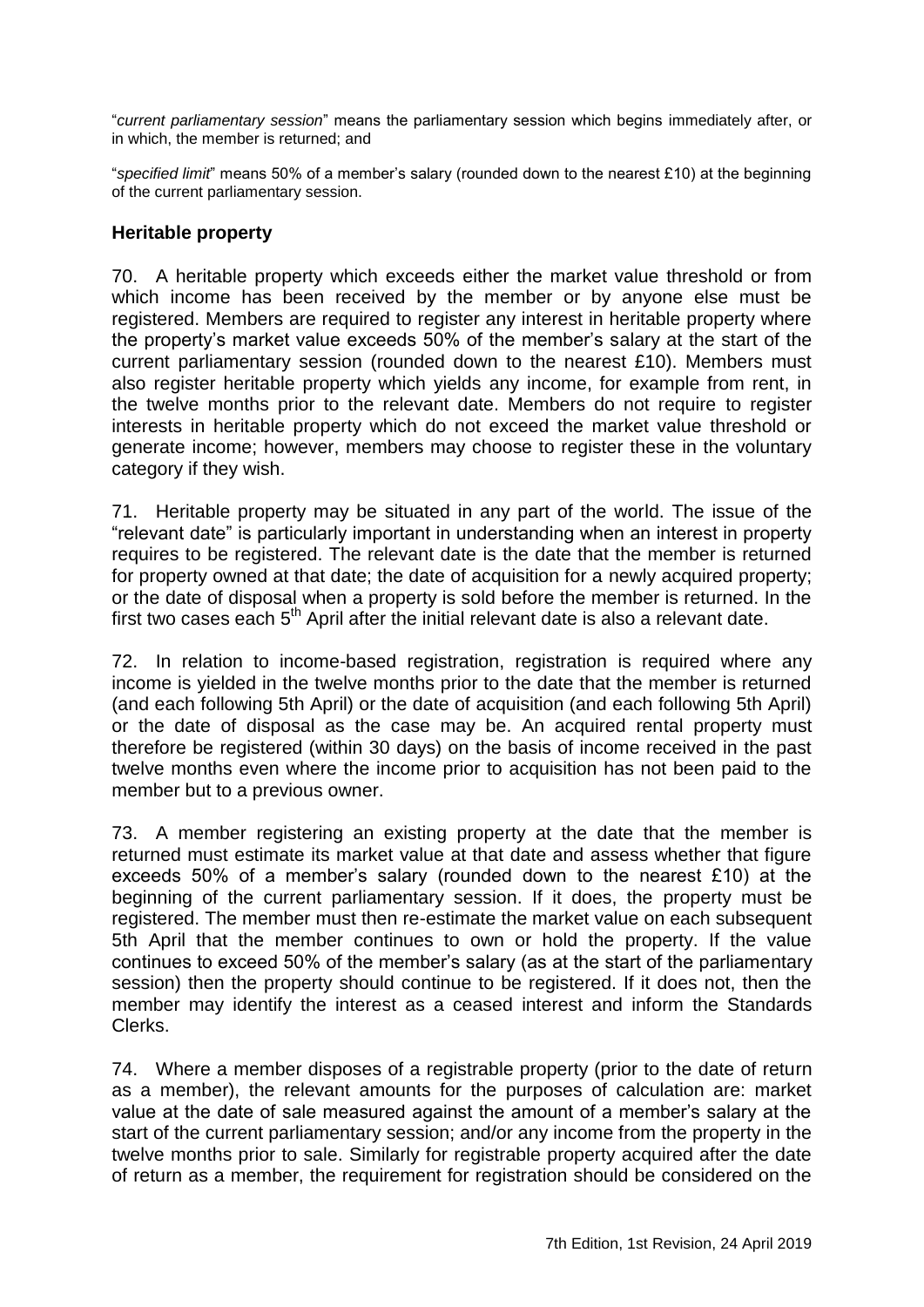basis of market value at acquisition and on each subsequent 5th April that the member owns or holds the property against salary at the start of the parliamentary session.

75. The requirement to register does not apply to heritable property used as a residence by the member or the member's spouse, civil partner or cohabitant or to heritable property which was such a residential home, but (for not more than twelve months) is or was unoccupied and for sale. A member also does not have to register property which forms part of the assets of a partnership where any income received by the member from that partnership is already registered as remuneration under paragraph 2 of the Schedule to the Act.

76. There may also be circumstances where income received from a rental property could fall within the remuneration category if it is received by a member who lets property in connection with self-employment or a trade, profession or vocation. Equally, there may be circumstances in which heritable property could fall within the gifts category. Members are advised to seek advice from the Standards Clerks if they are uncertain in which category an interest should be registered.

77. The requirement to register heritable property applies not just to property that a member owns in their own name but to property in joint names (such as with a spouse or business partner) and to property held as a trustee but only where the member has a beneficial interest in the income or assets of the relevant trust.

78. For all properties that require to be registered, members are required to indicate the location of each property (for example, by local authority area if in Scotland) and the type of property (for example, flat, house, commercial property, industrial or agricultural). Members do not have to provide the date they acquired the property if this was prior to the date the member was returned but must provide relevant dates where a property is disposed of or acquired during the session.

79. For properties registrable on the basis of market value, members must provide an estimate of market value for each property (within the bandwidths determined by the Parliament) at whichever relevant date applies. For properties registrable on the basis of income, members must provide an estimate of gross income (within the bandwidths determined by the Parliament) in the twelve months prior to whichever relevant date applies. Where a property meets both tests then both the market value and income details should be provided.

80. Registration is based on the full market value or income irrespective of whether the member owns the property independently or with another person or irrespective of the member's equity share in the property once a mortgage is taken into account or the costs of disposal. Members may provide additional details in connection with the entry in relation to these matters if they wish to do so.

81. Where a member registers an interest in heritable property which the member no longer had on the date that the member was returned but which meets the prejudice test, the relevant date is the date that the interest ceased to be held. In these circumstances the threshold for registration should relate to the salary of a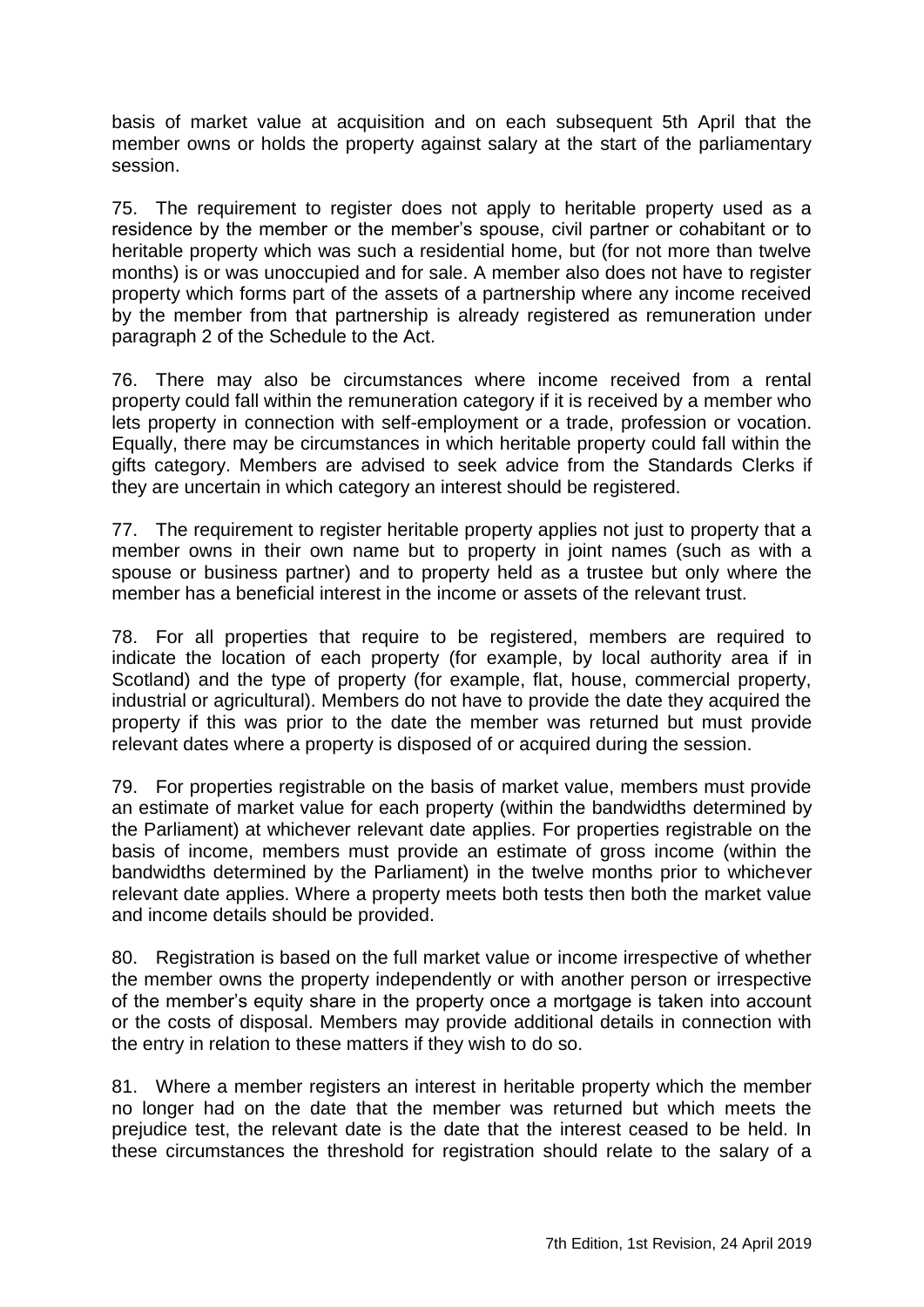member at the start of the parliamentary session in which the member is considering registration.

82. Members must also take steps to register any heritable property that they have accidentally overlooked, or had not realised required to be registered, as soon as possible and in all cases, within seven days of becoming aware of it. Members should refer to the guidance on late registration.

#### **Interest in shares– Schedule, paragraph 9**

#### <span id="page-33-0"></span>**A member has a registrable interest:**

(1) Where a member has, or had, an interest in shares, whether that interest is, or was, held by the member or by a relevant person, and sub-paragraph (2) applies.

(2) This sub-paragraph applies where either—

(a) the nominal value of the shares at the relevant date is, or was, greater than 1% of the total nominal value of the issued share capital of the company or other body; or

(b) the market value of the shares at the relevant date exceeds, or exceeded, the specified limit.

(3) Sub-paragraph (1) applies to an interest in shares, whether that interest is, or was, held by a member (or a relevant person)—

- (a) solely in the name of the member (or relevant person);
- (b) jointly with any other person or body; or

(c) as a trustee, whether or not jointly with other trustees where the member has an interest as a beneficiary of the trust.

(4) Sub-paragraph (1) does not apply to an interest in shares which forms part of the assets of a partnership and any income from that partnership is, or forms part of, remuneration registered under paragraph 2 of this Schedule.

(5) Where a member has ceased to have an interest in shares before the date on which the member was returned as a member, the relevant date is the date when the interest in such shares ceased to be so held.

(6) Where a member had an interest in shares at the date on which the member was returned as a member, the relevant date is—

(a) that date; and

(b) the 5th April immediately following that date and in each succeeding year, where the interest is retained on that 5th April.

(7) Where a member acquires an interest in shares after the date on which the member was returned as a member, the relevant date is—

(a) the date on which the interest in shares was acquired; and

(b) the 5th April immediately following that date and in each succeeding year, where the interest is retained on that 5th April.

#### **Key definitions:**

―*current parliamentary session*‖ means the parliamentary session which begins immediately after, or in which, the member is returned;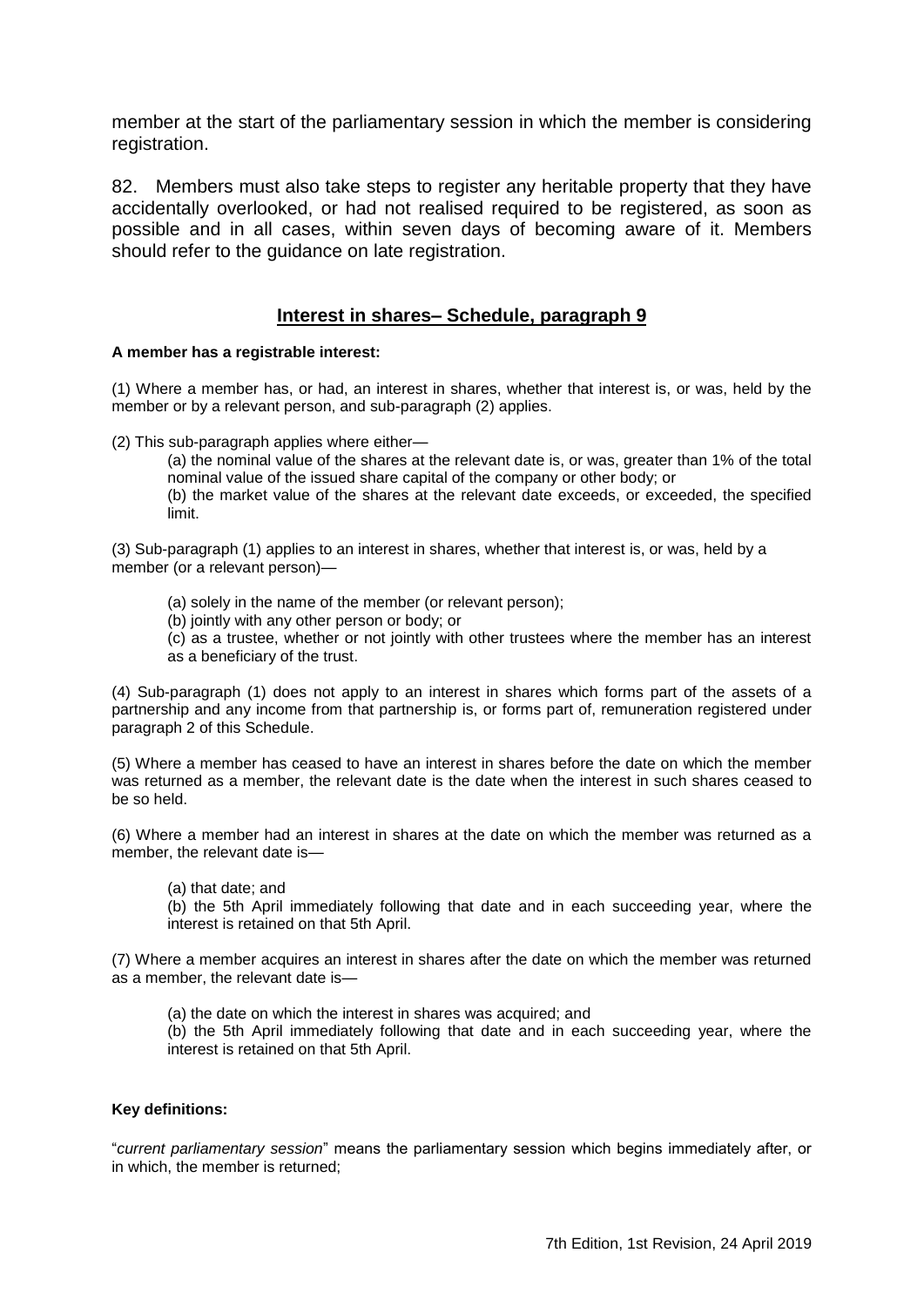an "interest in shares" means an interest in shares comprised in the share capital of a company or other body;

―*relevant person*‖ is a person who is subject to the control or direction of a member in respect of an interest in shares;

―*specified limit*‖ means 50% of a member's salary (rounded down to the nearest £10) at the beginning of the current parliamentary session.

#### **Interest in Shares**

83. A member is required to register an interest in shares which the member or a ―relevant person‖ (meaning a person subject to the control or direction of the member in respect of that interest) has or had. A relevant person can be a relative (such as a spouse or civil partner) or some other individual or body. Such a person may nominally own or hold the shares but can be said to be controlled or directed where, for example, only the member may authorise disposal of the shares or where the member ultimately benefits from any income or gain on disposal.

84. Registration is required where the nominal value of the shares at the relevant date is or was greater than 1% of the total nominal value of the issued share capital of the company or other body; or where the market value of the shares at the relevant date exceeds 50% of a member's salary at the start of the current parliamentary session (rounded down to the nearest £10). Members are not required to register interests in shares which do not exceed either of the value thresholds; however, members may register these in the voluntary category if they wish.

85. Calculation of the relevant date for shares works in the same way as for heritable property (above).

86. A member considering whether registration of an existing share-holding at the date of return is required on the basis of market value must ascertain its value at that date. If it exceeds 50% of a member's salary at the start of the current parliamentary session the shareholding must be registered. Likewise, a member considering whether registration of an existing share-holding at the date of return is required on the basis of the nominal value of the shares must ascertain whether this value is greater than 1% of the total nominal value of the issued share capital of the company or other body at that date. In either case the member must then obtain a new valuation on each subsequent 5th April that the member continues to have the interest in shares. If the value continues to exceed the relevant threshold, then the shares should continue to be registered. If they fall under that threshold then the member may have the interest removed from the Register as a ceased interest. Members who have a portfolio of shares must continue to track the value of shares as at each relevant date to ensure that all holdings continue to fall under the threshold for registration. Where a shareholding later exceeds that threshold, the share-holding must be registered as if it was an interest acquired after the date of the member's return and on the relevant date on which the value exceeded the threshold.

87. As with the Gifts and Heritable Property categories, a member may be required to register interests in shares disposed of before being returned as an MSP, if the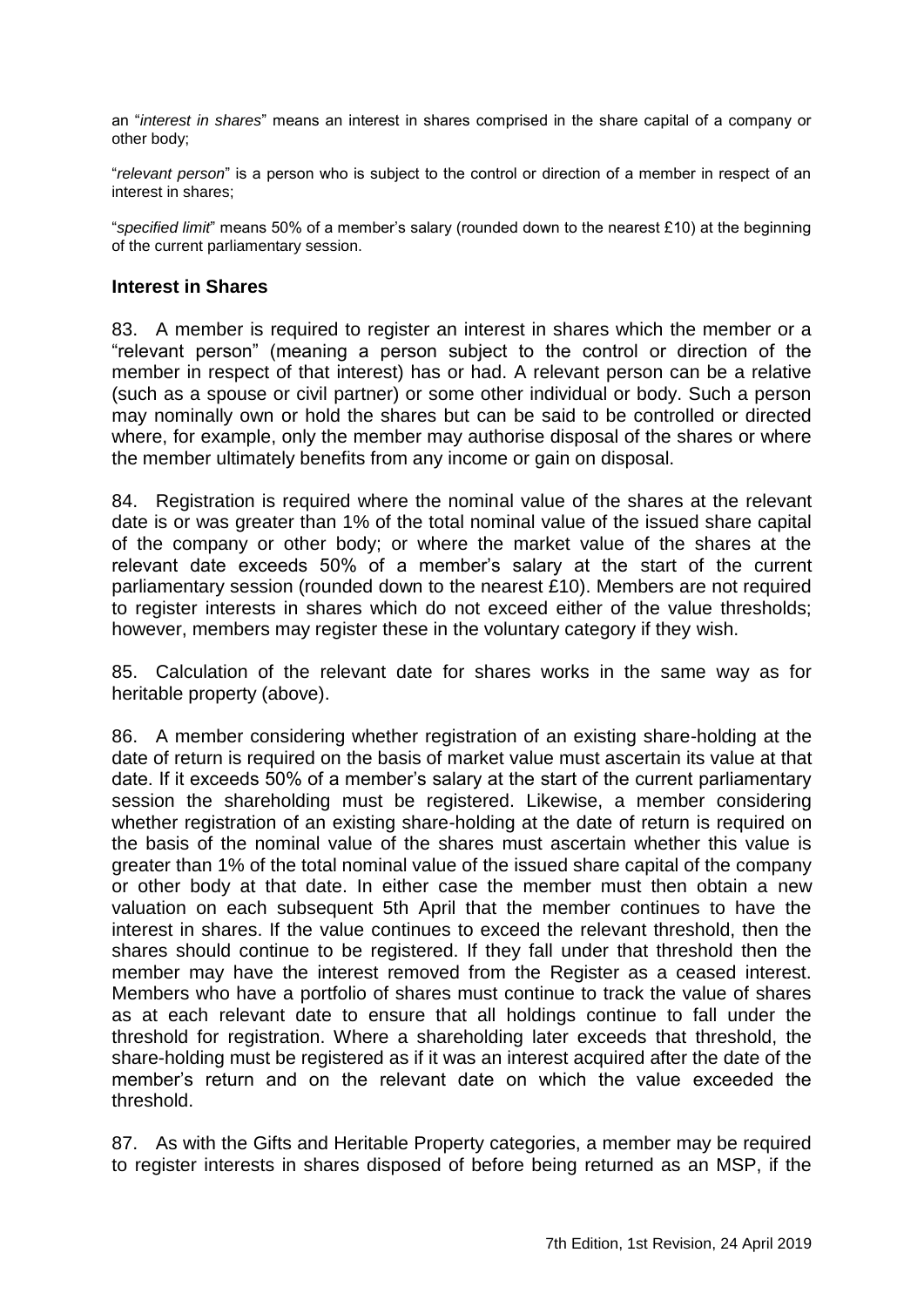member considers that the prejudice test is met. In these circumstances the threshold for registration relates to the salary of a member at the start of the parliamentary session in which the member is considering registration.

88. Where a member disposes of shares before being returned but the prejudice test applies, the market or nominal value for the purpose of registration is the market or nominal value at the date of sale. Similarly, for shares newly acquired after the date of return, registration depends either on the nominal value on acquisition or the market value at acquisition against member's salary at the start of the current parliamentary session and the nominal value or market value against this salary on each subsequent 5th April that the member continues to have the interest in shares.

89. A member does not have to register shares which form part of the assets of a partnership where any income received by the member from that partnership is already registered as remuneration.

90. There may also be circumstances in which interests in shares could fall within the gifts category. Members are advised to seek advice from the Standards Clerks if they are uncertain in which category an interest should be registered.

91. The requirement to register shares applies not just to shares that a member owns in their own name but to shareholdings in joint names (such as with a spouse or business partner) and to shareholdings held as a trustee but only where the member has a beneficial interest in the income or assets of the relevant trust.

92. When registering shares, members are required to provide details of the type of shares, the name of the company in which the shares are held, the company's business address and the nature of its business. Members do not have to provide the date of acquisition of shares held at the date of return but must provide dates where the shares have been disposed of or acquired as the case may be during the parliamentary session.

93. For shares registered on the basis of market value, members must provide a valuation on the relevant date. For shares registered on the basis of a proportion of nominal value, members must provide the percentage of the issued share capital of the company that the member holds. Where shares could be registered on the basis of both market value and nominal value the market value should also be provided as well as the percentage of overall share capital.

94. Shares in investment trusts are registrable if they meet the conditions outlined above. Members are not required to register units held in unit trusts. Members are not required to register investments that would not be considered to be part of a share portfolio, such as cash savings, cash ISAs, government bonds (gilts) and corporate bonds. If a member wishes to, these holdings may be registered in the voluntary category.

95. Members must also take steps to register any interest in shares that they have accidentally overlooked, or had not realised required to be registered, as soon as possible and in all cases, within seven days of becoming aware of it. Members should refer to the guidance on late registration.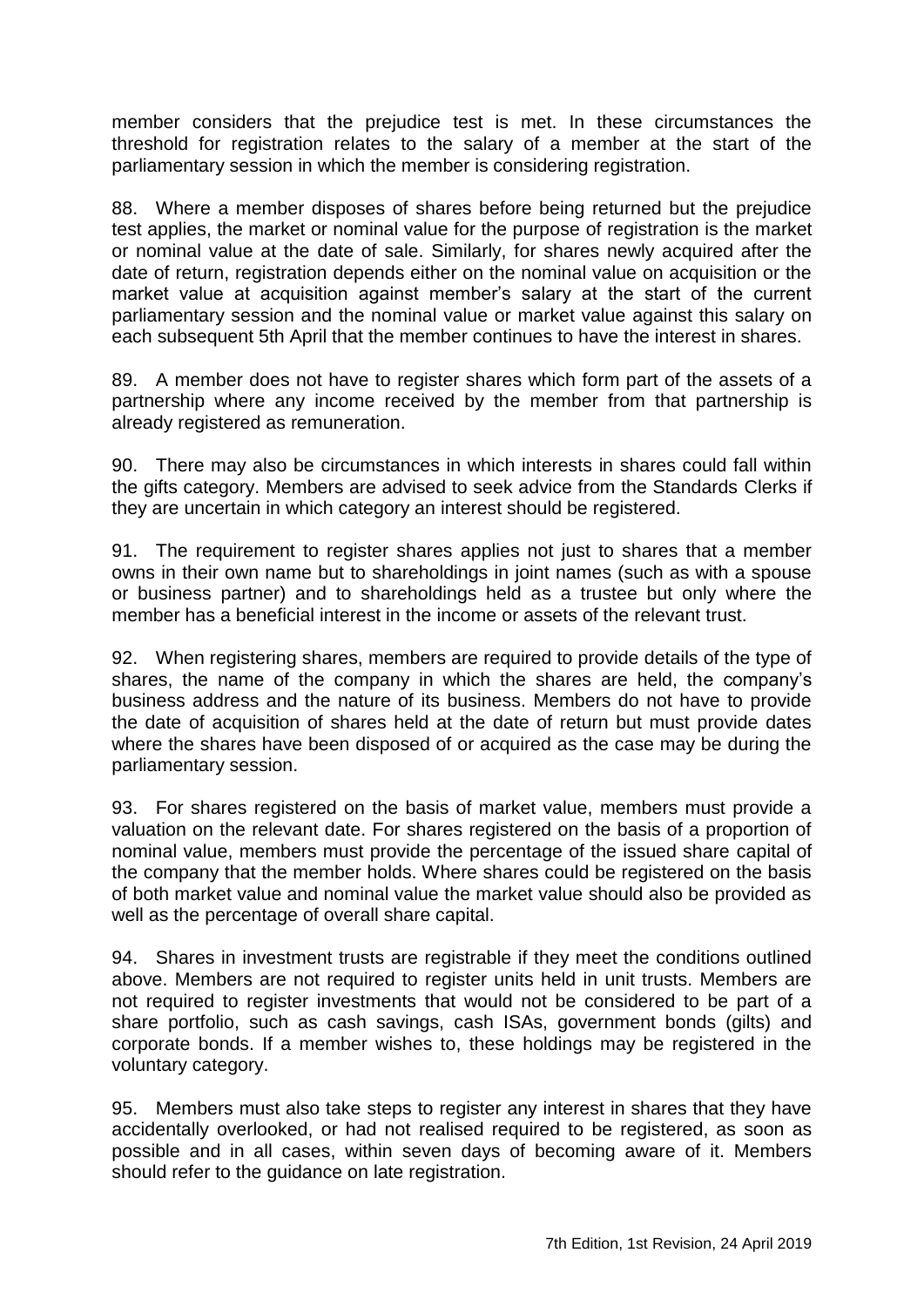#### <span id="page-36-0"></span>**Responsibility of the Member**

96. Responsibility for ensuring compliance with the requirements of the Act for registration of interests lies with the individual member. If a member is uncertain about how the rules apply, the Standards Clerks may be asked for advice. A member may also choose to consult a personal legal adviser and, on detailed financial and commercial matters, a member may wish to seek advice from other relevant professionals. Failure to comply with the requirements of registration will constitute a breach of the requirements of the Act and may be a criminal offence. It could also lead to sanctions being imposed on a member by the Parliament.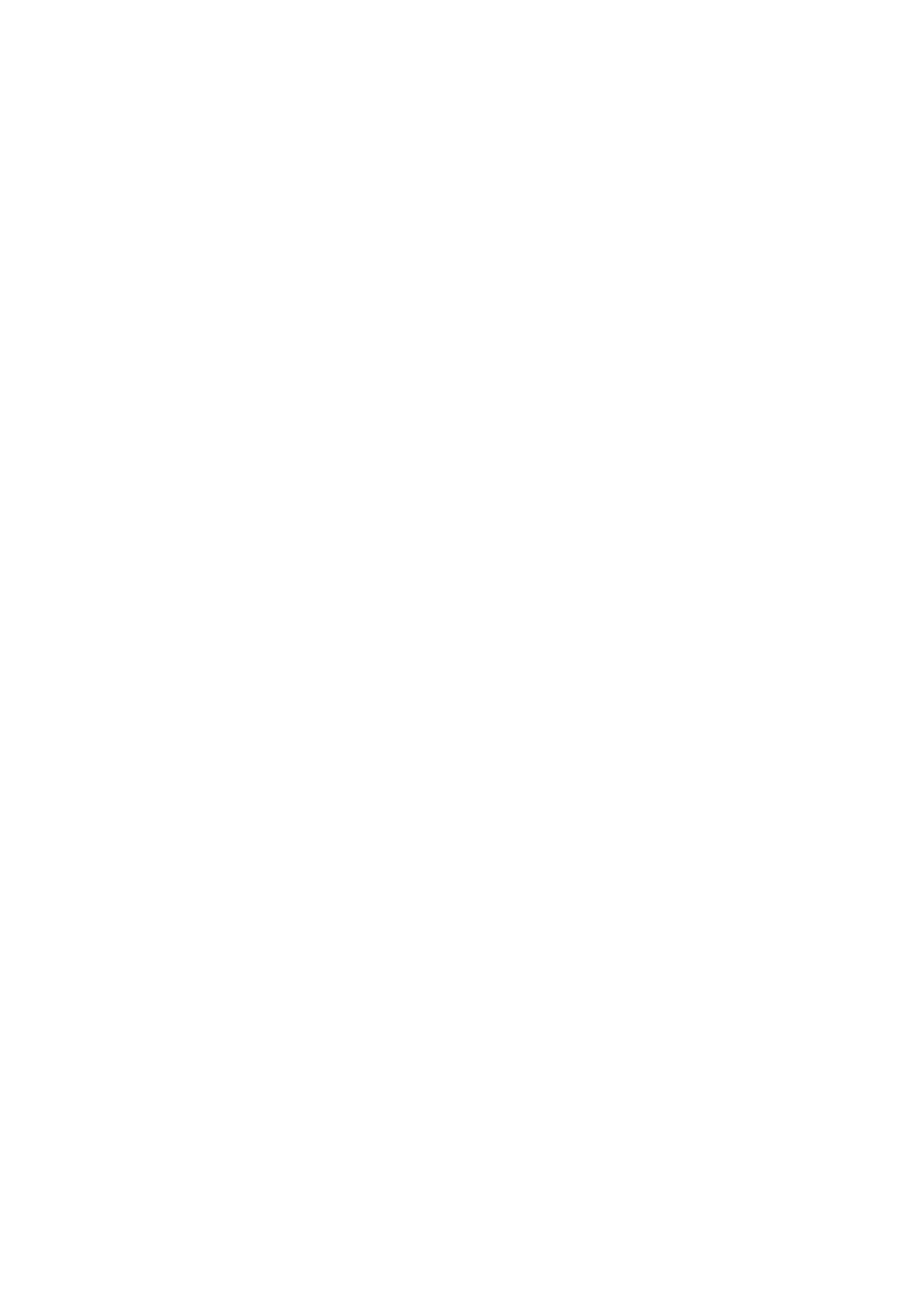# **SECTION 3: DECLARATION OF INTERESTS**

#### <span id="page-38-1"></span><span id="page-38-0"></span>**The statutory requirements**

1. Sections 12 and 13 of the 2006 Act set out the legal requirements in relation to declaration of interests.

#### **Section 12, Declarable interests**

- *(1) In this Act, a ―declarable interest‖ means a declarable financial interest.*
- *(2) A member has a declarable financial interest in any matter if that member has, or had, a registrable financial interest in that matter which is registered in the entry relating to that member.*
- *(3) A member has a financial interest for the purposes of paragraph (b) of section 39(2) of the 1998 Act* [the Scotland Act] *if that member has a declarable financial interest.*

#### **Section 13, Declaration of interests**

- *(1) Any member who has a declarable interest in any matter shall declare that interest before taking part in any proceedings of the Parliament relating to that matter.*
- *(2) For the purposes of subsection (1), a member shall declare an interest by making, in such circumstances as the Parliament may determine, either an oral or, as the case may be, a written declaration of that interest.*

2. An interest about which a declaration must be made is referred to as a ‗declarable interest'.

3. Under the statutory requirements, a member has a ‗declarable interest' in relation to any matter if that member has a registrable financial interest relating to it. Registrable financial interests are those which must be registered under one of the categories set out in the schedule to the Act. These categories are explained in Section 2 of the Code.

4. Before taking part in any proceedings of the Parliament a member should consider whether they have a 'declarable interest' in relation to the particular matter being addressed in those proceedings. The onus is on individual members to decide.

5. Declarations may be either oral or written. [The Interests of Members of the](http://www.parliament.scot/Parliamentaryprocedureandguidance/2007_2DeclarationofInterests.pdf)  [Scottish Parliament Act 2006 \(Declaration of Interests\) Determination 2007](http://www.parliament.scot/Parliamentaryprocedureandguidance/2007_2DeclarationofInterests.pdf) sets out when oral and written declarations apply.

#### <span id="page-38-2"></span>**Oral declarations**

6. Where a member has a declarable interest in any matter, the member must make an oral declaration of that interest before speaking in any meeting of the Parliament relating to that matter. This includes initiating, contributing to or intervening in any debate whether—

during a meeting of the Parliament; or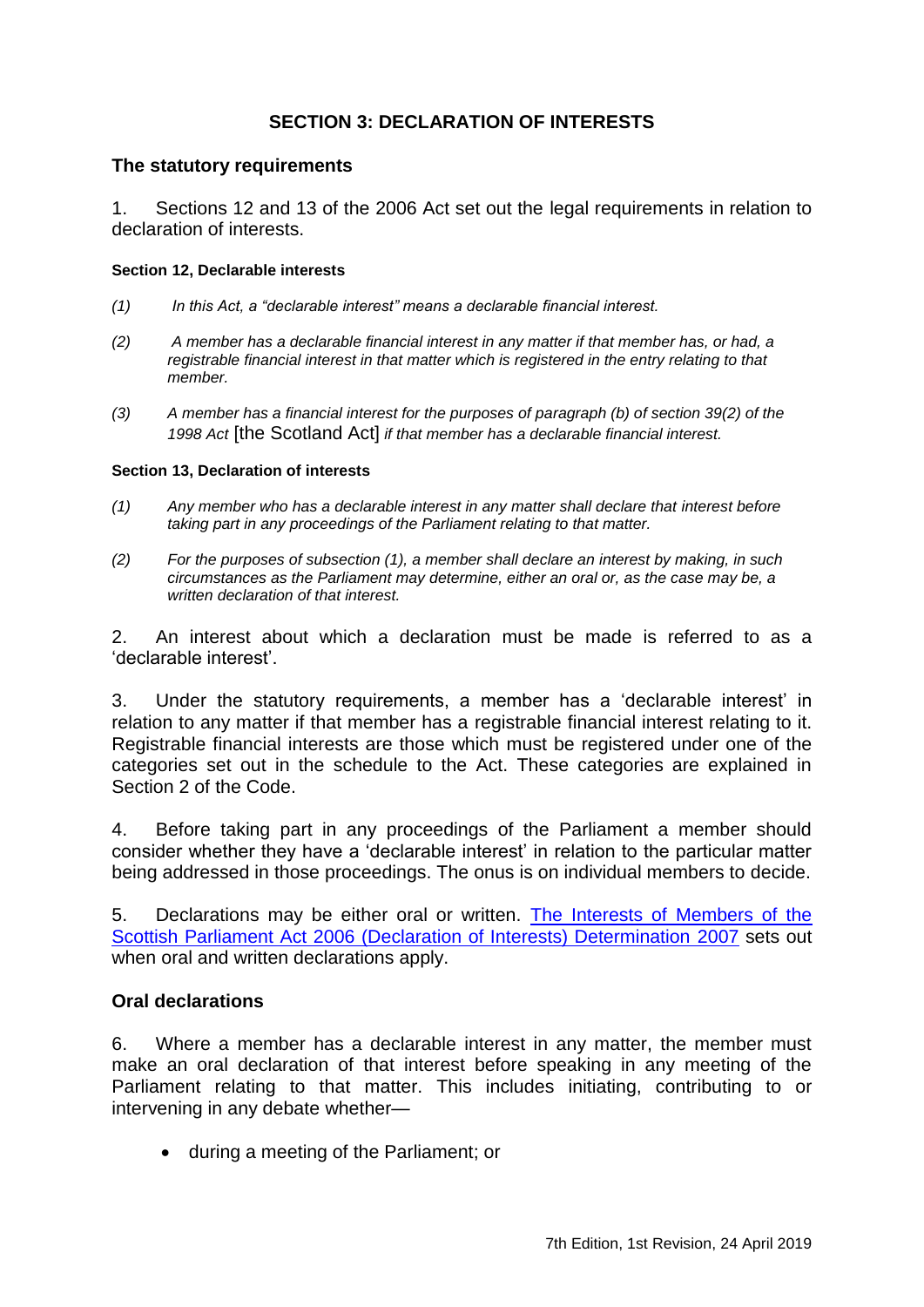during a meeting of a Parliamentary committee (or a joint committee meeting or sub-committee meeting).

7. A member is not required to make an oral declaration where the member simply attends or votes at a meeting but does nothing else. The effect of the determination mentioned in paragraph 5 is that the member's register entry is sufficient declaration of their interest. If the member wishes to take part in the meeting in any way, other than simply attending or voting, they must make an oral declaration. Where the proceedings occur after the member has lodged a written statement with the clerks but before it is published in the Register, members are encouraged to make an oral declaration of that interest.

8. A member must declare an interest when speaking or intervening in a debate where that interest relates to the subject being debated. The Act requires that only such interests as actually appear in the member's entry in the Register must be declared (section 12(2)). Following the lodging of a written statement of an interest with the Standards Clerks (in relation to initial registration, newly acquired interests, or late registrations), there could be a period of up to 30 days before the statement actually appears on the Register and so becomes publicly known. In this situation, members are encouraged to make a declaration of that interest (either orally or in writing as appropriate to the proceedings) in order to avoid the suggestion of undue influence of which only they will be aware prior to the registration being published.

# <span id="page-39-0"></span>**Written declarations**

9. Where a member has a declarable interest in any matter, and takes part in any proceedings of the Parliament relating to that matter otherwise than as described above, the member must make and lodge with the Clerk (usually understood to be the clerks in the Chamber Desk) a written declaration of that interest before taking part in any such proceedings relating to that matter. The Guidance on the Code of [Conduct](http://www.parliament.scot/Parliamentaryprocedureandguidance/CCEd07201708.pdf) includes instructions on how this is done.

- 10. Taking part in proceedings of the Parliament includes any of the following—
- (a) lodging questions for oral or written answer,
- (b) lodging motions, amendments to motions,
- (c) introducing a Bill, or lodging a proposal for a Member's Bill,
- (d) lodging amendments to Bills, or
- (e) adding the member's name in support of any of the proceedings referred to in (a) to (d) above.

11. Members should be aware that other requirements of the Act, for example, in relation to paid advocacy, also apply to voting and other proceedings.

# <span id="page-39-1"></span>**Failure to comply with or contravention of the rules on declaration of interests**

12. Failure to comply with, or contravention of, the Rules on declaration of interests may by virtue of section 15, 16 and 17A of the Act result in the Parliament, by resolution, applying sanctions to a member. In terms of section 17 of the Act, as with the failure to register interests, a member who fails to make a relevant declaration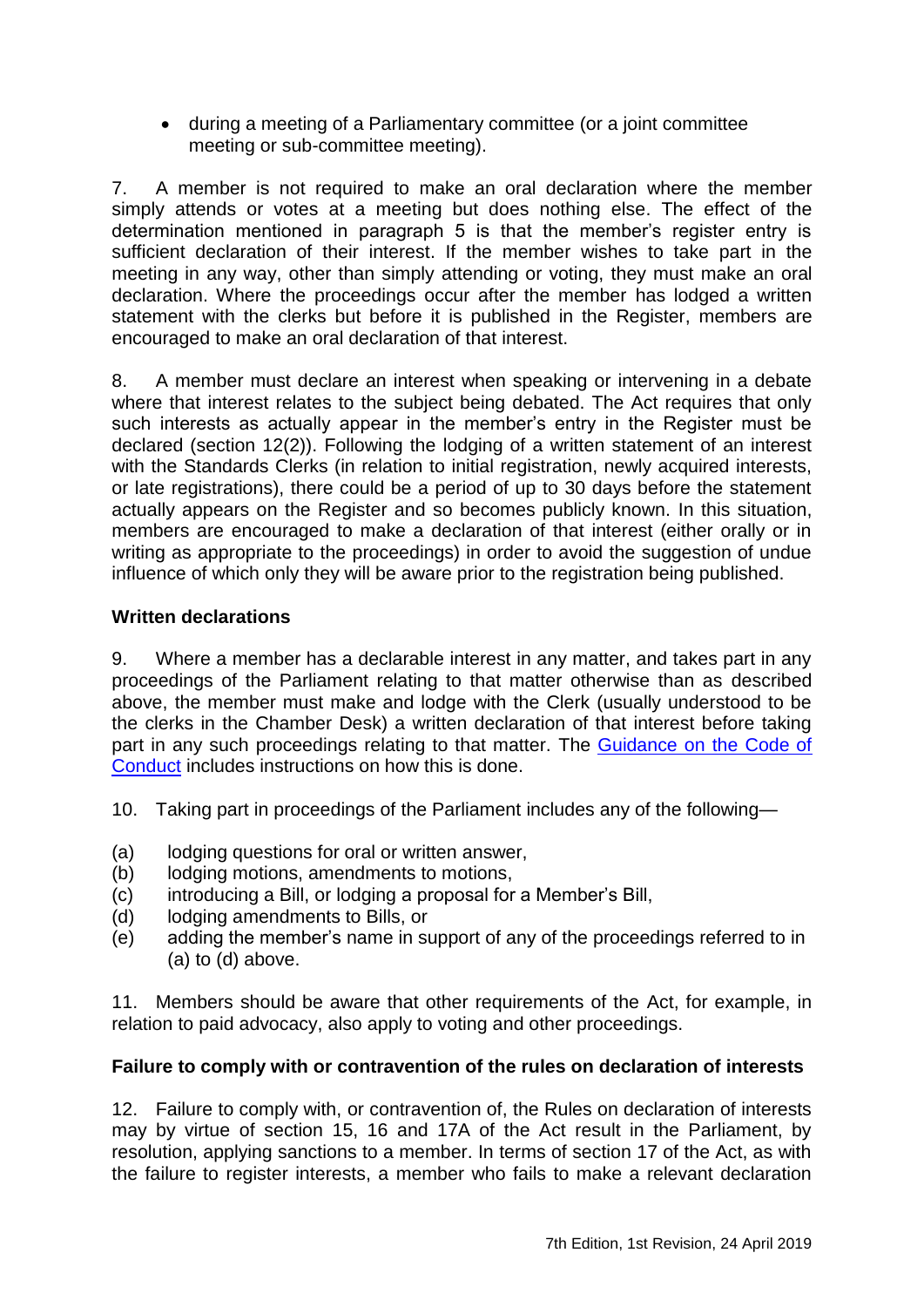commits a criminal offence and is liable on summary conviction to a fine not exceeding level 5 on the standard scale. Enforcement of the Rules in the Code is explained in Section 9.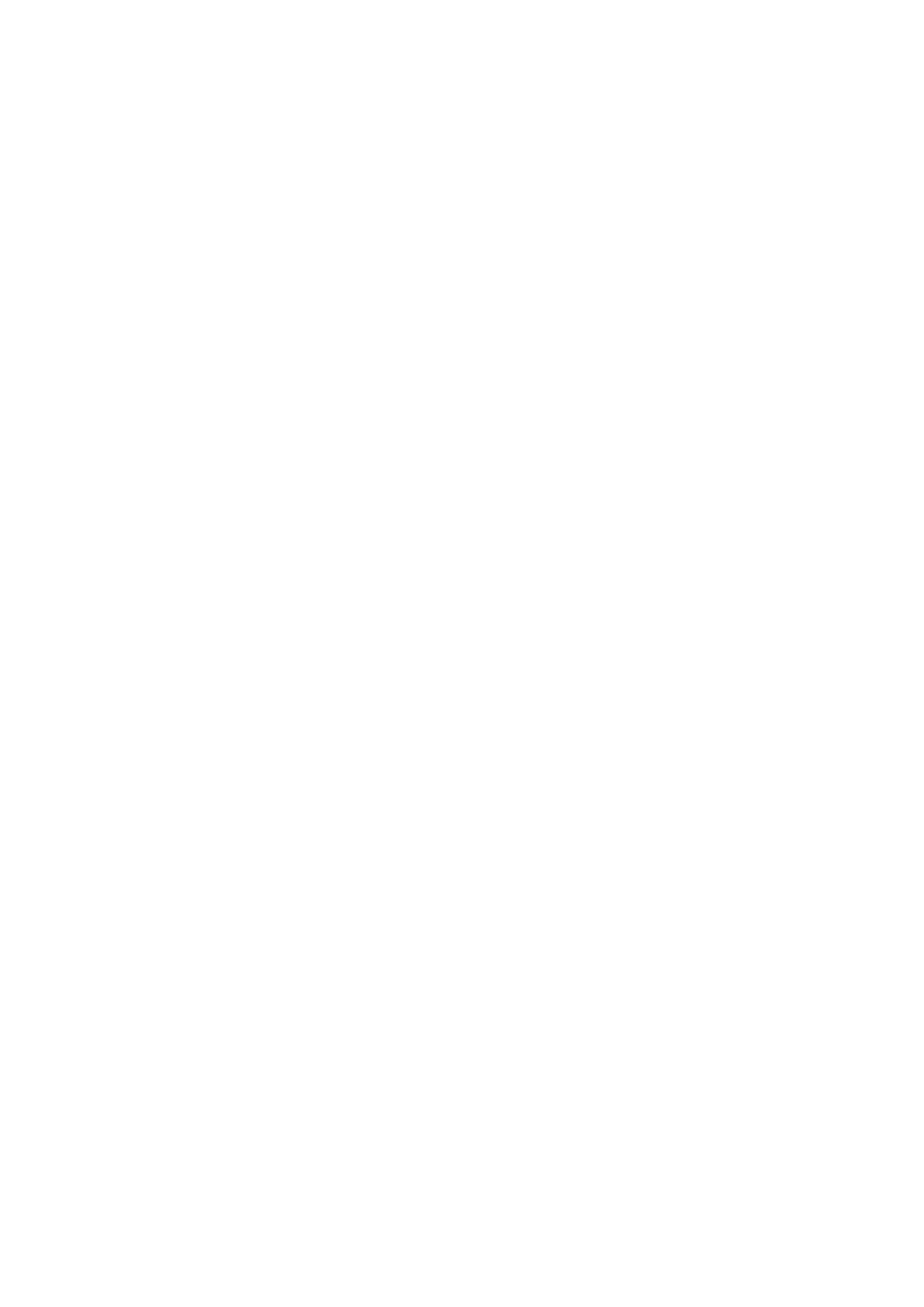# **SECTION 4: PAID ADVOCACY**

#### <span id="page-42-1"></span><span id="page-42-0"></span>**The statutory requirements**

#### **Section 14, Prohibition of paid advocacy etc.**

- *(1) A member shall not by any means, in consideration of any payment or benefit in kind––*
	- *(a) advocate or initiate any cause or matter on behalf of any person; or*
	- *(b) urge any other member to advocate or initiate any cause or matter on behalf of any person.*
- *(2) For the purposes of subsection (1)—*

*(a)* "any means" shall be construed as the doing of anything by a member in the *capacity of a member, whether or not in any proceedings of the Parliament; and*

*(b) ―any payment or benefit in kind‖ means any payment or benefit in kind–– (i) which the member receives, agrees to receive or requests and which falls within subsection (2A); or* 

*(ii) which the member's spouse, civil partner or cohabitant receives, agrees to receive or requests and which falls within subsection (2B).* 

*(2A) A payment or benefit in kind falls within this subsection if, after taking account of all the circumstances, it may reasonably be considered that the payment or benefit results (or, if and when made or given, would result) in some benefit to the member, other than a vote for that member in any election to the Parliament.* 

*(2B) A payment or benefit in kind falls within this subsection if, after taking account of all the circumstances, it may reasonably be considered that the payment or benefit— (a) is being provided (or, if and when made or given, would be provided) in connection with the Parliamentary duties of the member; and* 

*(b) results (or, if and when made or given, would result) in some benefit to that member,* 

*(3) Subsection (1) shall not prevent a member receiving*, *agreeing to receive or requesting assistance in connection with any of the following matters––*

> *(a) the preparation of a Member's Bill or of any amendment to a Bill, or any other matter relating to a Bill (whether before, during or after its passage in the Parliament and before it is submitted for Royal Assent); or (b) a debate upon subordinate legislation (whether before or after its making); or (c) a legislative consent motion.*

1. Paid advocacy is not permitted.

2. Section 14 of the [Interests of Members of the Scottish Parliament Act 2006](http://www.legislation.gov.uk/asp/2006/12/contents) sets out what constitutes paid advocacy and is, therefore, forbidden and also sets out what assistance to a member is permitted.

3. The provisions of the Act relating to paid advocacy provide that a member may not, in consideration of any payment or benefit in kind, advocate or initiate any cause, or matter, on behalf of any person or urge any other member to advocate or initiate any cause, or matter, on behalf of any person.

4. "Any payment or benefit in kind" means any payment or benefit in kind which the member receives, agrees to receive or requests and which may reasonably be considered to result in some benefit, or if and when made or given, would result in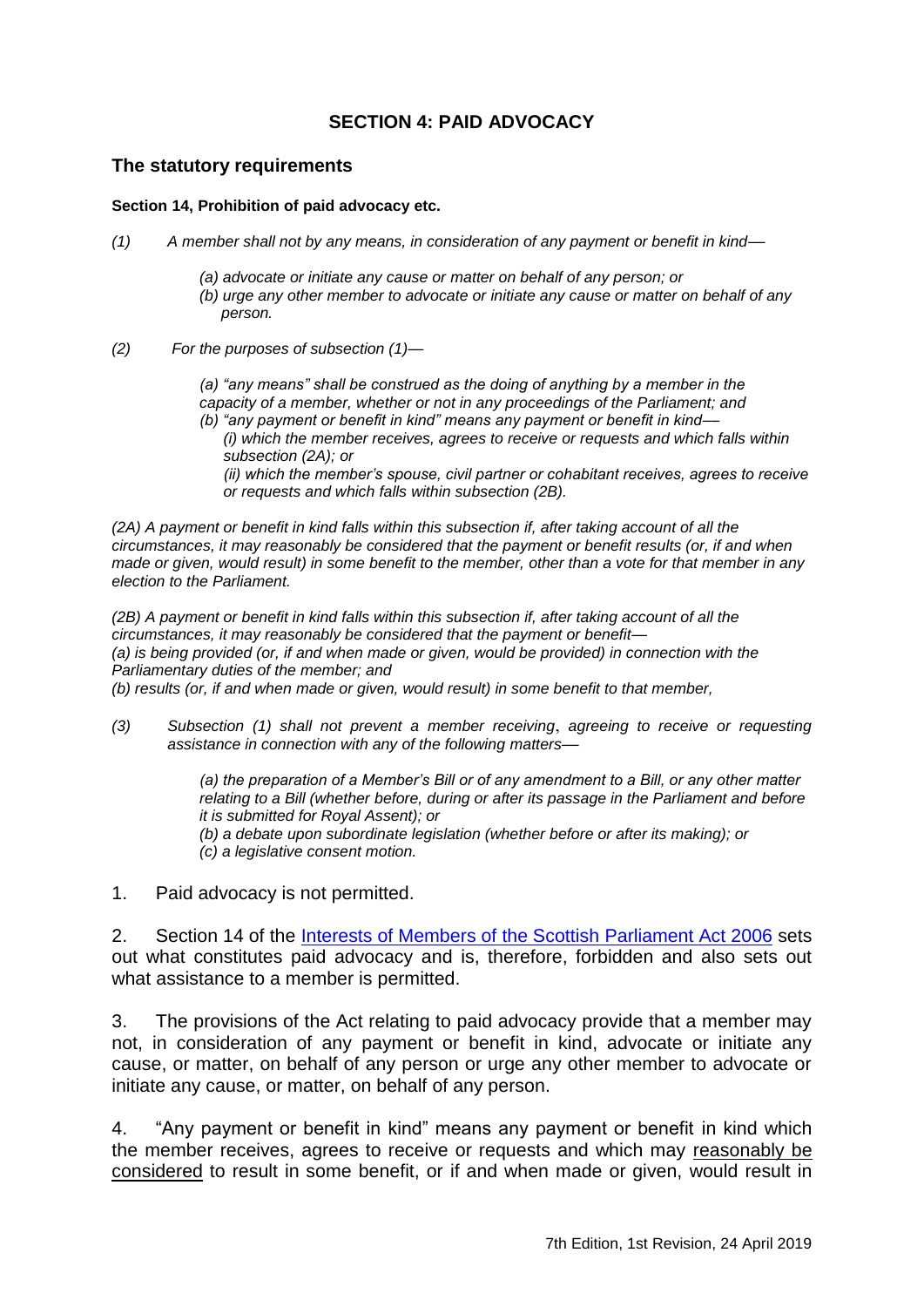some benefit, for that member (except a vote for that member in an election to the Parliament). This also includes any payments or benefit in kind which the member's spouse, civil partner or cohabitant receives, agrees to receive or requests and which may reasonably be considered to be provided in connection with the Parliamentary duties of that member and to benefit that member in some way (or, if and when made or given, would result in some benefit to that member).

5. Section 14(3) of the Act describes the kinds of assistance which members may receive, agree to receive or request without being in breach of the paid advocacy provisions. Those provisions do not apply to—

- assistance provided to a member in the preparation of a Member's Bill,
- assistance with amendments to any Bill, or
- a debate on subordinate legislation or a legislative consent motion.

## <span id="page-43-0"></span>**Sanctions and offences for failure to comply with the rule on paid advocacy**

6. Failure to comply with the paid advocacy rule may result in the Parliament excluding a member from proceedings for such period as it considers appropriate (section 16 of the Act), or applying a sanction to the member (section 17A). A member may also be guilty of a criminal offence in terms of section 17 of the Act. A member found guilty of such an offence is liable on summary conviction to a fine not exceeding level 5 on the standard scale.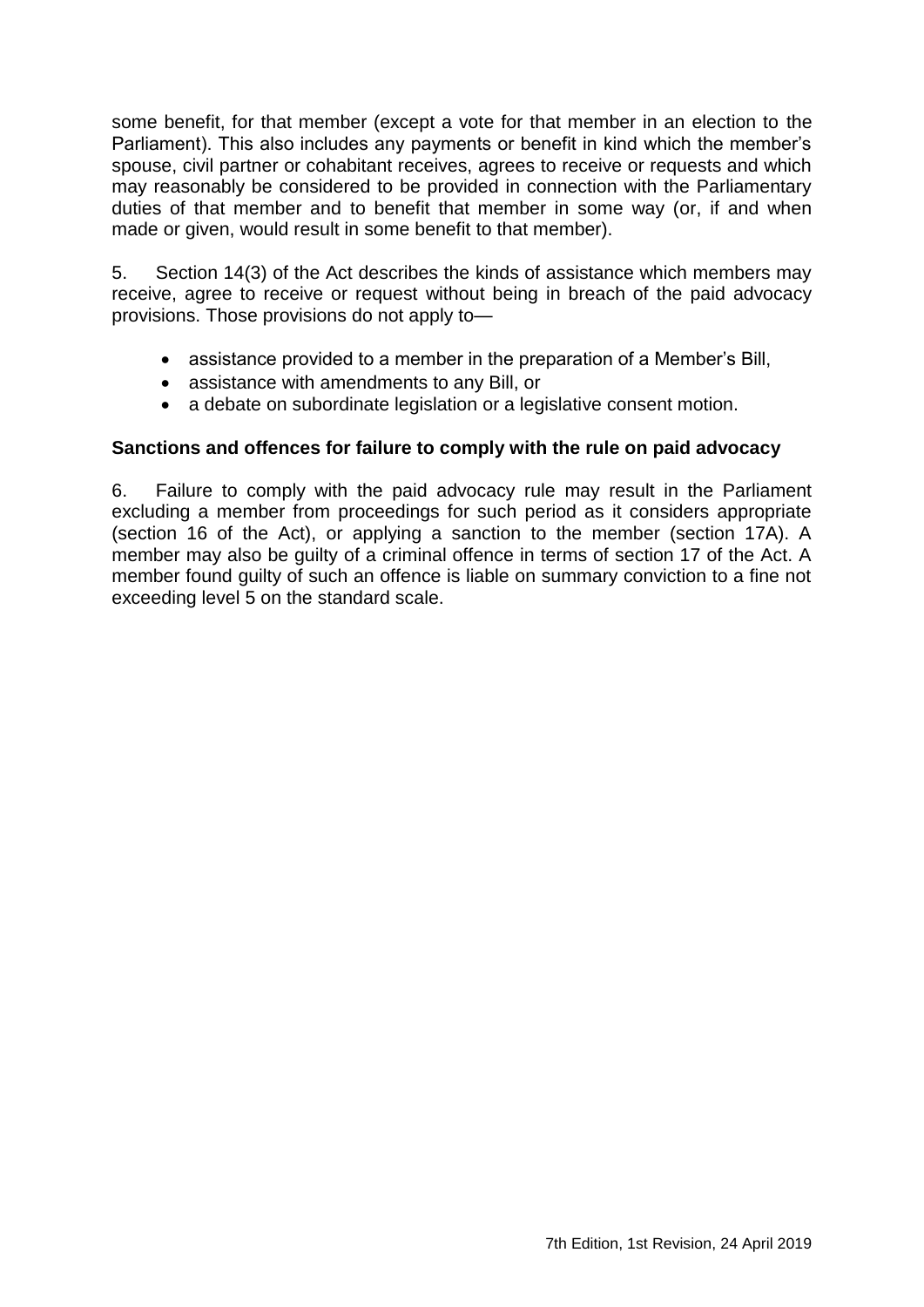# **SECTION 5: LOBBYING AND ACCESS TO MSPs**

# <span id="page-44-1"></span><span id="page-44-0"></span>**Rules**

1. A member should not, in relation to contact with any person or organisation who lobbies, do anything which contravenes this Code of Conduct (the Code) or any other relevant rule of the Parliament or any statutory provision.

2. A member should not, in relation to contact with any person or organisation who lobbies, act in any way which could discredit the Parliament.

3. The public must be assured that no person or organisation will gain better access to, or treatment by, any member as a result of employing a commercial lobbyist either as a representative or to provide strategic advice. In particular, a member should not offer or accord preferential access or treatment to commercial lobbyists or their employers. Nor should commercial lobbyists or their employers be given to understand that preferential access or treatment might be forthcoming from an MSP or group or person within or connected with the Parliament.

4. Before taking any action as a result of being lobbied, a member should be satisfied about the identity of the person or organisation lobbying and the motive for lobbying. A member may choose to act in response to a commercial lobbyist but it is important that a member knows the basis on which he or she is being lobbied in order to ensure that any action the member takes complies with the standards set out in this Code.

5. Members should be aware of the provisions of the [Lobbying \(Scotland\) Act](http://www.legislation.gov.uk/asp/2016/16/contents)  [2016.](http://www.legislation.gov.uk/asp/2016/16/contents) The Act is designed to improve transparency of lobbying contact between organisations and—

- Members of the Scottish Parliament;
- Scottish Government Ministers;
- The Permanent Secretary of the Scottish Government; and
- Scottish Government Special Advisers

6. In addition, members should—

- consider whether a meeting with one group which is making representations on an issue should be balanced by offering another group with different views an opportunity to make representations;
- consider keeping a record of all contacts with lobbyists; and
- consider arranging for an assistant or researcher to take notes at any meetings with lobbyists.

7. This section of the Code on General Conduct sets out the standards expected in relation to acceptance of hospitality, gifts and benefits. In addition to this and the statutory provisions in the 2006 Act, members—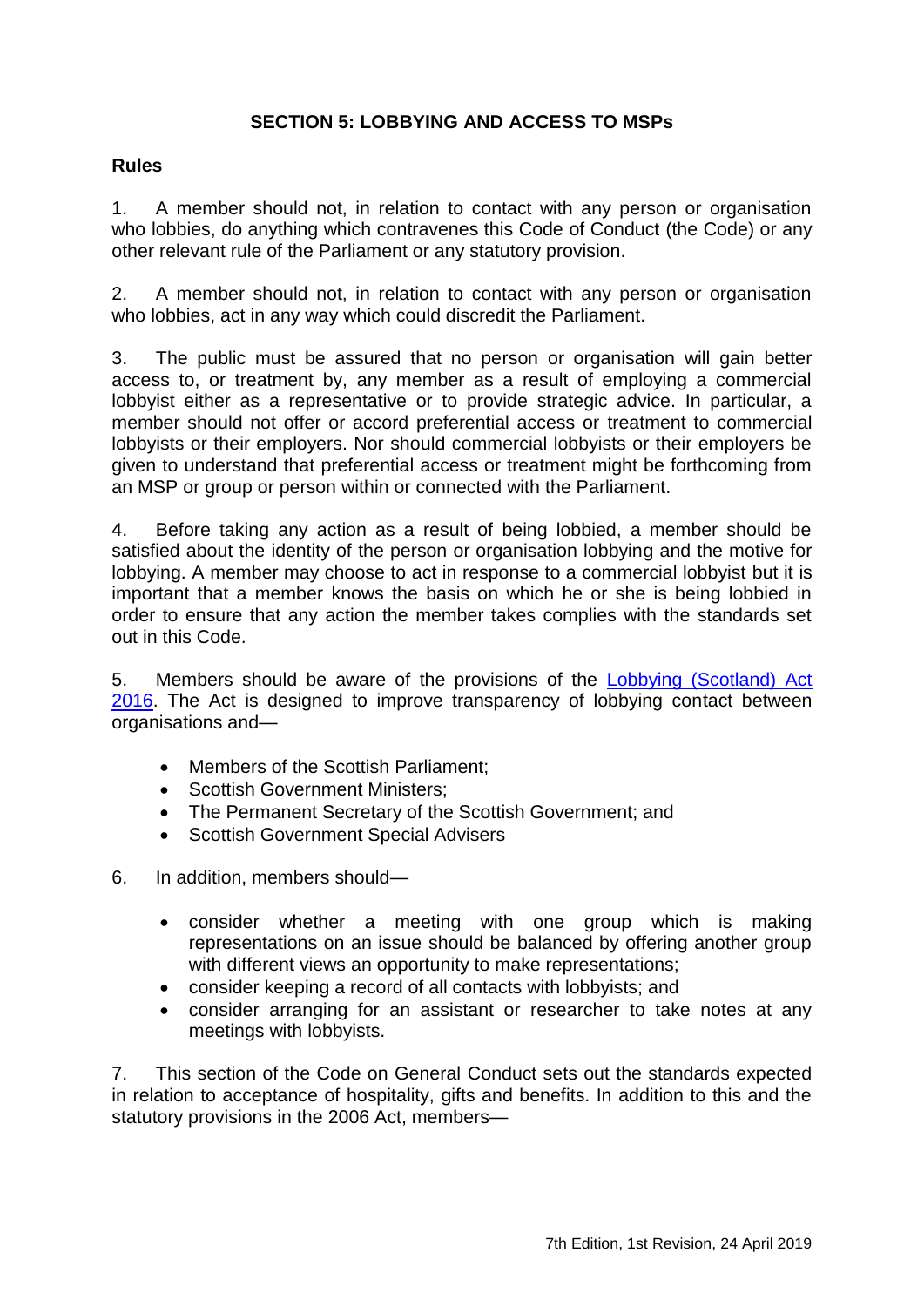- should not accept any paid work which would involve them lobbying on behalf of any person or organisation or any clients of a person or organisation:
- should not accept any paid work to provide services as a Parliamentary strategist, adviser or consultant, for example, advising on Parliamentary affairs or on how to influence the Parliament and its members. (This does not prohibit a member from being remunerated for activity, which may arise because of, or relate to, membership of the Parliament, such as journalism or broadcasting, involving political comment or involvement in representative or presentational work, such as participation in delegations, conferences or other events.);
- should decline all but the most insignificant or incidental hospitality, benefit or gift if the member is aware that it is offered by a commercial lobbyist. The section of the Code on General Conduct states that a member should not accept any offer that might reasonably be thought to influence the member's judgement in carrying out Parliamentary duties. Since the basis on which many people believe that commercial lobbyists sell their services is by claiming to provide clients with influence over decision-makers, it might reasonably be thought that acceptance of a benefit of any significance from such a source could influence a member's judgement in carrying out Parliamentary duties. (If a member only becomes aware of its source after receiving hospitality, a benefit or gift, then the member should consider reimbursing the costs of any hospitality or benefit or returning any gift.)

8. Members may participate in events for which others are charged a fee to attend. Participation, for example, in a conference or seminar for which delegates are charged a fee may be a useful means of a member gathering a range of views on a topic. There could be some concern, however, that events falling into this category could be a means of "buying" access to MSPs. It is important that there should be no grounds for such a perception. No preferential treatment should, therefore, be offered or accorded any person or organisation as a result of having made initial contact with a member at such an event.

9. Members may participate in events unless they are aware, or become aware, that the organisers are promoting the event on the basis that those paying to attend the event are "buying" influence over MSPs or that they can expect to receive better subsequent access to, or treatment by MSPs, than would be accorded to any other person or organisation. Members should exercise their judgement in deciding whether it is appropriate to participate in an event and if they are uncertain, can seek advice from the Standards Clerks. Where an event involves support for a charitable purpose, including fundraising, members should ensure that they comply with the [SPCB's charities policy.](http://www.scottish.parliament.uk/msps/53124.aspx)

10. Members should ensure that staff working for them are aware of and apply these rules and guidelines when acting on a member's behalf or in any Parliamentary connection.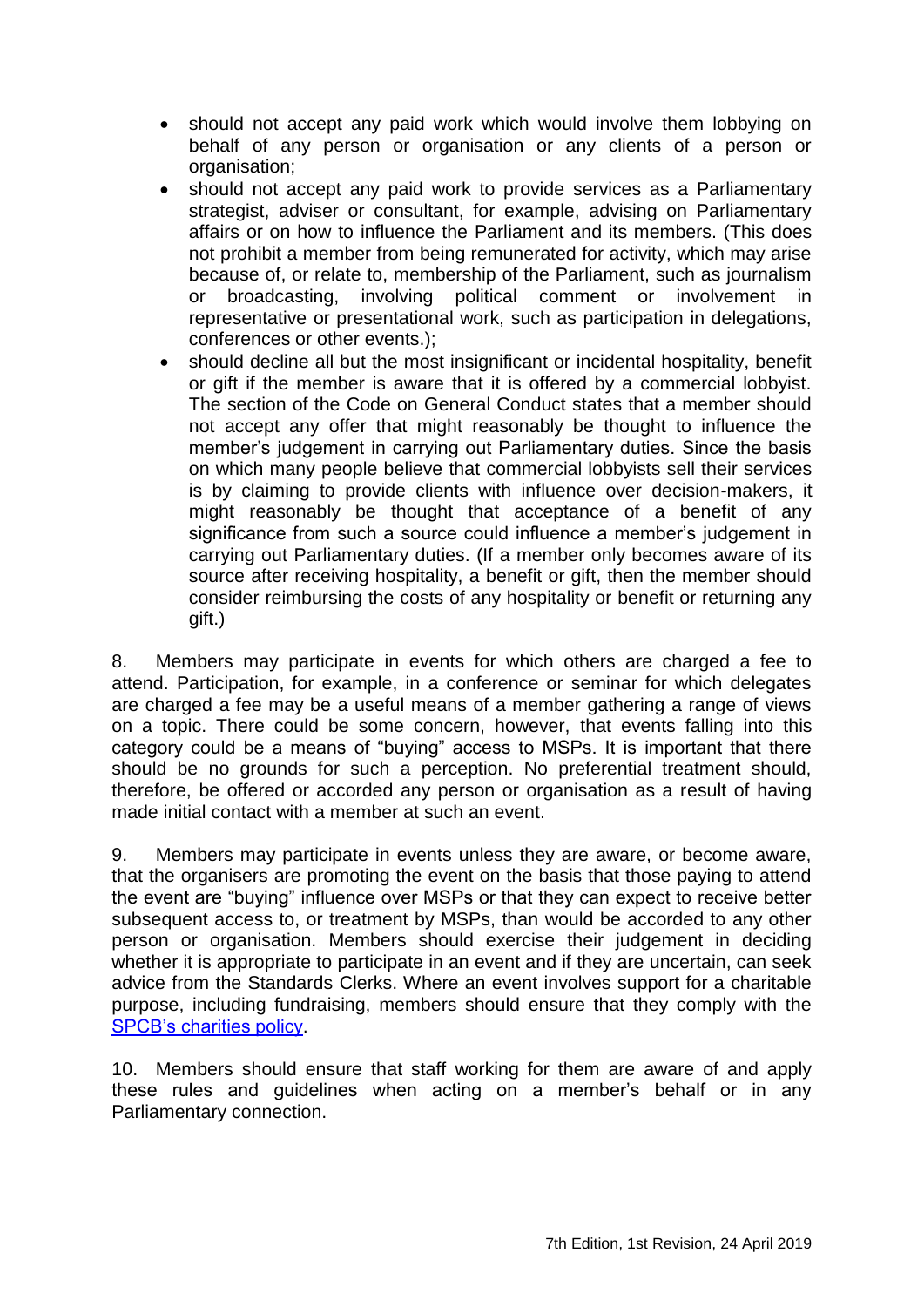# **SECTION 6: CROSS-PARTY GROUPS (CPGs)**

## <span id="page-46-1"></span><span id="page-46-0"></span>**Introduction**

1. CPGs provide an opportunity for Members of the Scottish Parliament (MSPs) to engage with external stakeholders on a particular subject.

2. CPGs are not formal parliamentary business and should not be confused with the Parliament's committee system.

3. CPGs are formed and led by MSPs although it is expected that groups will also have non-MSP members.

4. CPGs do not have any power to introduce issues formally into the parliamentary or government systems.

5. CPGs do not have access to any financial or staffing resources, other than is necessary for all CPGs to meet in the Parliament.

6. Any queries about the rules for CPGs, meeting notifications or documentation should be emailed to the Standards Clerks at [crosspartygroup@parliament.scot.](mailto:crosspartygroup@parliament.scot)

7. CPGs must comply with the following rules. CPGs must also comply with any relevant policies that are set by the Scottish Parliamentary Corporate Body (SPCB). These policies are set out in the [library of](http://www.scottish.parliament.uk/msps/53142.aspx) policies created by the SPCB on the Scottish Parliament website.

# <span id="page-46-2"></span>**Membership and office bearers**

8. Any MSP may be a member of a CPG. A CPG must have at least 5 MSP members including at least one MSP from each of the parties or groups represented on the Parliamentary Bureau. The party representation requirement may be modified or waived by the Standards, Procedures and Public Appointments Committee (the Committee) in certain circumstances.

9. CPGs may also have members who are not MSPs. Non-MSP membership is split into two categories: individuals and organisations. Where someone joins a CPG in connection with a role they have in, or to represent the views of, a specific organisation, it is the organisation that is considered to be the member of the CPG. Any decisions about membership, including whether to limit the number of non-MSP members, are a matter for the Group itself.

10. One of the MSP members of the Group must be elected as Convener; the Group must also have at least one other MSP office bearer. Groups are required to elect office bearers at the initial meeting and at every subsequent Annual General Meeting (AGM). The re-election of office bearers should be held at the Annual General Meeting (AGM). Beyond these requirements, any decisions about the structure of office bearer positions are a matter for the Group itself.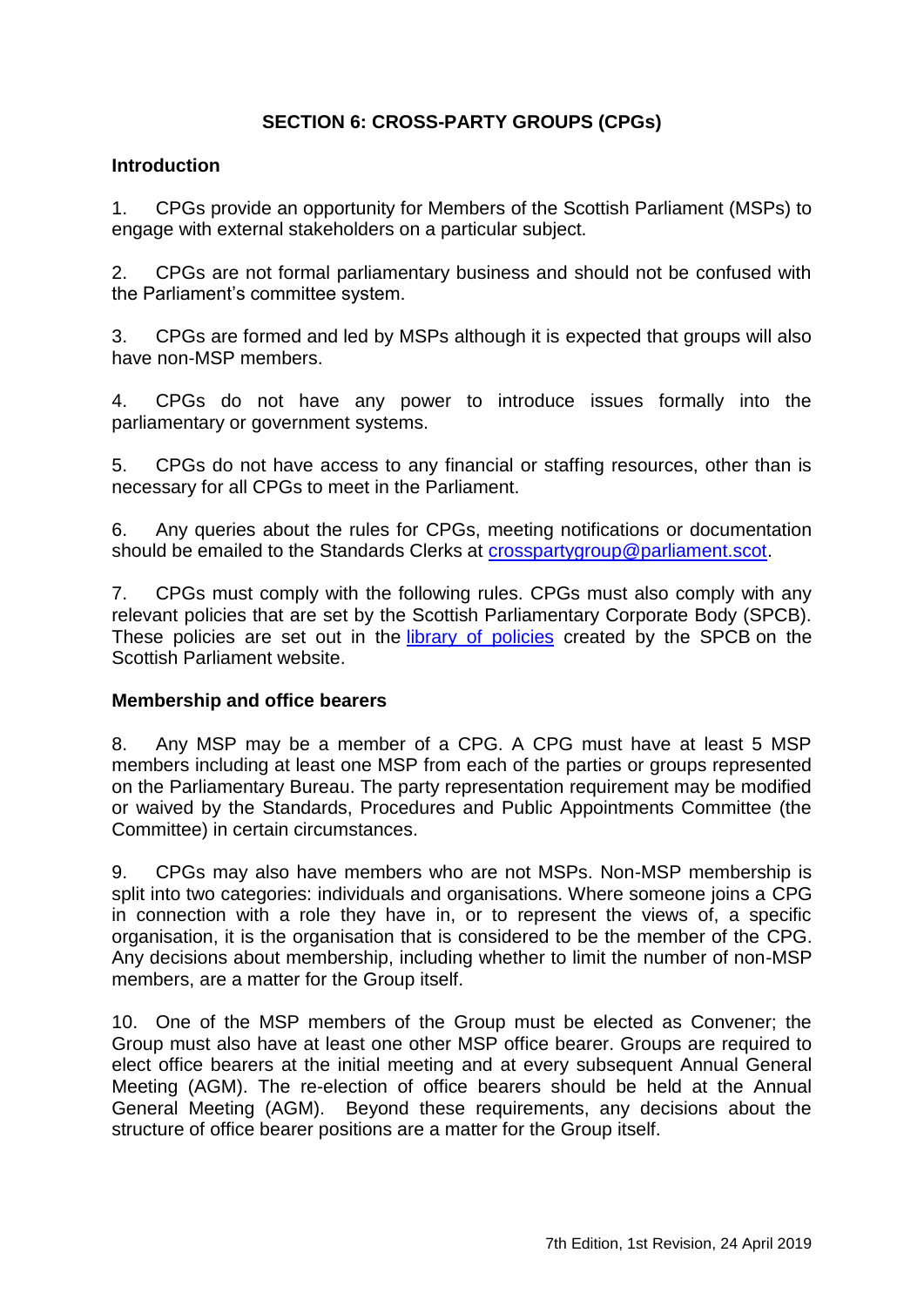11. Any changes to the membership or office bearers of a CPG must be notified to Standards Clerks within 30 days of the change. Changes to officer bearers or MSP membership must be notified by the Convener of the Group, or the Convener's authorised signatory. Any changes to the non-MSP membership can be notified by the secretary of the Group.

# <span id="page-47-0"></span>**Establishment of CPGs**

12. Once a CPG has the required MSP membership for a Group, an initial meeting should be held. The date and time of this meeting must be notified to the Standards Clerks at least 10 calendar days before the meeting taking place. The meeting will be added to the Parliament's website by the Standards Clerks.

13. Two MSPs, who intend to be members of the Group, must attend the initial meeting. This meeting should be used to elect the office bearers, confirm the name and purpose of the Group, confirm the membership of the Group and discuss all other information that must be added to the registration form. Minutes of this meeting must be taken.

14. After this initial meeting Groups cannot meet again, formally, until the Group has been accorded recognition by the Committee.

15. New Groups will not be permitted to be established after March in the year preceding an election, except in exceptional circumstances.

## <span id="page-47-1"></span>**Registration of CPGs**

16. No later than 30 calendar days after the initial meeting, the Convener of the proposed Group, or the Convener's authorised signatory, must submit a completed registration form to the Standards Clerks.

17. The registration form sets out the information that a proposed Group must provide.

*Consideration by the Standards, Procedures and Public Appointments Committee* 18. Once the registration form has been received by Standards Clerks one of the proposed Group's MSP office bearers (usually the Convener) will be invited to attend a meeting of the Committee to explain the justification for the proposed Group.

19. The Committee will pay particular attention to a proposed Group's purpose. If the Committee considers that a proposed Group is not in the public interest but is intended, for example, to further particular commercial interests, the Group will not be accorded recognition. The Committee will also consider whether the purpose of a proposed Group overlaps the remit of an existing Group. The proposed Group will be asked to provide justification as to why its aim could not effectively be achieved within the existing Group.

20. Only Groups accorded recognition can use the title 'Cross-Party Group in the Scottish Parliament' and have access to Parliamentary facilities.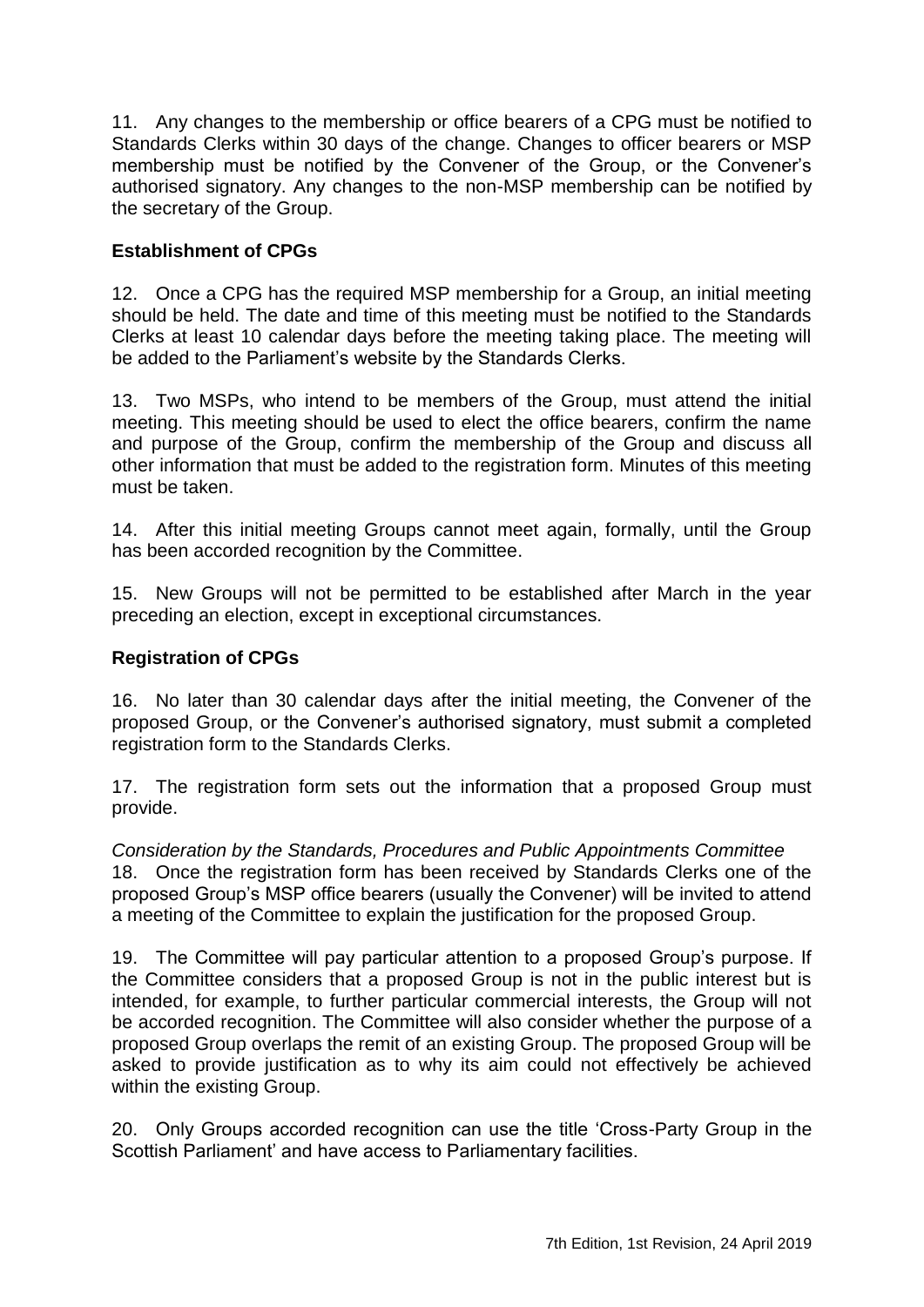# *Re-registration following a general Scottish Parliamentary election*

21. A previously recognised Group may re-register within 90 days of the first meeting of the Parliament following an ordinary or extraordinary general Scottish Parliamentary election. For the purposes of calculating the 90 day period, no account will be taken of any time during which the Parliament is in recess for more than 4 days.

22. A Group seeking to re-register must hold an initial meeting and elect office bearers. Following the initial meeting the Convener of the proposed Group, or the Convener's authorised signatory, must submit a completed registration form to the Standards Clerks.

23. If the Group meets the criteria detailed below the Standards Clerks, in consultation with the Convener of the SPPA Committee, will undertake a sifting exercise and highlight applications to be referred to the Committee for further scrutiny (either through a paper to the Committee or an evidence session with the Convener of the proposed group). For example, a Group may be referred to the Committee if it had failed to comply with the Code of Conduct in the previous Session.

24. The Standards Clerks will apply the following criteria to re-registrations—

- *Name and purpose of Cross-Party Group*: These must be the same as were registered in the previous Session.
- *MSP membership*: There must be at least 5 MSP members including at least one MSP from each of the parties or groups represented on the Parliamentary Bureau.
- *Non-MSP membership*: There are two categories of membership, individual and organisational. For organisational members, it is the organisation that is the member and not the individuals that attend from that organisation. An individual or organisation is not a member of a Group until Standards Clerks have been informed.
- *Office Bearers*: There must be at least 2 MSP office bearers and one of these must be the Convener of the Group.
- *Financial Benefits*: Value and source of any financial benefit must be given. In the first instance, the Group will be contacted and asked to provide more information.
- *Contact*: Must be the Convener of the Group.
- 25. Groups that do not require further scrutiny will be re-registered.

26. If the Group does not meet the criteria, the Standards Clerks will draw the application for re-registration to the attention of the Convener of the Committee. The Convener will decide whether the Group can be re-registered or if the application should be considered by the Committee.

## <span id="page-48-0"></span>**Operation of CPGs**

27. All CPGs must hold at least two formal meetings per year, and one of these must be the AGM.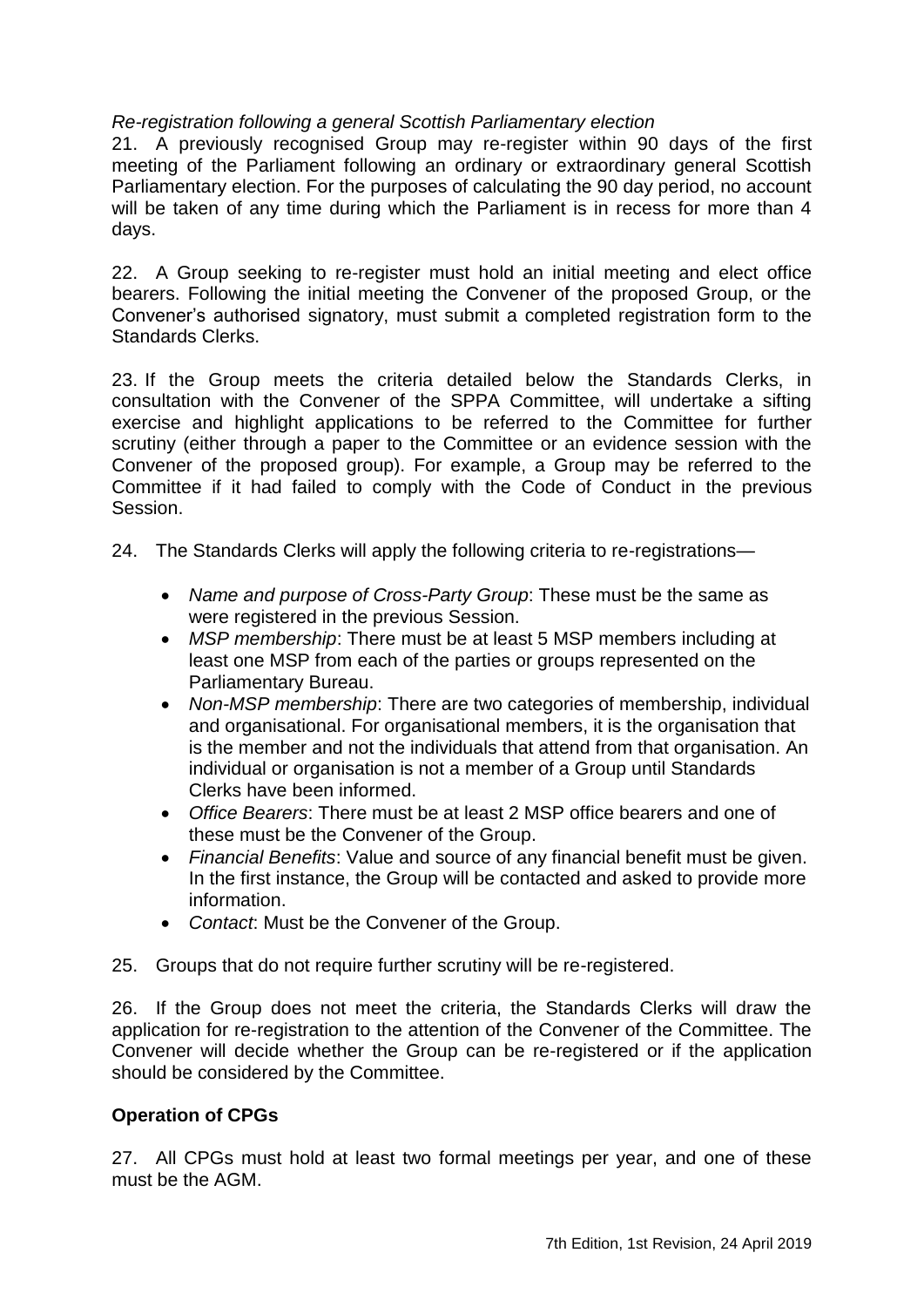28. All meetings, including the initial meeting, must be notified to the Standards Clerks at least 10 calendar days before the meeting. Details of all meetings will be published on the Parliament's website.

29. CPGs must hold an AGM within 11-13 months of the date that the Group was established (in the current session) and subsequently between 11 and 13 months after each AGM.

30. The AGM must be used to re-elect the office bearers and to review the work the Group has carried out over the preceding year.

31. Within 30 calendar days of holding an AGM, the Convener of a Group, or the Convener's authorised signatory, must submit a completed annual return form to the Standards Clerks. The information that Groups are required to provide are as set out in the annual return form.

32. All meetings must be attended by at least 2 MSPs who are registered members of the Group. Any MSP who is not a member of the Group is entitled to attend and participate at a meeting but will not count towards this requirement.

33. Attendance and participation by non-MSPs who are not registered members of a Group is at the discretion of the Group and therefore Groups are within their rights to refuse non-members entry to the meeting.

34. The right to vote on Group matters is restricted to registered members of the Group, both MSP and non-MSP. However, Groups which charge a subscription may restrict voting rights to members who have paid the subscription charge.

35. Each recognised Group will have a page created on the Parliament website.

36. CPGs must provide minutes of all meetings to the Standards Clerks, including the initial meeting. Minutes must list all those who attended the meeting. This should include all MSPs and non-MSP attendees and information on whether the attendees were members of the Group or invited observers (an individual or organisation is not a member of a Group until Standards Clerks have been informed). The Standards Clerks will publish minutes (including draft minutes) and agendas on each Group's page on the Parliament website.

37. Groups may provide agendas of meetings to the Standards Clerks to be published on their web page.

38. No papers other than registration forms, annual return forms, minutes and agendas will be posted on a Group's page on the Parliament website. However, if a Group wishes, it can request that a link to an external website is added to its page. The request must be made by the Convener who must confirm that they accept the following conditions—

• the Scottish Parliament is not responsible for the content of external internet sites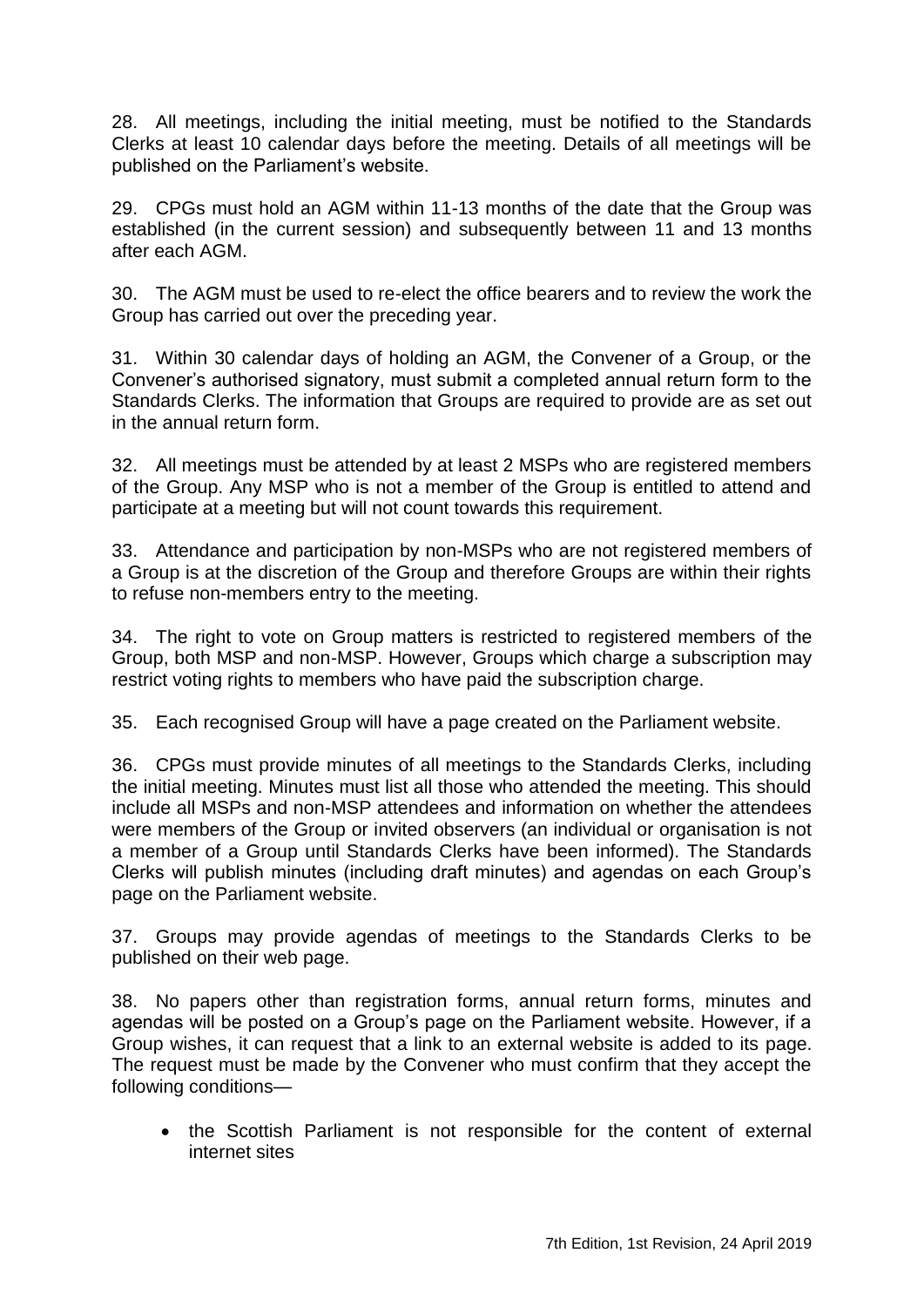- the Convener of the Group has viewed the website and is content that the link is appropriate
- complaints about the content of external sites will be directed in the first instance to the Convener of the group
- the Scottish Parliament reserves the right to refuse to establish links to an external site
- responsibility for checking links on the Scottish Parliament website to ensure that they are working lies with the Convener of the group and that, in the event of discovering a link which no longer works, the Convener will inform the Standards Clerks.

39. Groups may form sub-groups to focus on particular elements of the Group's purpose. A meeting of a sub-group must be notified to Standards Clerks 10 calendar days before the meeting and two MSP members must be in attendance at the subgroup meeting. Any decisions made by a sub-group must be ratified at a subsequent meeting of the full Group.

## *Change of name or purpose of CPGs*

40. Any proposal to change the name or purpose of the Group must be drawn to the attention of the Committee. The Committee will consider the proposed change and decide if recognition should still be accorded to the Group.

#### *Financial benefits*

41. If a Group receives secretariat support from an employee of an external organisation, the value of any time that employee spends on supporting CPG activities should be calculated and, if over £500 per year, registered. The only exception to this is where the secretariat is provided by an individual in their own time; in these circumstances it is not considered that any financial benefit is received by the Group.

42. If the external organisation providing secretarial support is a consultancy/public affairs firm or a charity/not-for-profit organisation, that organisation must agree to provide, if requested by the Committee—

- a full client list (if a consultancy/public affairs firm) and
- a list of companies which have made a donation of more than £5,000 in the previous 12 months (if a charity/not-for-profit organisation).

## <span id="page-50-0"></span>**Use of Parliamentary facilities**

43. CPGs must respect the limitations on the use of Parliamentary facilities—

- MSPs, but not other members of CPGs, may make reasonable use of the Parliament's telephone, fax, photocopying, IT facilities and Parliamentary stationery in pursuit of CPG business. Groups may only use the Parliament's IT facilities where these are available for public use.
- Groups may not make use of free postage facilities provided by the Parliament.
- Groups may not make use of the Parliament's audio or broadcasting equipment and there is no provision for the televising or sound recording of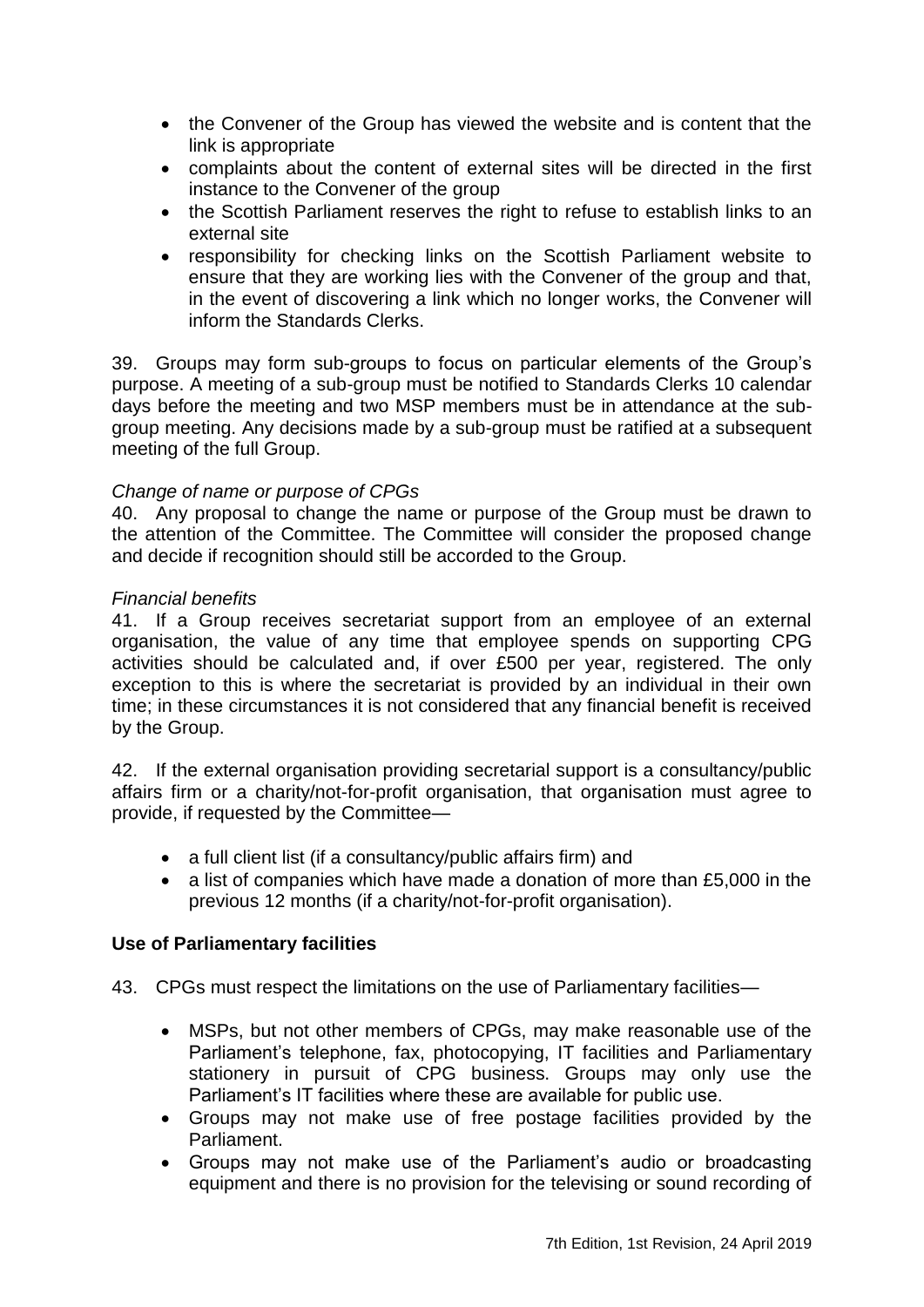their proceedings (other than as may be provided for in SPCB policy and in any SPCB terms and conditions on events).

- Groups may not draw on the resources of the Parliamentary staff to service meetings other than to book meeting rooms; and
- MSPs who are members of a CPG may use the services of the Parliament's Information Centre to brief themselves on matters relating to that Group, but other members of the Group may not.

# <span id="page-51-0"></span>**Compliance with the Code of Conduct of Members of the Scottish Parliament (the Code)**

44. The Convener of a Group is primarily responsible for ensuring that the Group complies with the Code. However, all other MSP members, and any secretariat, should also ensure that they are aware of the requirements in order to assist with the efficient operation of the Group.

45. To assist Groups in complying with the requirements of the Code, the Standards Clerks can provide guidance and advice.

46. The Committee will regularly consider information on whether Groups are complying with the Code.

47. Complaints that a Group has not complied with the Code will be considered in by the Committee. Failure to comply with the Code could lead to a Group's recognition being withdrawn or to sanctions being imposed on individual MSPs.

48. MSP members of a Group should be aware that benefits received in connection with a Group may also fall within the scope of the registration of interests under the Interests of Members of the Scottish Parliament Act 2006. If a member receives any such benefit, they should contact the Standards Clerks for advice on the registration requirements.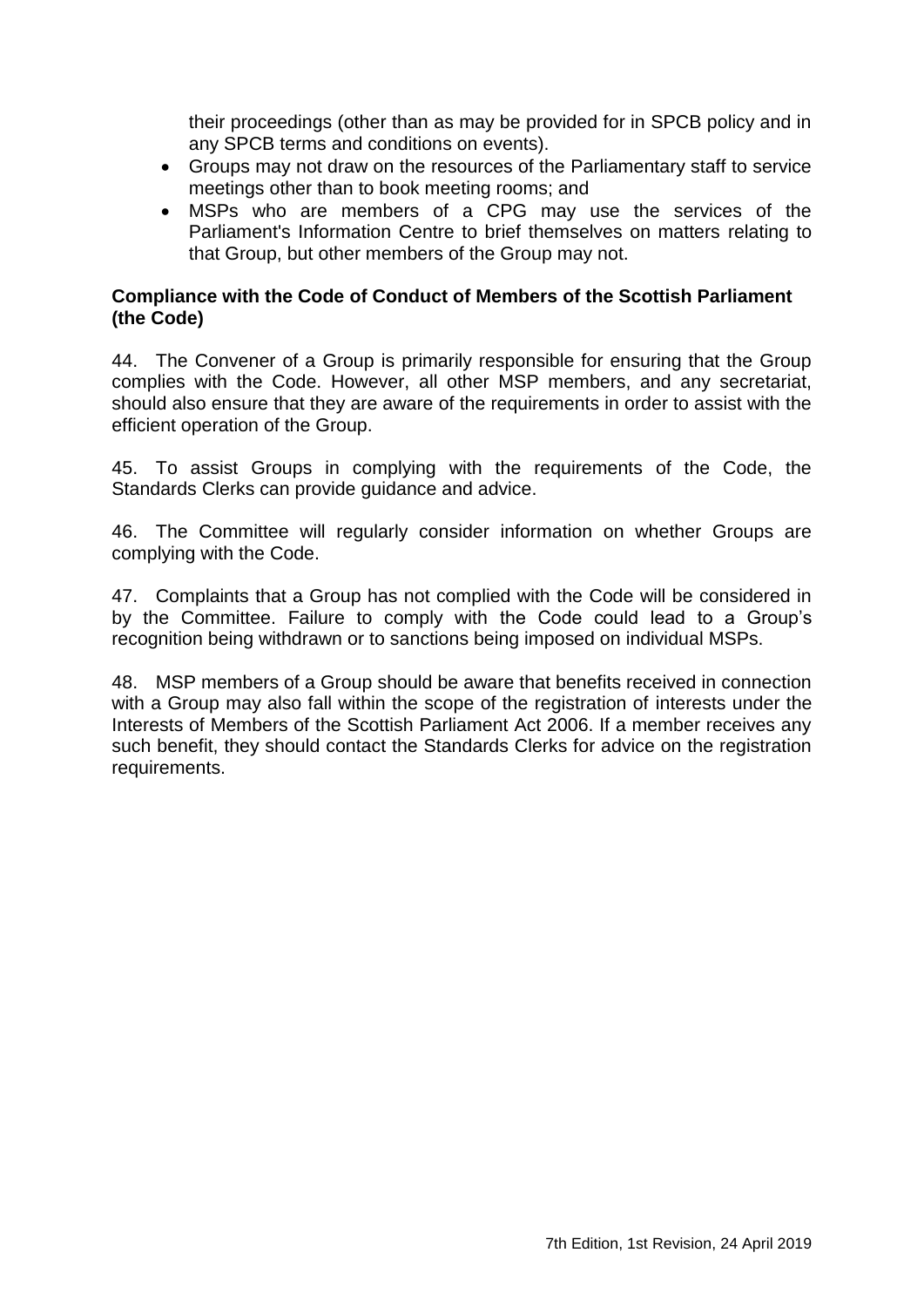# **SECTION 7: MSPs' GENERAL CONDUCT**

<span id="page-52-0"></span>1. Members must comply with the requirements of this Code of Conduct (the Code), with the Standing Orders, and with any other decision of the Parliament relating to the conduct of MSPs.

2. This section of the Code sets out some rules on general conduct which MSPs must follow.

## <span id="page-52-1"></span>**SPCB policies**

3. Members must abide by the policies that are adopted by the Scottish Parliamentary Corporate Body (SPCB). These policies are set out in the *library of* [policies](http://www.scottish.parliament.uk/msps/53142.aspx) created by the SPCB on the Scottish Parliament website.

#### <span id="page-52-2"></span>**Expenses**

4. No improper use should be made of any payment or allowance made to members for public purposes. Members must abide by the [Reimbursement of](http://www.parliament.scot/msps/12453.aspx)  [Members' Expenses Scheme](http://www.parliament.scot/msps/12453.aspx) agreed by the Parliament.

#### <span id="page-52-3"></span>**Treatment of others**

5. Members must treat other MSPs with courtesy and respect.

6. In addition, Members must treat parliamentary staff (which includes contractors providing services to the Parliament) together with the staff of MSPs with courtesy and respect. Complaints from staff of bullying or harassment, including any allegation of sexual harassment, or any other inappropriate behaviour on the part of members will be taken seriously and investigated.

## <span id="page-52-4"></span>**Use of parliamentary staff**

7. Staff of the Parliament are employed by the SPCB to provide an impartial service to the Parliament and its members. Members should not ask Parliamentary staff to act in any way which would conflict with or call into question their political impartiality, or which could give rise to criticisms that people paid from public funds are being used for party political purposes.

8. Members should respect the confidentiality of advice, whether written or oral, received from clerks or other Parliamentary staff and should avoid attributing advice or views to a named member of staff.

#### <span id="page-52-5"></span>**Conduct in the Chamber and committees**

9. Members must conduct themselves in accordance with the following Standing Orders rules during meetings in the Chamber and, as appropriate, in committee meetings.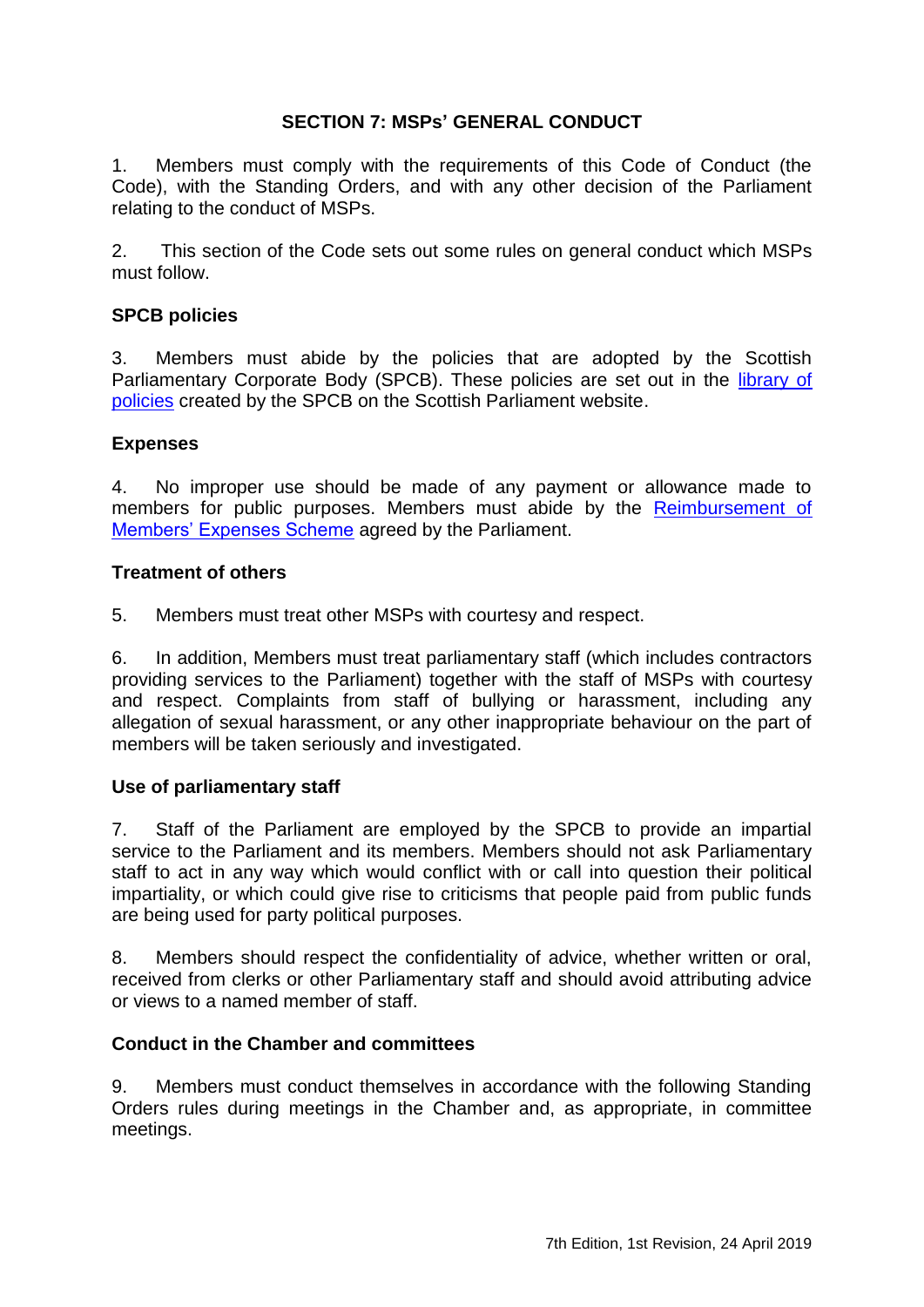―Members shall at all times conduct themselves in a courteous and respectful manner and shall respect the authority of the Presiding Officer. In particular, members shall not speak or stand when the Presiding Officer is speaking." (Rule 7.3.1)

―Members shall at all times conduct themselves in an orderly manner and, in particular, shall not conduct themselves in a manner which would constitute a criminal offence or contempt of court." (Rule 7.3.2)

10. In committees and sub-committees, Standing Orders require that members respect the authority of the convener.

11. Members must abide by the guidance issued by the Presiding Officer on members' conduct in the Chamber and, as appropriate, in committees. The current guidance issued by the Presiding Officer can be found in the separate [guidance on](http://www.parliament.scot/Parliamentaryprocedureandguidance/CCEd07201708.pdf)  [the Code.](http://www.parliament.scot/Parliamentaryprocedureandguidance/CCEd07201708.pdf)

## <span id="page-53-0"></span>**Confidentiality rules**

12. All drafts of committee reports, and committee reports which, although agreed by a committee and no longer in draft, have not yet been published, must be kept confidential, unless the committee decides otherwise. In addition, the following must be treated as confidential—

- briefing provided to members by Parliamentary staff for particular members' information only;
- documents produced during a private session of a committee;
- evidence submitted to a committee sitting in private from a witness which it has been agreed can be treated as confidential;
- any other documents or information which the committee has agreed must be treated as confidential; and
- minutes of private discussions.

13. Unless the Parliament or the relevant committee has agreed otherwise, such documents must not be circulated, shown, or transmitted in any other way to members of the public (including those in Cross-Party Groups), media or to any member of any organisation outwith the Parliament, including the Scottish Government, nor to other MSPs who are not members of the committee or committees for whom the material was intended.

14. Members must not provide the media with any other briefings or views on the general contents or 'line' of draft committee reports or other confidential material or information. Disclosures of this kind can also seriously undermine and devalue the work of committees.

15. Unless the Parliament or the relevant committee has agreed otherwise, members must not disclose any information to which a member has privileged access, for example, derived from a confidential document or details of discussions or votes taken in private session, either orally or in writing.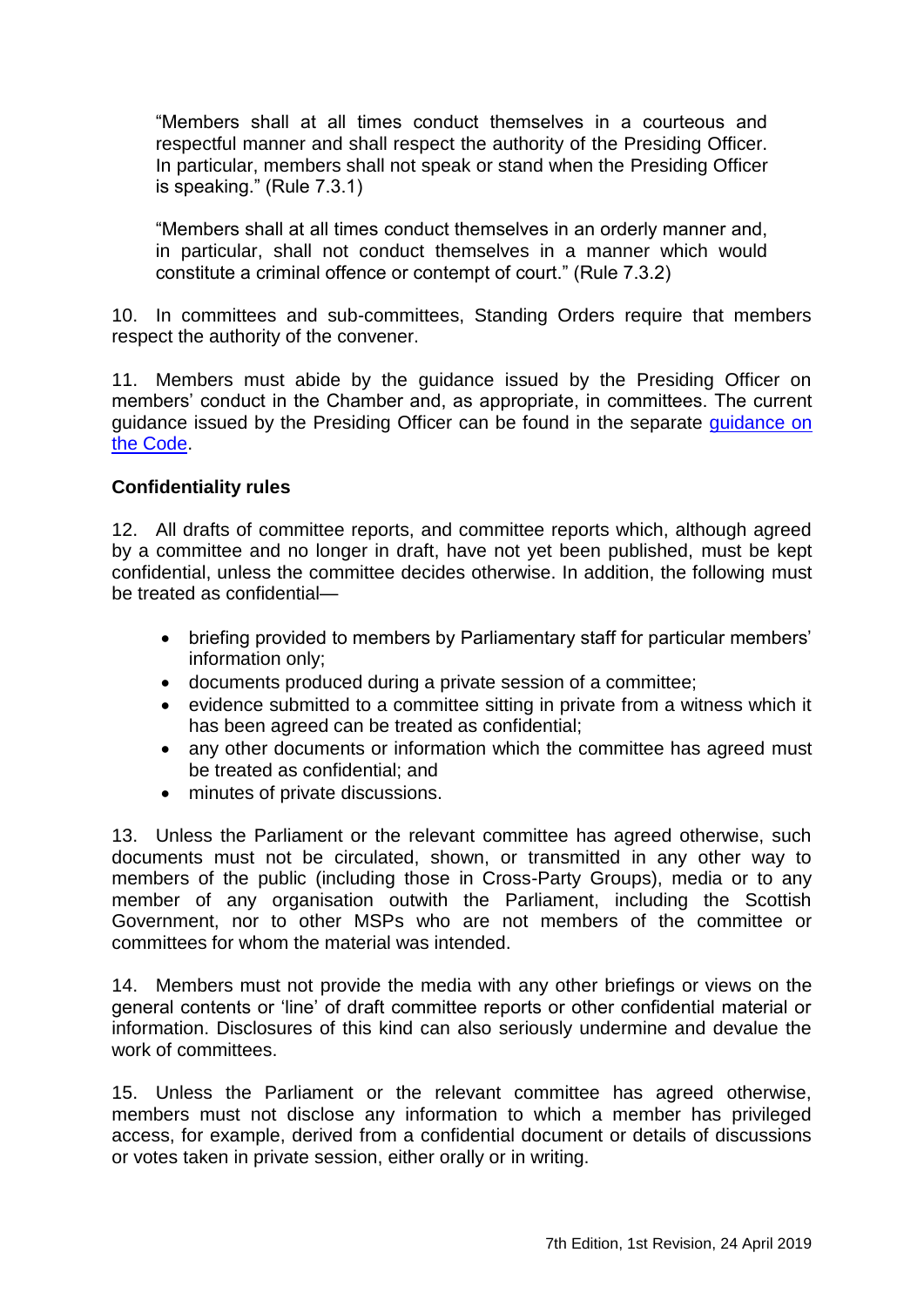16. Where a committee member wishes to express dissent from a committee report, the member should only make this public once the committee report has been published in order to avoid disclosing the conclusions of a draft report.

## <span id="page-54-0"></span>**Members' responsibilities**

17. Members are responsible for ensuring that their staff are fully aware of and understand the policies, rules and requirements that apply to the conduct of personnel on the SPCB's premises.

18. On occasion, MSPs' staff will handle confidential information. MSPs must ensure that their staff or any other persons accessing or handling confidential documents or information listed in paragraphs 12 – 15 on their behalf comply with the confidentiality rules. MSPs will be held responsible for any breach by these parties.

19. Members will be held responsible for the behaviour of their staff within the Parliamentary complex and in their dealings with other members, other members' staff, and Parliamentary staff.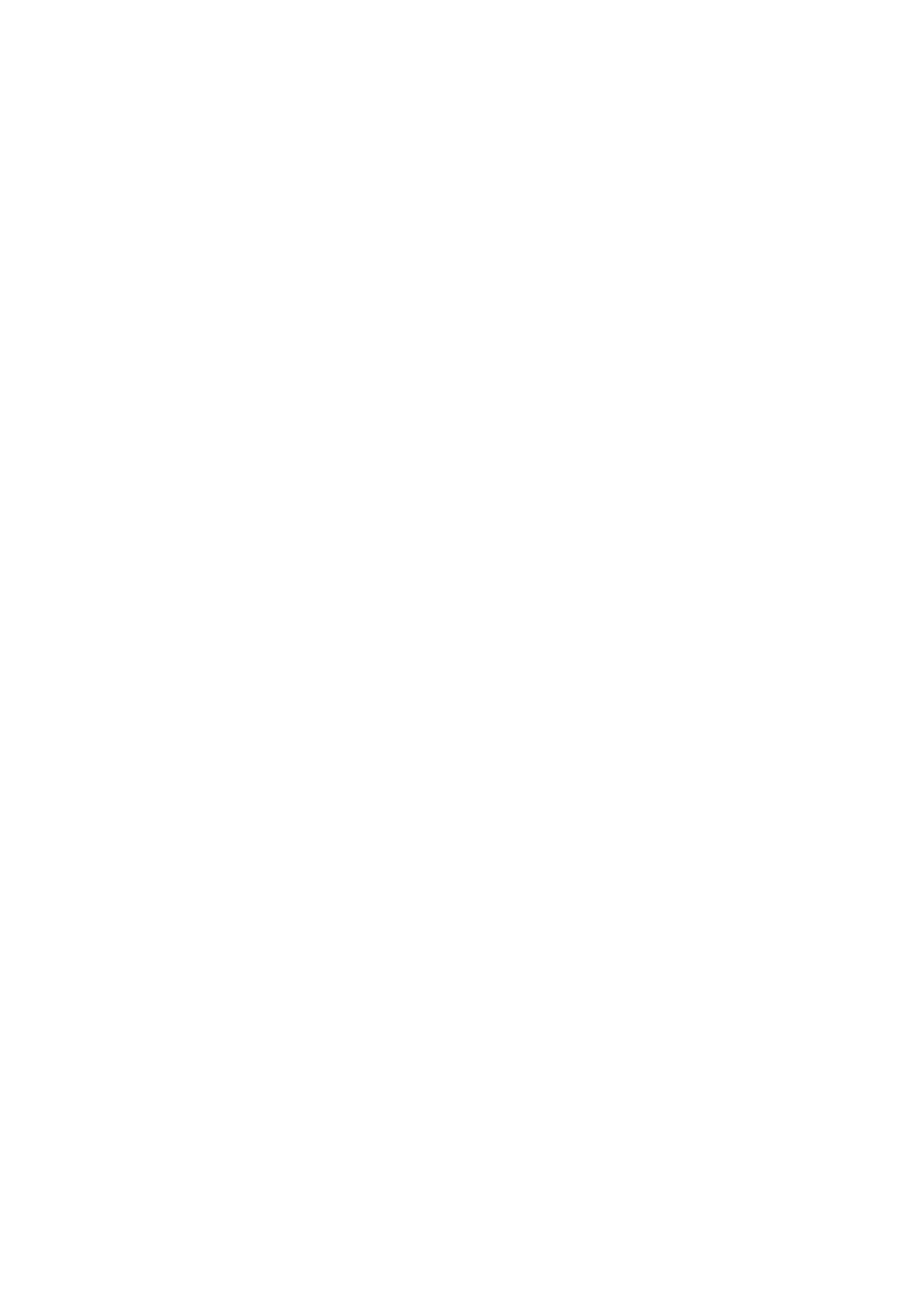# **SECTION 8: ENGAGING WITH CONSTITUENTS**

<span id="page-56-0"></span>1. This section of the Code of Conduct (the Code) sets out the rules which MSPs must follow when they are engaging with constituents.

# <span id="page-56-1"></span>**Taking on constituents' cases**

2. An MSP must take on a constituent's case when approached, unless they have a legitimate reason for declining it. Examples of legitimate reasons are—

- The constituent has asked the MSP to take inappropriate action;
- The case would lead to a conflict of interest with the MSP's existing casework;
- The case is contrary to the MSP's political beliefs.

3. If an MSP declines to take on a constituent's case, they would be expected to inform the constituent of this.

4. A MSP must not deal with a constituency case or constituency issue outwith their constituency / region unless by prior agreement.

5. Regional MSPs must work in more than two constituencies within their region.

6. Regional MSPs are expected to deal with any matter raised by any constituent within their region (unless they have a legitimate reason for not doing so).

7. MSPs must respect individual privacy when representing constituents' interests. The exception is where there are overwhelming and lawful reasons in the wider public interest for disclosure to be made to a relevant authority. An example is where an MSP is made aware of criminal activity.

## <span id="page-56-2"></span>**Describing MSPs**

8. MSPs should not misrepresent the basis on which they were elected or the area they serve.

9. Constituency MSPs should always describe themselves as—

"[Name], Member of the Scottish Parliament for [x] constituency."

Regional members should always describe themselves as:

"[Name], Member of the Scottish Parliament for [y] region."

10. Regional MSPs must not describe themselves as a "local" MSP for (or having a particular interest in) only part of the region for which they were elected.

11. Constituency MSPs should not describe themselves as the sole MSP for a particular area or constituency.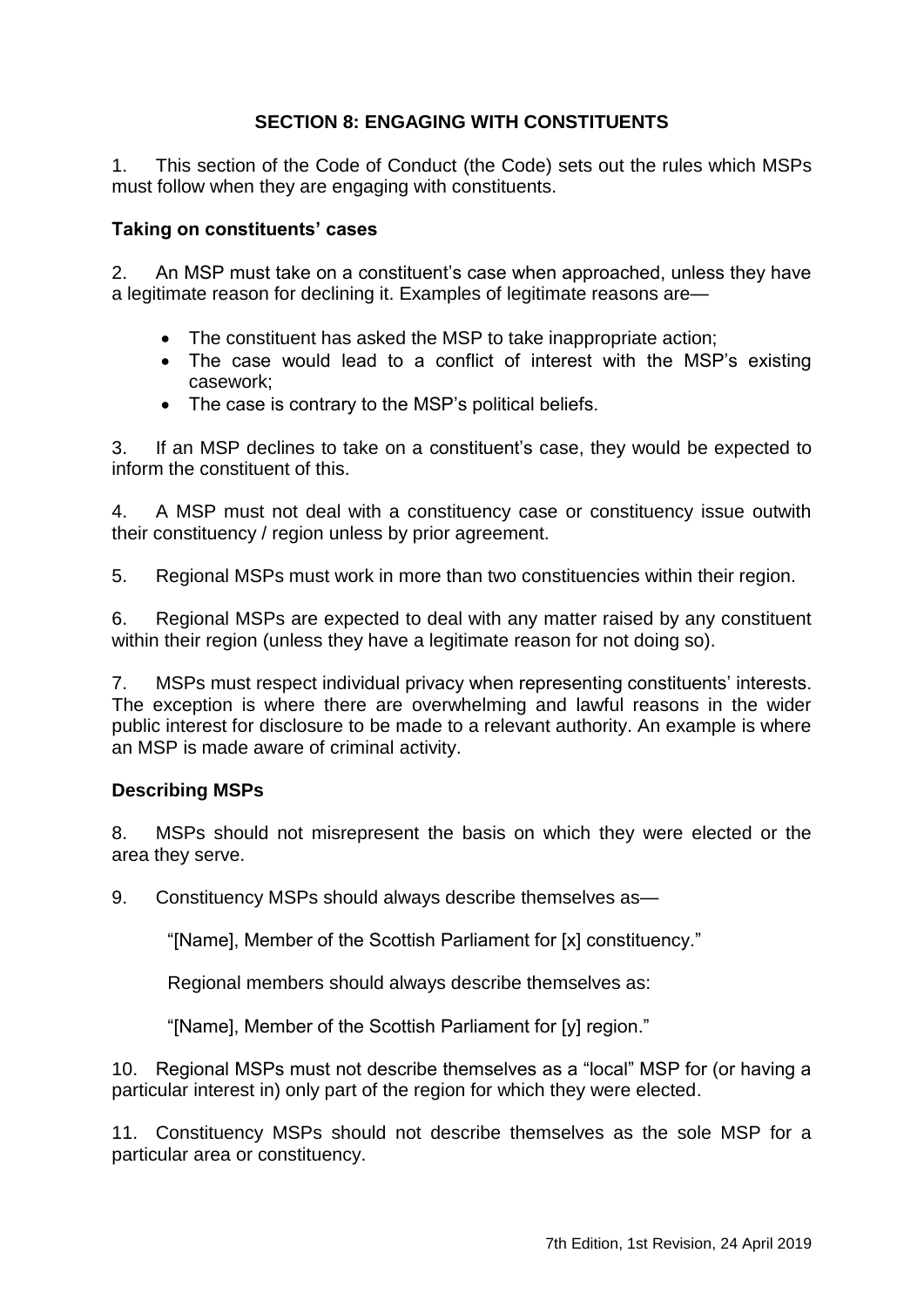#### <span id="page-57-0"></span>**MSPs' staff**

12. MSPs must ensure their staff or others working on their behalf with constituents conform to these rules.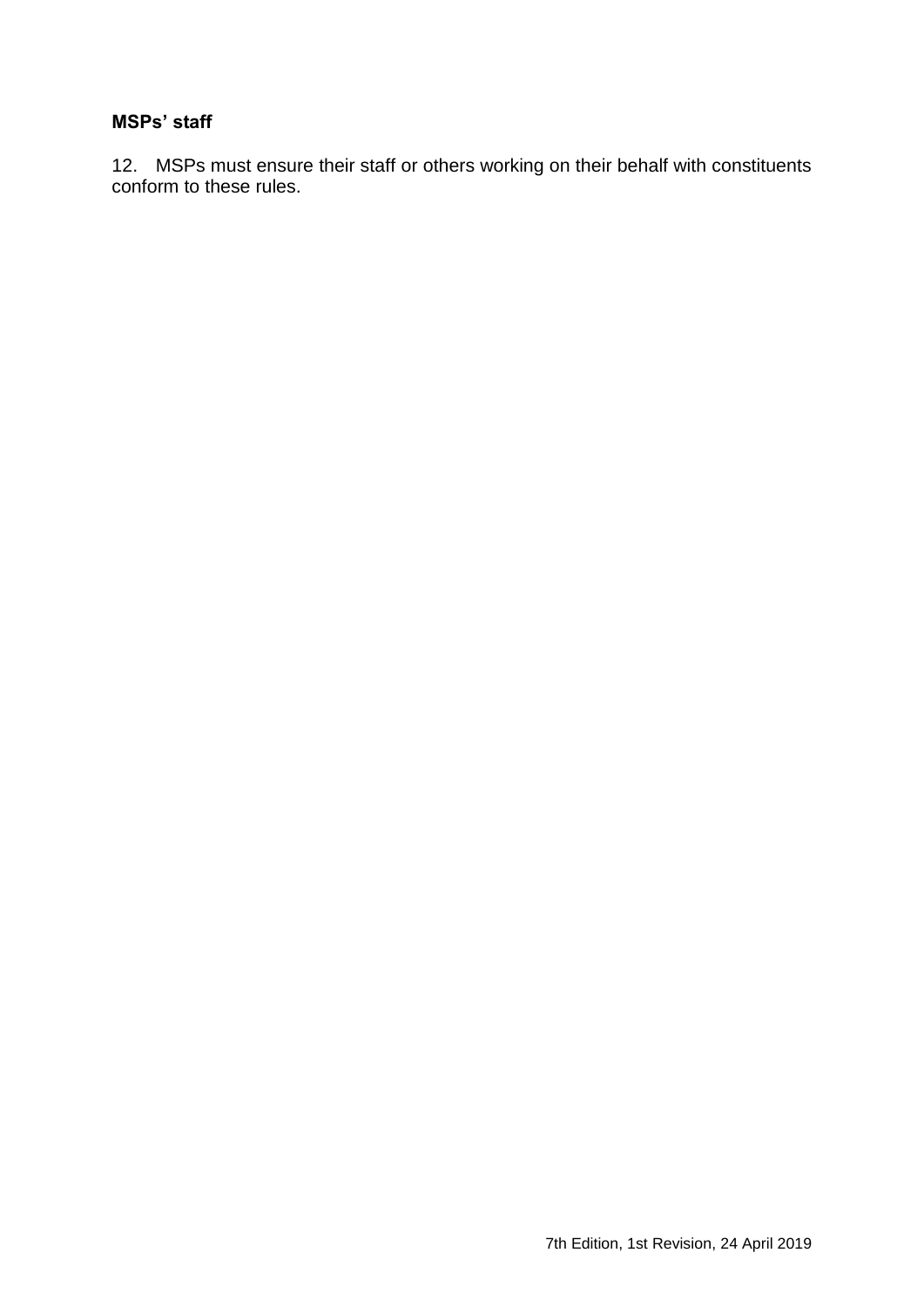# **SECTION 9: ENFORCEMENT OF THE RULES**

#### <span id="page-58-1"></span><span id="page-58-0"></span>**Disclosure**

1. Members must not disclose, communicate or discuss any complaint or intention to make a complaint to or with members of the press or other media prior to the lodging of the complaint or during Stages 1, 2 and 3 of the procedure for dealing with complaints (this procedure is set out in [the guidance on the Code of Conduct](http://www.parliament.scot/Parliamentaryprocedureandguidance/CCEd07201708.pdf) (the Code)). Stage 3 is completed when the Standards, Procedures and Public Appointments Committee has made a report to the Parliament.

2. In relation to Excluded Complaints (which are not always subject to the four stage process set out in the guidance notes), this restriction applies until the Standards, Procedures and Public Appointments Committee has confirmed that the Ethical Standards Commissioner will not be carrying out an investigation or, where such an investigation has been carried out, that the Ethical Standards Commissioner will not be carrying out any further investigation.

3. Where, during the period when the restriction on disclosure applies, any complaint or intention to make a complaint has been publicised in the press or other media without the involvement of the member who is the subject of the complaint or intended complaint, that member may issue a brief statement. In doing so, the member must, so far as possible, avoid discussing details of the complaint or intended complaint.

## <span id="page-58-2"></span>**Complaints**

4. Complaints, in relation to the conduct of Members of the Scottish Parliament under the Code, are initially investigated by the Commissioner for Ethical Standards in Public Life in Scotland ("the Ethical Standards Commissioner"). Exceptions to this procedure are set out below as 'Excluded Complaints'.

## <span id="page-58-3"></span>**Excluded Complaints**

5. Section 3(2) of the Scottish Parliamentary Standards Commissioner Act 2002 excludes certain complaints from the remit of the Ethical Standards Commissioner.

6. The complaints mentioned in the following paragraphs are "Excluded Complaints" and should not be made to the Ethical Standards Commissioner-

(a) Complaints about a member's conduct at a meeting of the Parliament, including a member's treatment of another member: these are to be referred to the Presiding Officer. Complaints about a member's conduct at a meeting of a committee, including a member's treatment of another member: these are to be referred to that committee's convener, unless the complaint is about the conduct of the convener (including the convener's treatment of another committee member), in which case the complaint is to be referred to the Presiding Officer. The Presiding Officer, or as the case may be, the committee's convener will consider the complaint and may refer the complaint to the Standards, Procedures and Public Appointments Committee.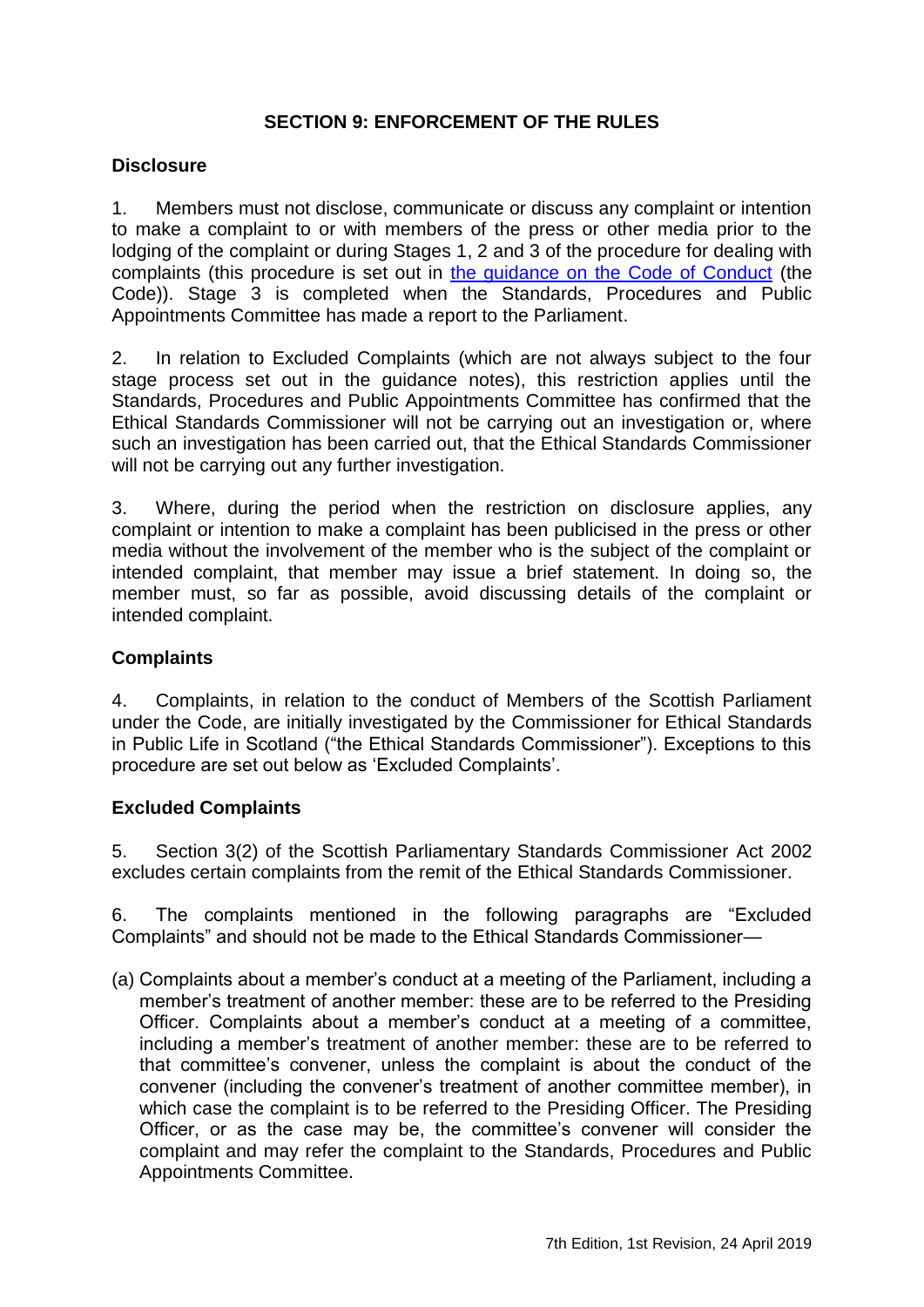- (b) Complaints made under Section 8: Engaging with constituents: these are to be referred to the Presiding Officer.
- (c) Complaints about a member's use of the Reimbursement of Members' Expenses Scheme: these are to be referred to the Scottish Parliamentary Corporate Body (SPCB). Where, following an investigation (whether as a result of a complaint or claim submitted), the SPCB finds that a member has submitted an improper claim, the SPCB may report the matter to the Standards, Procedures and Public Appointments Committee and may recommend the removal of all or part of the member's entitlement to reimbursement of expenses under the Scheme for such period and to such extent as the SPCB may specify.
- (d) Complaints about a member's treatment of the Parliament's staff: these are to be made to the Parliament's Human Resources Office which will investigate the complaint. Complaints about a member's treatment of the staff of another member: these are to be made to the member's Business Manager who will investigate. In some cases a joint investigation by the Human Resources Office and Business Managers may be appropriate. In all cases, opportunities for conciliation will be pursued in the first instance. If a complaint cannot be resolved, it will be reported to the SPCB who may refer the complaint to the Standards, Procedures and Public Appointments Committee.
- (e) Complaints about Cross-Party Groups: these are to be made to the Standards, Procedures and Public Appointments Committee unless the complaint relates to the use of Parliamentary facilities and services in which case it should be made to the SPCB. The SPCB may refer any complaint relating to the use of Parliamentary facilities and services by a Cross-Party Group to the Standards, Procedures and Public Appointments Committee together with a recommendation for action.
- (f) Complaints about use of SPCB facilities and services and breaches of SPCB policies (which do not relate to conduct at a meeting of the Parliament or at a meeting of a committee): these are to be made to the SPCB. The SPCB may refer any complaint relating to the use of Parliamentary facilities and services and breaches of SPCB policies to the Standards, Procedures and Public Appointments Committee together with a recommendation for action.

## <span id="page-59-0"></span>**Making a complaint about engagement with constituents**

7. Any complaint against a member (including one about their staff or others working for them) in respect of Section 8 of the Code - Engaging with Constituents should in the first instance be made to the Presiding Officer. Any complaint made under this section should meet the requirements set out in [Section 9, paragraph 1 of](http://www.parliament.scot/Parliamentaryprocedureandguidance/CCEd07201708.pdf)  [the Guidance on the Code.](http://www.parliament.scot/Parliamentaryprocedureandguidance/CCEd07201708.pdf) A complaint which does not meet the requirements set out in paragraph 9.1 may be dismissed by the Presiding Officer as a 'Procedurally Defective Complaint'.

8. In considering a complaint the Presiding Officer may contact the member(s) concerned to seek a response to the conduct complained about.

9. The Presiding Officer will, if necessary, contact the respective Party Business Manager in relation to a complaint.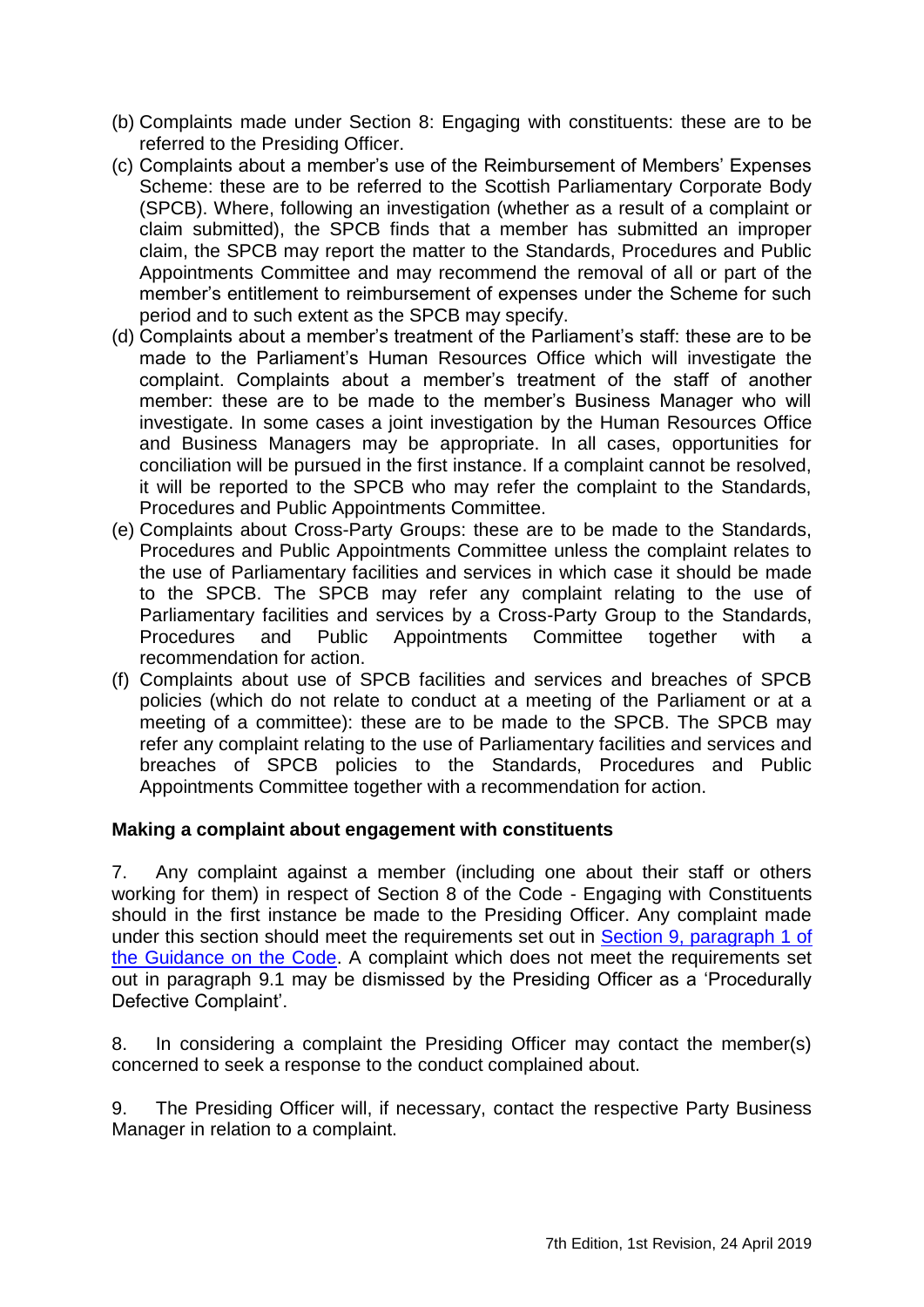10. Where the complaint cannot be resolved in this way, where the matter is of sufficient seriousness to warrant a more formal investigation, or where any MSP directly involved remains dissatisfied, the Presiding Officer will raise the matter with the Convener of the Standards, Procedures and Public Appointments Committee.

11. The Standards, Procedures and Public Appointments Committee would then consider the matter as it judges appropriate, in accordance with its procedures and its remit to consider and report on the conduct of members in carrying out their Parliamentary duties.

12. It is fundamental to the success of this Section that the Standards, Procedures and Public Appointments Committee will, as a matter of course, treat all breaches of these rules with the utmost seriousness. Members should not raise complaints under Section 8 of the Code in any way other than that described above (in particular via the media) to avoid any suggestion of prejudging the issue.